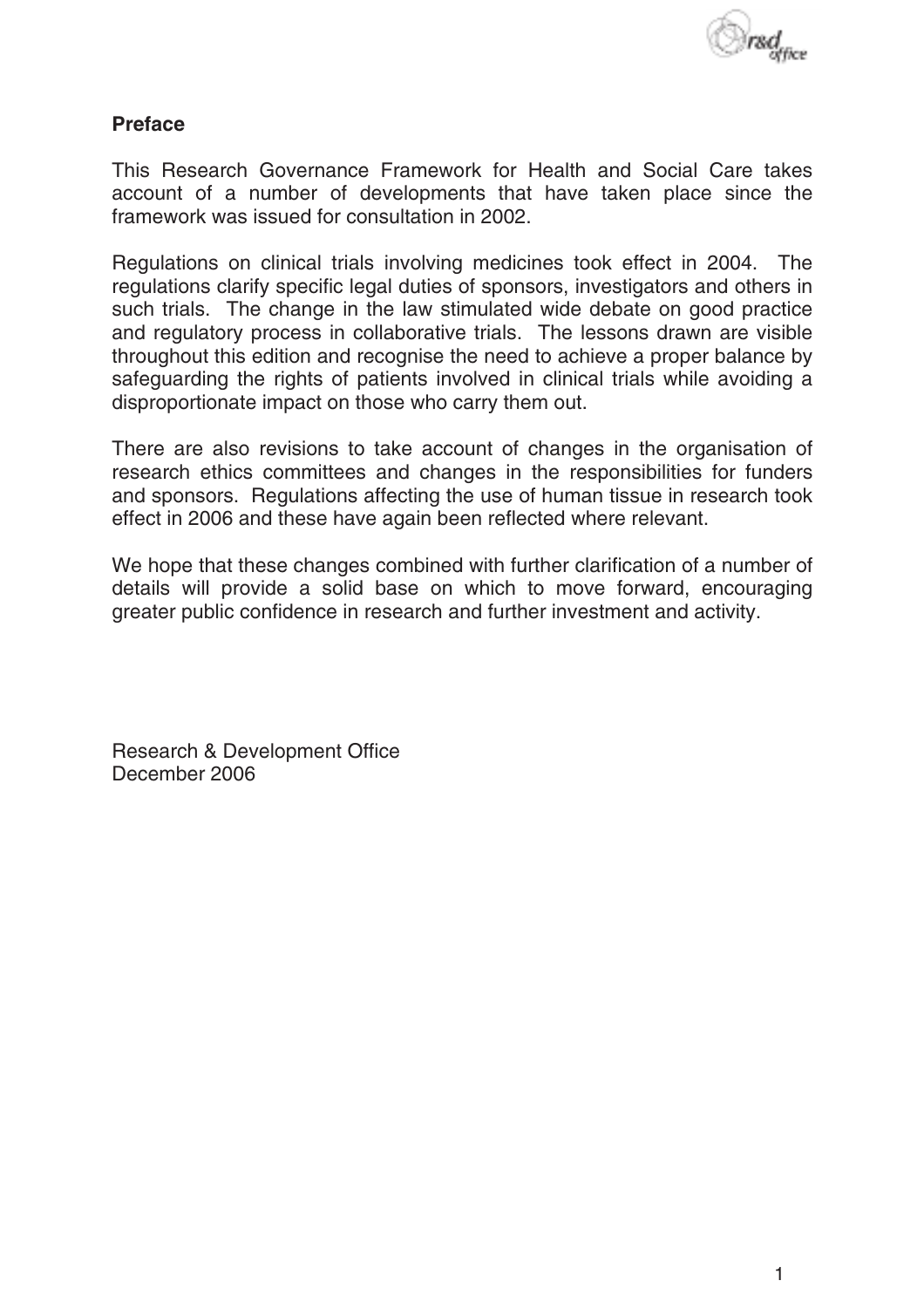

## **Contents**

## **Page No**

| <b>Preface</b>       |                                            |    |
|----------------------|--------------------------------------------|----|
| <b>Abbreviations</b> |                                            | 3  |
| <b>Section 1</b>     | <b>Purpose and Scope</b>                   | 5  |
| <b>Section 2</b>     | <b>Standards</b>                           | 11 |
| <b>Section 3</b>     | <b>Responsibilities and Accountability</b> | 21 |
| <b>Section 4</b>     | <b>Achieving Governance</b>                | 41 |

# **List of Illustrations Page No**

| <b>Box A</b>    | <b>Research Governance</b>                                                                                      | 4         |
|-----------------|-----------------------------------------------------------------------------------------------------------------|-----------|
| <b>Box B</b>    | <b>Research or Audit?</b>                                                                                       | 8         |
| <b>Figure 1</b> | Research governance framework for Health<br>and Social Care                                                     | 10        |
| <b>Box C</b>    | <b>Protecting Research Participants Rights</b>                                                                  | $15 - 16$ |
| <b>Box D</b>    | <b>Standards in a Quality Organisation</b><br>undertaking Research                                              | 19-20     |
| <b>Box E</b>    | A-Z of the Main People and Organisations<br>involved in a Health or Social Care Research<br><b>Study</b>        | $23 - 24$ |
| <b>Box F</b>    | Summary of key responsibilities of people and<br>organisations accountable for the proper<br>conduct of a study | 28-29     |
| <b>Box G</b>    | Specific responsibilities of key people involved<br>in research                                                 | 38-40     |
| <b>Box H</b>    | <b>Publications</b>                                                                                             | 45        |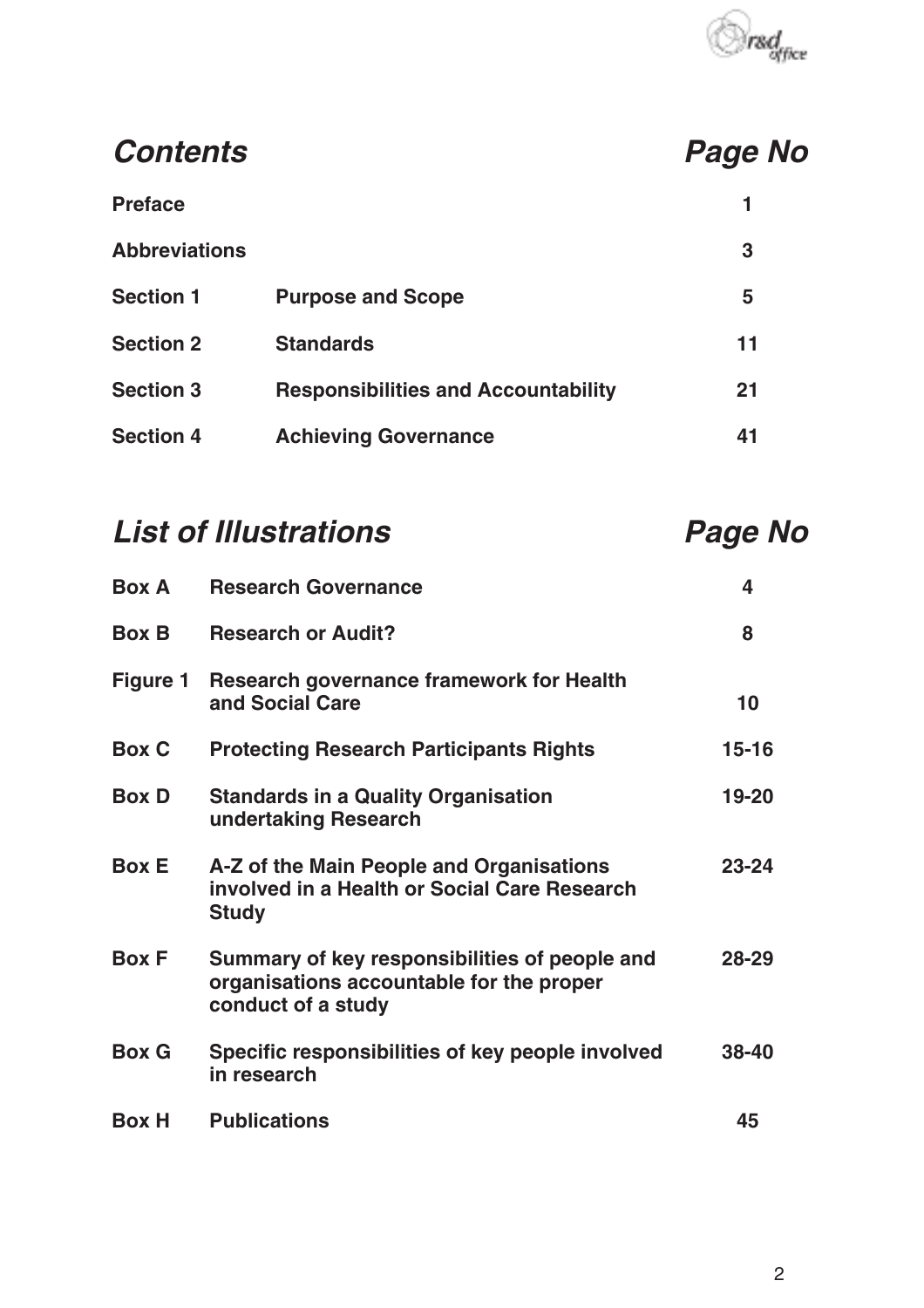

## **Abbreviations**

| <b>COREC</b><br><b>CSA</b> | <b>Central Office for Research Ethics Committees</b><br><b>Central Services Agency</b> |  |  |
|----------------------------|----------------------------------------------------------------------------------------|--|--|
| <b>GaFREC</b>              | <b>Ethics</b><br>Governance Arrangements for Research<br>Committees                    |  |  |
| <b>HPSS</b>                | <b>Health and Personal Social Services</b>                                             |  |  |
| <b>HSS</b>                 | <b>Health &amp; Social Services</b>                                                    |  |  |
| <b>MDA</b>                 | <b>Medical Devices Agency</b>                                                          |  |  |
| <b>MHRA</b>                | Medicines and Healthcare products Regulatory<br>Agency                                 |  |  |
| <b>MRC</b>                 | <b>Medical Research Council</b>                                                        |  |  |
| <b>NISCC</b>               | Northern Ireland Social Care Council                                                   |  |  |
| <b>ORECNI</b>              | Office of Research Ethics Committees for Northern<br>Ireland                           |  |  |
| <b>R&amp;D Office</b>      | Research and Development Office for the Health &<br><b>Personal Social Services</b>    |  |  |
| <b>REC</b>                 | <b>Research Ethics Committee</b>                                                       |  |  |
| <b>RGF</b>                 | Research Governance Framework for Health and<br><b>Social Care</b>                     |  |  |
| <b>RQIA</b>                | <b>Regulation Quality and Improvement Authority</b>                                    |  |  |
| The Department             | The Department of Health, Social Services and Public<br>Safety (DHSSPS)                |  |  |
| <b>UKECA</b>               | United Kingdom Ethics Committees Authority                                             |  |  |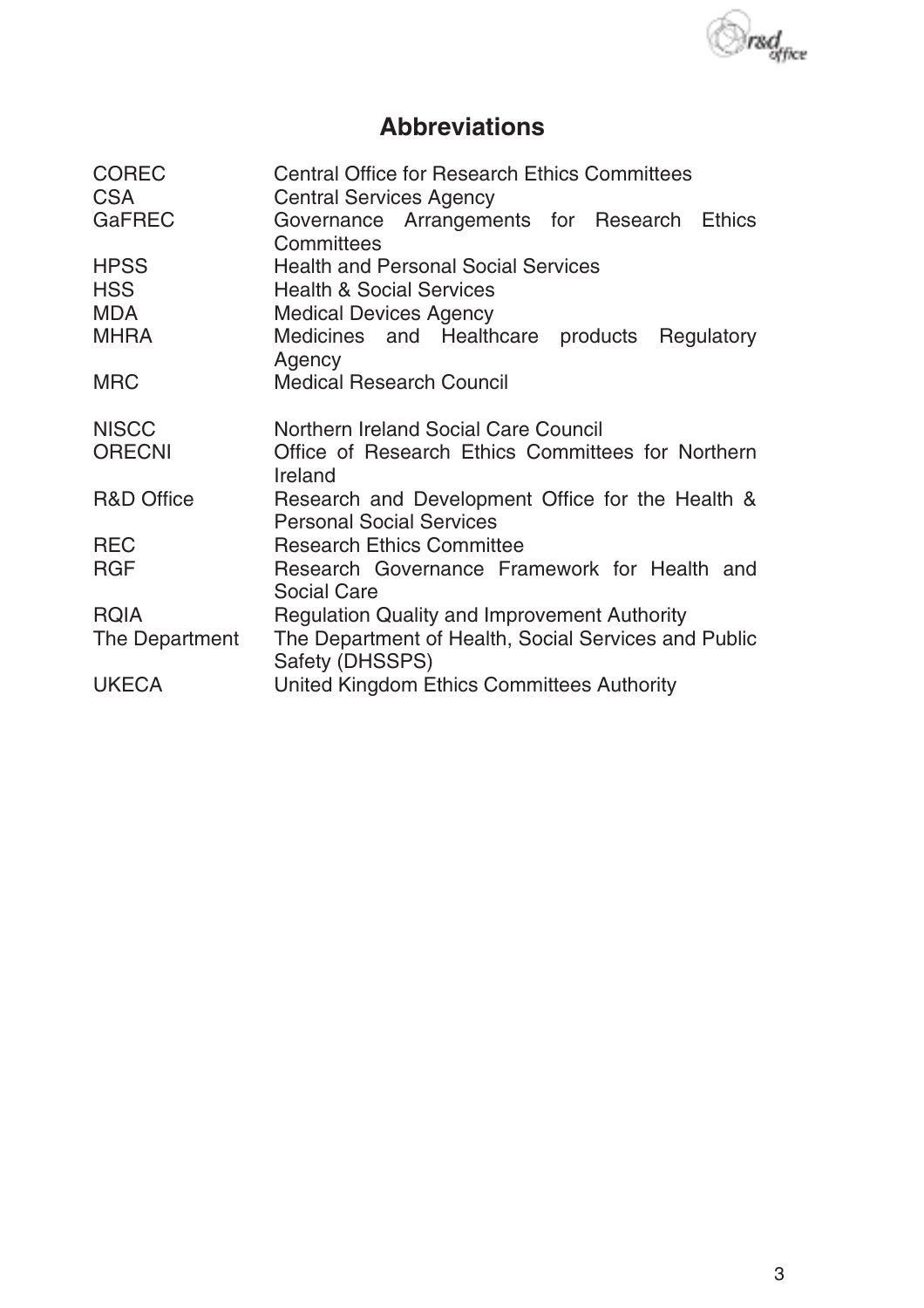

## **BOX A: RESEARCH GOVERNANCE**

- Sets out principles, requirements and standards
- Defines mechanisms to deliver them
- Describes monitoring and assessment arrangements
- Improves research and safeguards the public by:
	- enhancing ethical and scientific quality
	- promoting good practice
	- reducing adverse incidents and ensuring lessons are learned
	- forestalling poor performance and misconduct
- Is for all those who:
	- design protocols for research
	- participate in research
	- host research in their organisation
	- fund research proposals or infrastructure
	- manage research
	- undertake research
- Is for managers and staff, in all professional groups, no matter how senior or junior
- Is for those working in all health and social care research environments, including:
	- primary care
	- secondary care
	- tertiary care
	- social care
	- public health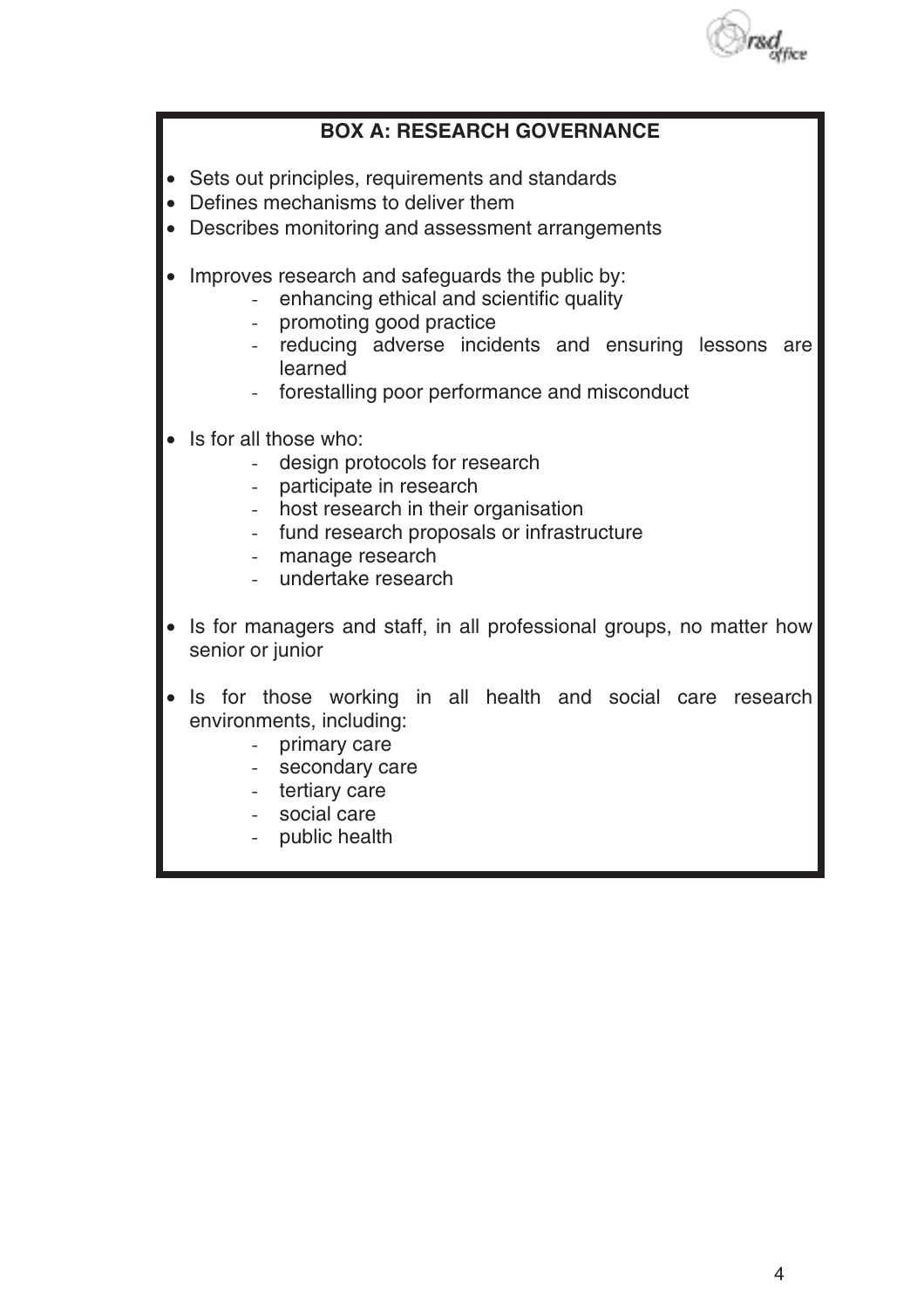

## **Section 1 Purpose and Scope**

## **BACKGROUND**

1.1 The Department is committed to enhancing the contribution of research to health and social care, and to the partnership between services and science. Research is essential to the successful promotion and protection of health and well-being and to modern and effective health and social care services. At the same time health and social care research can involve an element of risk, both in terms of return on investment and sometimes for the safety and well-being of the research participants. Proper governance of research is therefore essential to ensure that the public can have confidence in, and benefit from, quality research. The public has a right to expect high scientific, ethical and financial standards, transparent decision-making processes, clear allocation of responsibilities and robust monitoring arrangements.

## **A NEW FRAMEWORK**

- 1.2 This document sets out a framework for the governance of research conducted by or on behalf of the Health & Personal Social Services (HPSS). The standards in this framework apply to all research undertaken in the HPSS, by, or on behalf of, the Department, or Health & Social Services (HSS) bodies and non-Departmental Public Bodies, that might have an impact on the quality of health and social care services. This includes clinical and non-clinical research, research undertaken by HPSS staff using HPSS resources, and research undertaken by industry, the charities, the research councils and universities within the health and social care systems. In certain circumstances some elements of Research Governance, for example Research Ethics, extend to non-HPSS research activity.
- 1.3 Health and social care organisations should have systems to ensure the principles and requirements of this research governance framework are consistently applied. Health and social care organisations have to take this standard into account in discharging their duty of quality under HPSS (Quality, Improvement and Regulation) (NI) Order 2003.
- 1.4 The aim of this framework is to bring together general principles of good practice including clinical trials involving medicines. That does not mean it imposes the same procedures on all research when the interests of participants and the research methods do not call for them. The checklists of responsibilities in Section 3 are there to help everyone reach agreement on arrangements that are proportionate to risk, and in line with good clinical practice. The framework is also offered as a model for the governance of research in areas outside the direct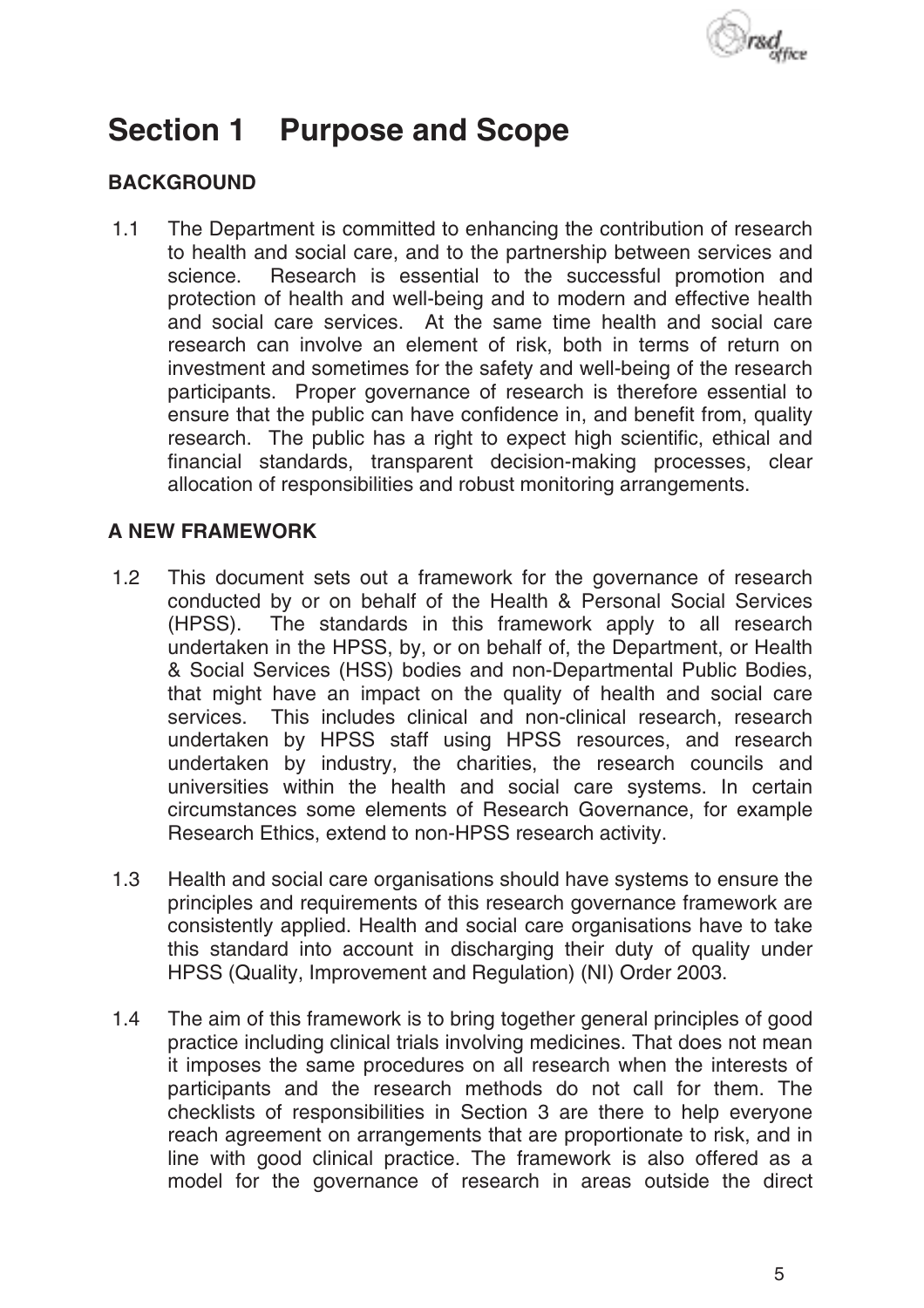

responsibility of the Minister for Health where poor practice could have a direct impact on the health or wellbeing of the public.

- 1.5 The framework is of direct relevance to all those who host, conduct, participate in, fund and manage health and social care research. It is not restricted to Chief Investigators, managers or to any one professional group. All service and academic staff, no matter how senior or junior, have a role to play in the proper conduct of research. It embraces participants in research and the public in general who can also help to ensure that standards are understood and met.
- 1.6 This framework seeks to promote improvements in research quality across the board. As with clinical and social care governance, research governance aims to bring general performance up to the standard of those at the leading edge. The framework provides a context for the encouragement of creative and innovative research and for the effective transfer of learning, technology and best practice to improve care.
- 1.7 The framework also aims to prevent poor performance, adverse incidents, research misconduct and fraud, and to ensure that lessons are learned and shared when poor practice is identified. Achievement of these aims will promote good practice, enhance the ethical and scientific quality of research and safeguard the public.

## **DEFINITION OF RESEARCH**

 $\overline{a}$ 

1.8 Health and social care services generate and draw upon a wide range of innovative work and ideas from professionals, organisations and the public. Services must promote innovation and its benefits whilst protecting participants from risk and waste. Innovation embraces a much wider range of activities than those managed formally as research. Research has a wide variety of definitions often depending on the circumstances under which it is used.

For the purposes of this document, research is defined as a systematic activity that:

- attempts to answer a clearly defined question
- employs systematic and rigorous methods including quantitative and/or qualitative paradigms
- leads to generalisable and new knowledge

 For an activity to be classified as research it must meet all three qualifying statements.<sup>1</sup> (Guidance on distinguishing between Research and Audit is provided in Box B on page 8.)

<sup>&</sup>lt;sup>1</sup> Recent work carried out by the Central Office for Research Ethics Committees Consultation E-Group has developed a table to www.corec.org.uk/recs/guidance/docs/Audit\_or\_Research\_table.pdf help distinguish between research, clinical audit and service evaluation. This can be accessed at:

Additional guidance has been collated by the NHS Research & Development Forum and is available at the following link: www.rdforum.nhs.uk/docs/categorising\_projects\_guidance.doc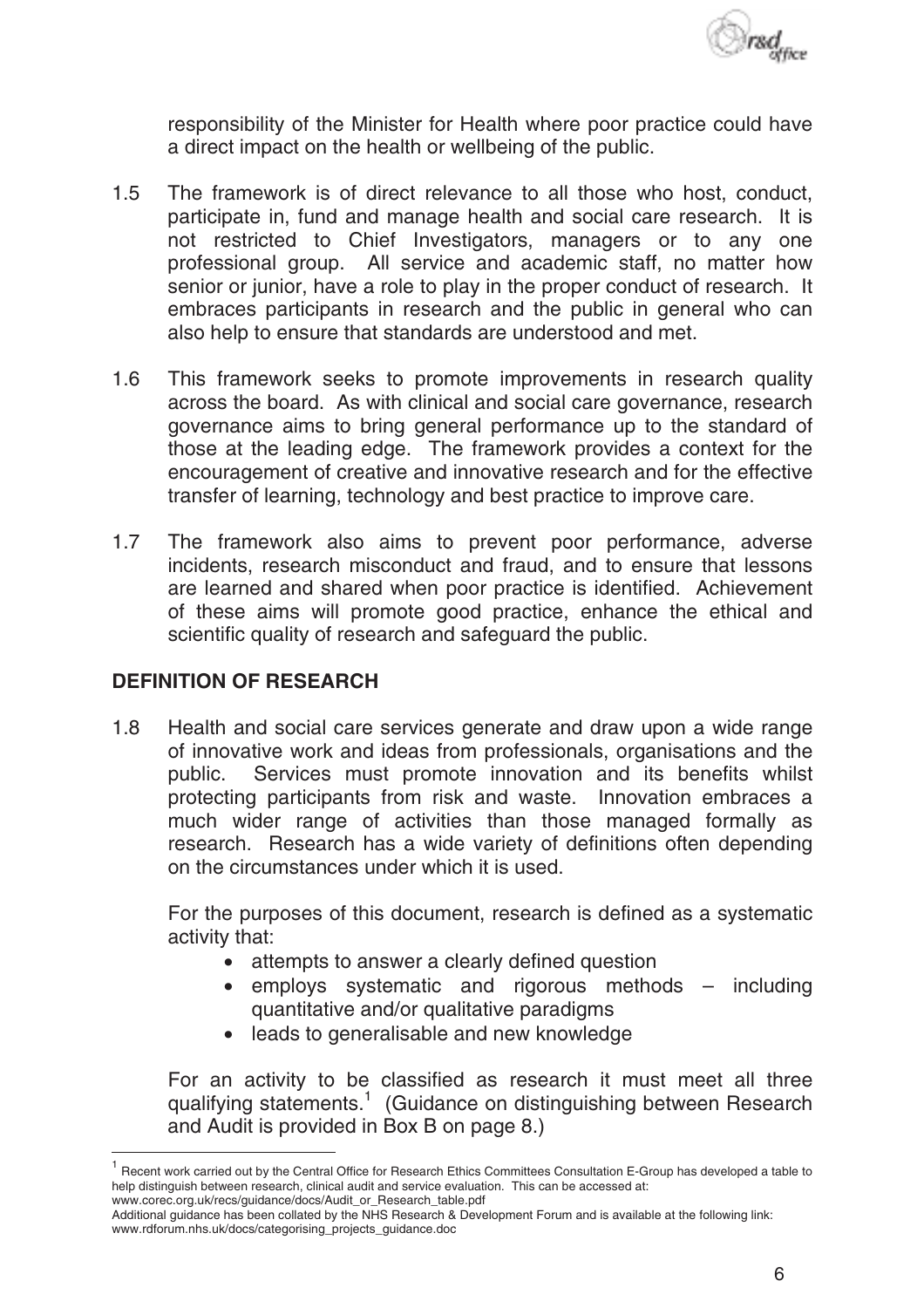

## **ACCOUNTABILITY AND STANDARDS**

- 1.9 The guidance on clinical and social care governance sets the framework for putting in place systems for assuring the quality of innovative work in non-research contexts. This document complements that work and sets out the responsibilities and standards that must be applied to work managed within the formal research context.
- 1.10 This research governance framework describes:
	- arrangements to define and communicate clear quality standards
	- delivery mechanisms to ensure that these standards are met
	- arrangements to monitor quality and assess adherence to defined standards
- 1.11 Research management processes that support this research governance framework should be put in place in all HPSS organisations, with appropriate reporting arrangements at board level.
- 1.12 Experience from adverse incidents relating to research underlines the need for clearly delineated responsibilities and accountabilities for health and social care research. This is of particular importance given the very wide range of individuals and organisations that can be involved in a single research project. This includes the need for accountability arrangements, which in the case of human organs and tissue are the subject of codes of practice issued by the Human Tissue Authority. The framework set out in this document therefore pays particular attention to clarifying responsibilities and accountabilities for those involved in research.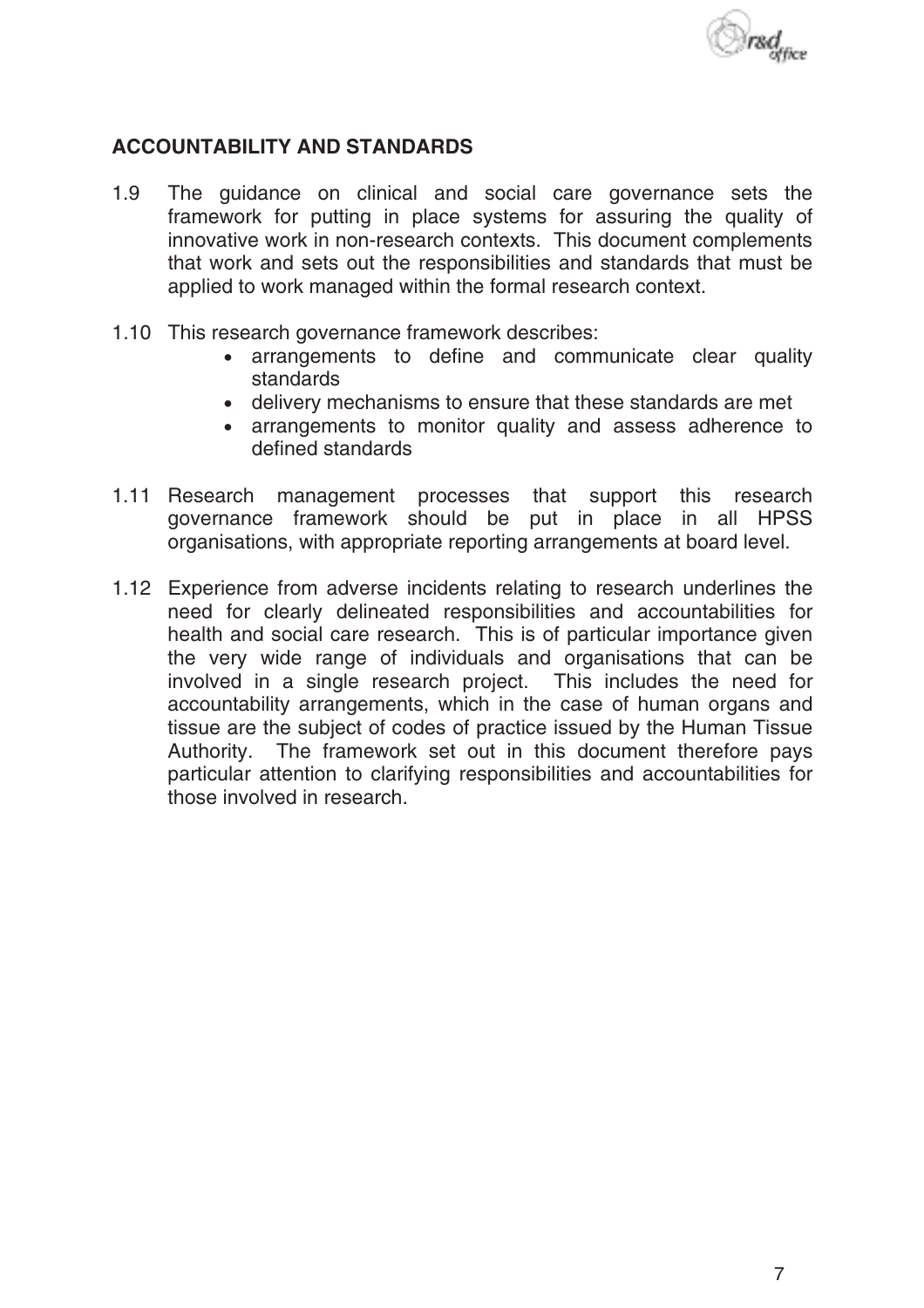

## **BOX B: RESEARCH OR AUDIT?**

Audit and Research have much in common; they share a rigorous approach to methodology in terms of design, procedure, analysis and interpretation of data. At times, the distinction between Research and Audit can be blurred. However there are a number of major differences and this table is provided to assist in determining what is research (and falls within this Framework) and what is audit. Ultimately the decision into what category a particular project belongs will fall to either an Audit Department or a Research Ethics Committee.

In general:

Research asks the question "What ought we be doing?" while Audit asks the questions "Are we doing what we ought to?" Or put another way, Research is concerned with discovering the right thing to do; audit is ensuring that it is done right.

Further differences include:

#### **Research Audit Audit**

- Research is a systematic investigation which aims to increase the sum of knowledge. It usually involves the testing of a hypothesis or theory
- Research generates the knowledge that may be tested in Audit
- Research is the act of finding the correct thing to do and identifying the most effective form of intervention. This defines best practice
- May involve allocating service users to different groups for trials and analysis
- May involve the use of a placebo (however it may be defined)
- Research may involve a completely new treatment and usually investigates an area where there is no knowledge of the best practice
- Research results can be generalised across a wide population
- Research requires the co-operation of users<br>and professionals to establish a and professionals to establish a representative sample so that the results of the research can be generalised
- Research results are published universally in order to share the knowledge with a wide user base of professionals
- 

- Audit is a systematic approach to peer review of clinical or social care in order to identify possible improvements and to provide a mechanism for bringing them about
- Audit raises questions that might be answered by further research
- Audit is a test of whether things are being done as they should. It compares current practice with current standards
- Where service users or other service users are involved, they are treated alike during Audit investigations
- Where users are directly involved, there is no placebo concept
- Audit does not consider a completely new treatment, but tests the adherence to a treatment that is considered to be best practice
- z Audit results are "local" to the test population/location/time
- Audit requires the voluntary participation of specialities and departments. The data recorded and analysed relate only to that area
- Audit investigations are published, usually at local level, to educate and publicise how to achieve best practice
- Research has a defined end-point  $\bullet$  Audit is a continuous and ongoing process which includes a follow-up investigation after a period of time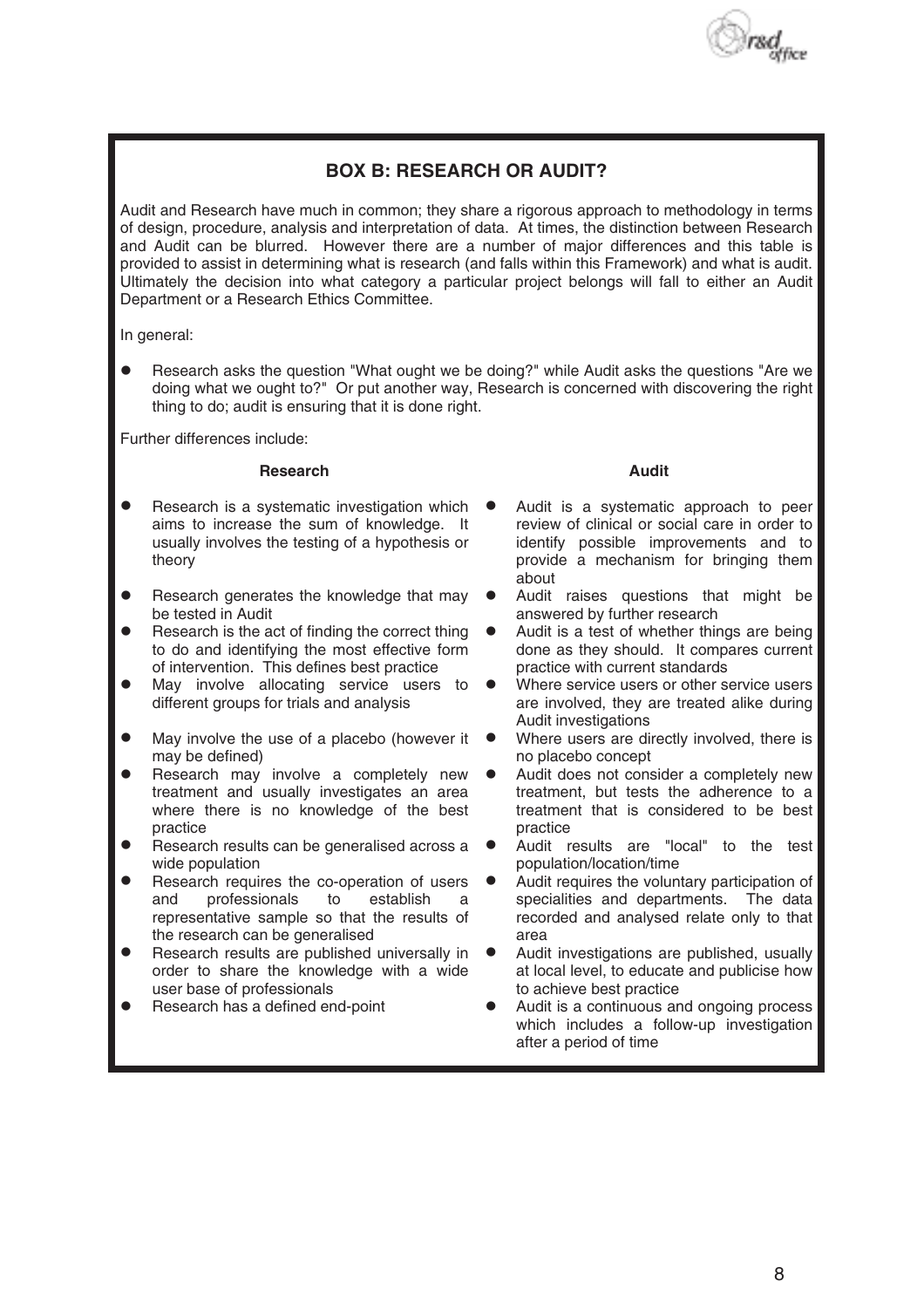

## **WHO IS AFFECTED?**

- 1.13 Listed below are some of the individuals and organisations involved in health and social care research:
	- service users, their relatives and organisations representing them
	- $\bullet$  the public
	- research workers
	- universities
	- students and their supervisors
	- research ethics committees
	- research charities
	- research councils
	- health and social care professionals and professional **organisations**
	- HSS care organisations
	- x voluntary and not-for-profit organisations
	- the pharmaceutical and other industries
	- the Department
	- $\bullet$  the R&D Office

## **CONCLUSION**

- 1.14 Achieving high quality in research depends on co-operation between all those involved. Figure 1 (on page 10) illustrates how the Department will continue to work with service users and professionals, the public and its research partners to develop and implement this research governance framework to assure quality in health and social care research.
- 1.15 Following the model in Figure 1 the remainder of this document is structured as follows:
	- Section 2 sets out standards
	- Section 3 details responsibilities
	- Section 4 outlines delivery and monitoring systems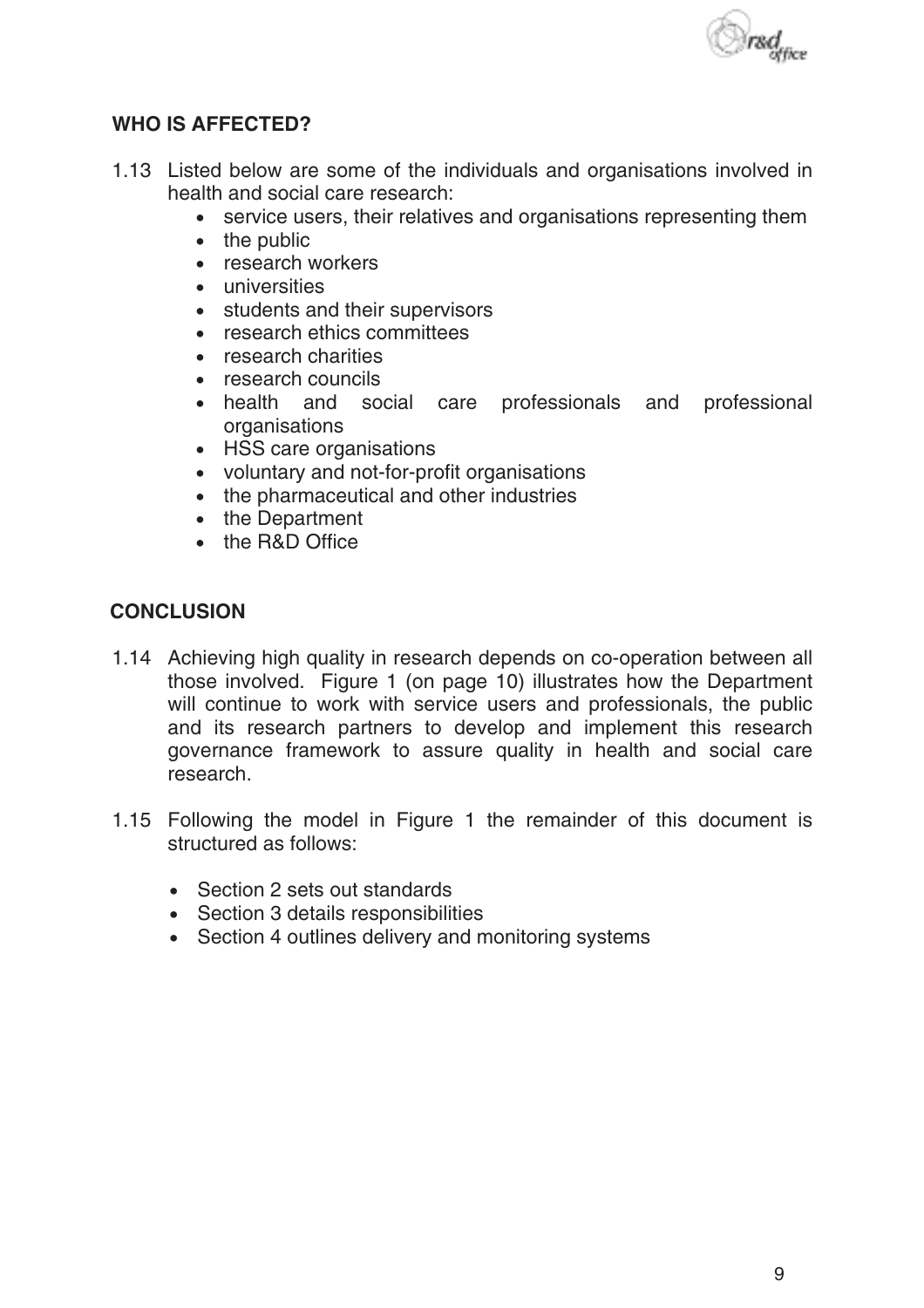

 $\frac{1}{2}$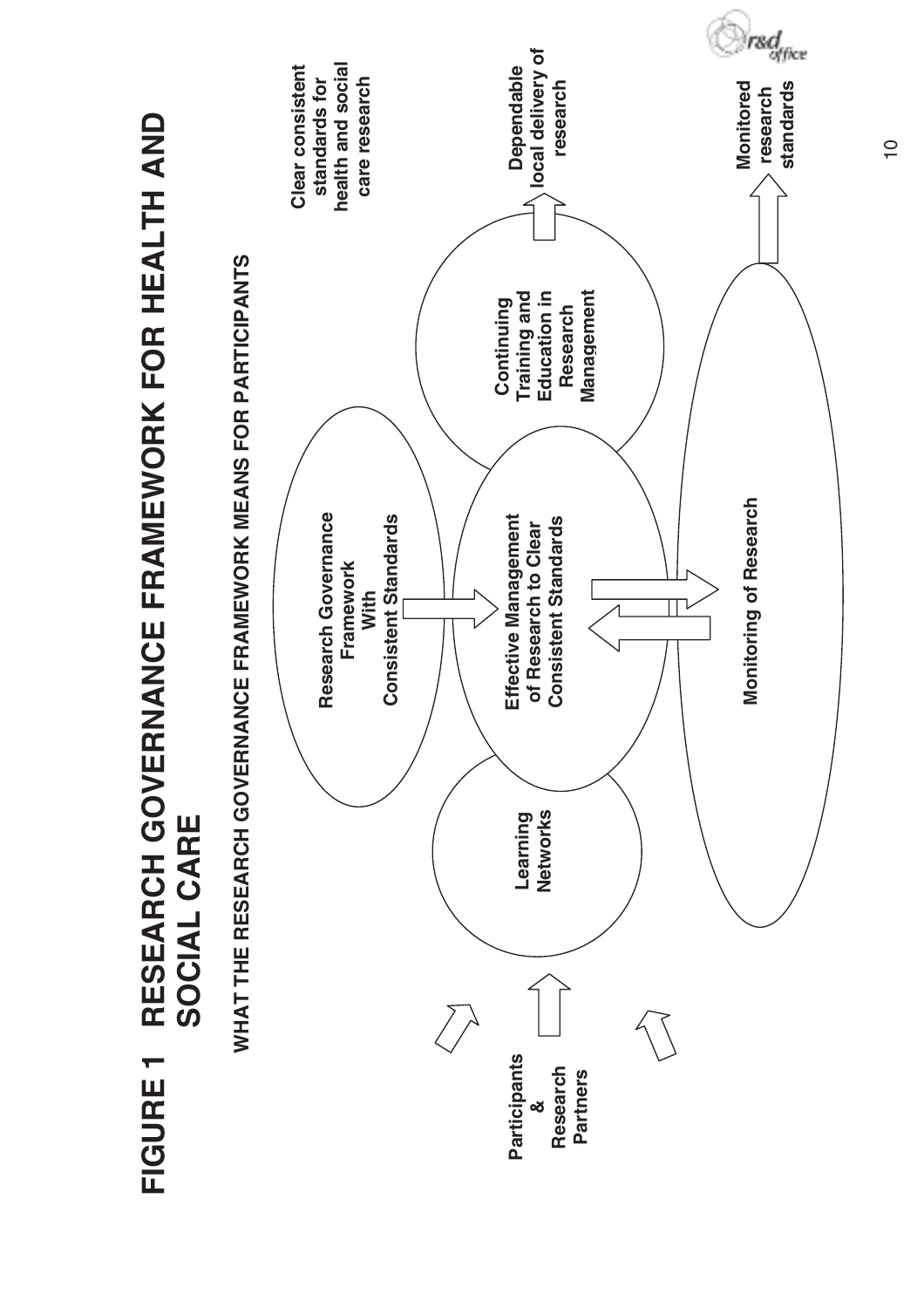

## **Section 2 Standards**

## **INTRODUCTION**

- 2.1 Clinical and social care governance aims to improve the overall standards of clinical and social care in the HPSS and to reduce unacceptable variations in clinical and social care practice. Under the HPSS (Quality, Improvement and Regulation) (NI) Order 2003, there is a statutory duty of quality in place in the HPSS. This sets accountability at a local level for the delivery of services and for continuous improvement in quality.
- 2.2 The Department is developing a range of standards to support the HPSS in implementing the statutory duty of quality. These include:
	- controls assurance standards which will assist HPSS organisations in managing their businesses, meeting their objectives and protecting against risk
	- care standards for an extended range of regulated services which will help ensure greater consistency in the quality of services provided across Northern Ireland
	- high-level Quality Standards for Health & Social Care that will integrate key elements of quality and safety
- 2.3 This activity is being led by the Department's Planning and Performance Management Directorate and comes within the remit of the Directorate's Standards and Guidelines Unit established to provide a single focus within the Department for the development and dissemination of standards and guidelines to the HPSS. The Unit has also established links with national standards and best practice bodies, and is developing mechanisms for the systematic handling of this guidance in the context of the HPSS.
- 2.4 The HPSS Regulation Quality and Improvement Authority (RQIA) has responsibility for monitoring and inspecting the availability and quality of health and social care services in Northern Ireland and for encouraging improvements. The Authority has responsibility for approving and granting registration in relation to a range of services such as nursing homes and residential care. The new standards will assist the new Authority in its work by providing a platform for assessing, and reporting on, the quality of care commissioned or provided by HPSS organisations and independent providers.
- 2.5 Health and social care research is not the province of a single discipline, profession or organisation and it is difficult for a single document to adequately capture the full range of legislation, standards and guidelines that need to be applied across this wide ranging body of work. They are presented within the framework document in five domains: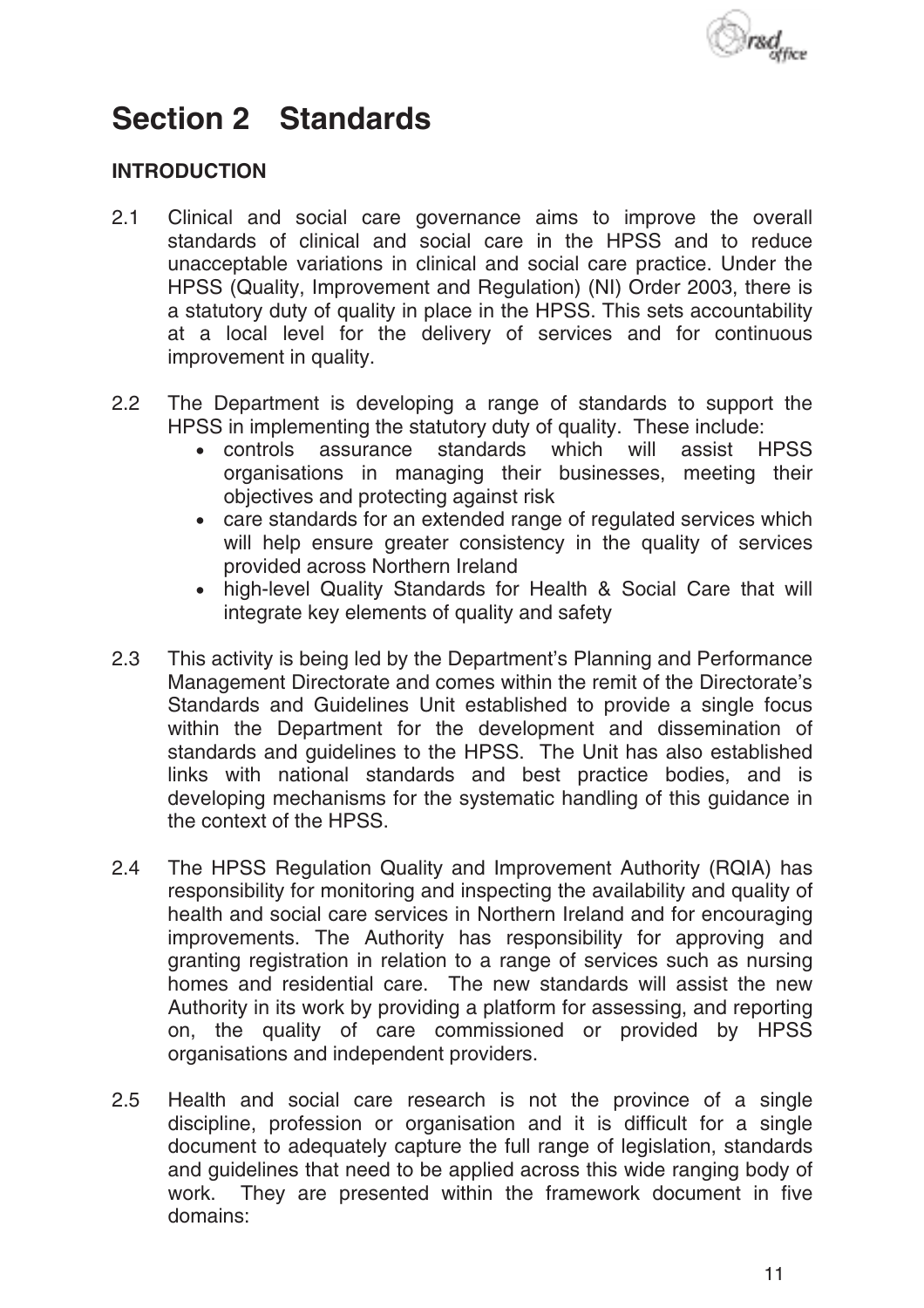

- Ethics
- Science
- Information
- Health, Safety and Employment
- Finance and Intellectual Property

## **ETHICS**

- 2.6 The dignity, rights, safety and well-being of participants must be the primary consideration in any research study. Box D (page 19) describes a scenario to illustrate good practice in protecting research participants' rights within a study.
- 2.7 The Department requires that all health and social care research involving service users, care professionals or volunteers, or their organs, tissue or data, is reviewed independently to ensure it meets ethical standards<sup>2</sup>.
- 2.8 Informed consent is at the heart of ethical research. All studies must have appropriate arrangements for obtaining consent and the ethics review process must pay particular attention to those arrangements. The Department issued guidance on Consent to Examination, Treatment or Care in 2003. This guidance outlines principles to be adhered to in obtaining informed consent, which would also apply to obtaining consent for research.
- 2.9 When research involves tissue or organs it must comply with the provisions of the Human Tissue Act 2004, which came into effect in 2006. For the use of tissue from patients, the consent of the patient is required except in the circumstances specified in the Act, such as when a research ethics committee has agreed to the study and the samples are anonymised. For the use of tissue taken post mortem, the consent of the person concerned before they died, or of the relatives of the deceased, must always be obtained. Agreeing to such research involves relatives in difficult choices. Arrangements must be described for the respectful disposal of material once the research is completed, and for the reporting of the findings of the research to relatives, if they wish it. The new Human Tissue Authority is responsible for regulating and giving guidance on the storage and use of human tissue and organs.
- 2.10 The appropriate use and protection of service user data is also paramount. All those involved in research must be aware of their legal and ethical duties in this respect. Particular attention must be given to systems for ensuring confidentiality of personal information and to the security of these systems. The Department has produced "The

 $^2$  Under the Medicines for Human Use (Clinical Trials) Regulations 2004, it is against the law to start or conduct a clinical trial or to recruit participants to a clinical trial involving a medicine until there is a favourable opinion from an ethics committee and authorisation from the licensing authority.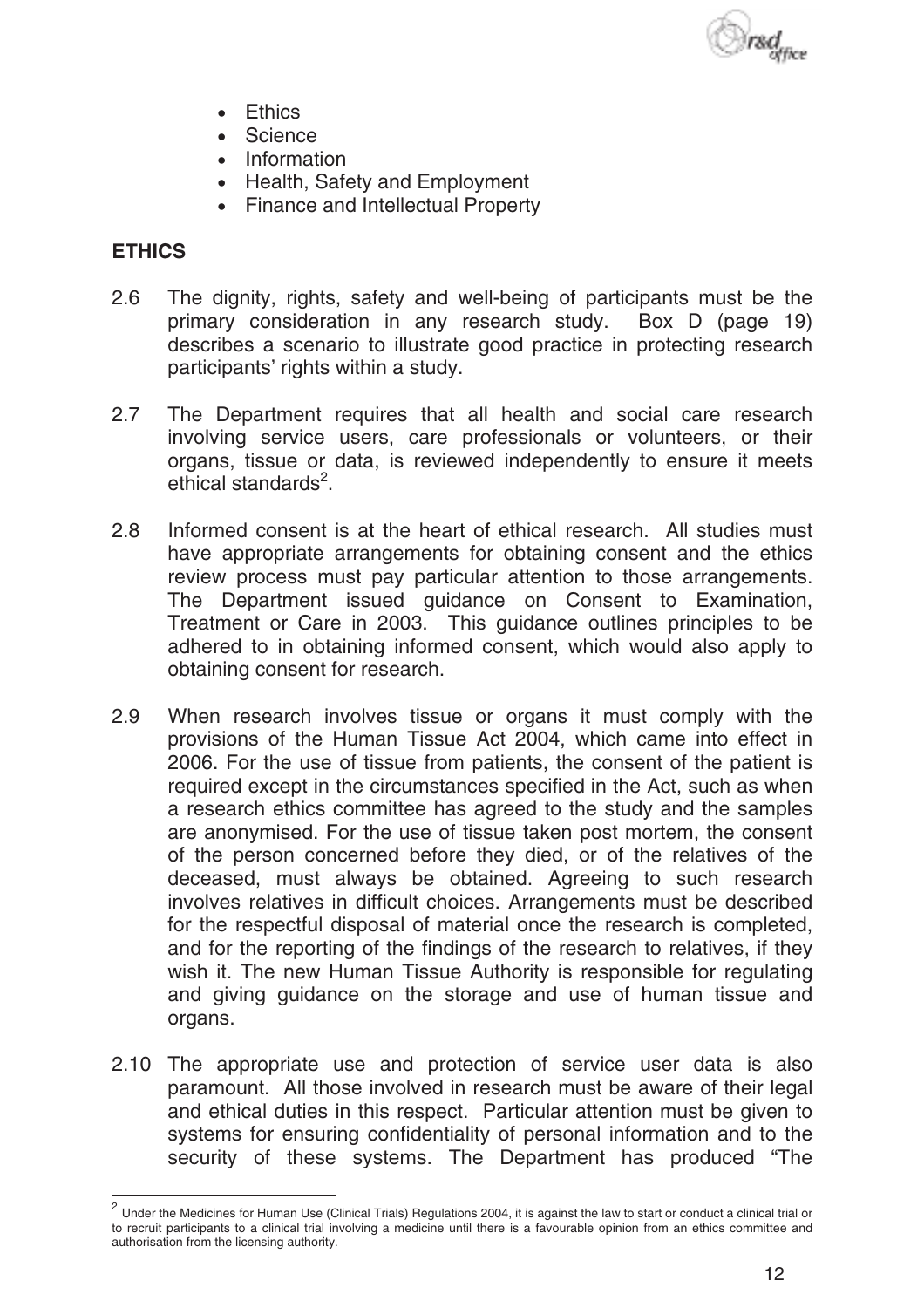

Protection and Use of Patient and Client Information – Guidance for the HPSS" available on the Department's Website at http://www.dhsspsni.gov.uk/the\_protection\_and\_use\_of\_patient\_and\_cli ent information.pdf. Particular attention should be paid to paragraph 4.21 of the guidance which emphasizes the need to advise service users about the planned use of their personal information.

- 2.11 Participants or their representatives should be involved wherever possible in the design, conduct, analysis and reporting of research. Active patient and public involvement is needed to encourage research which benefits and reflects the needs and views of patients and the public.
- 2.12 Research and those pursuing it should respect the diversity of human culture and conditions and take full account of equality issues such as religion, ethnicity, gender, disability, age and sexual orientation in its design, undertaking, and reporting. Researchers should take account of the multi-cultural nature of society. It is particularly important that the body of research evidence available to policy makers reflects the diversity of the population.
- 2.13 Some research may involve an element of risk to those participating in it. If there are any risks to participants, the risks must be in proportion to the potential benefit<sup>3</sup>. Risks, pain or discomfort must always be kept to a minimum and explained clearly to the relevant ethics committee and to participants. Arrangements for compensation in the unlikely event of non-negligent harm must always be explained.
- 2.14 Some essential research into important illnesses and treatments can only be conducted with animals. When considering undertaking research which could involve the use of animals, alternatives such as cells, tissues, bacteria, plants and computer models must be considered and used wherever possible. Where animal use is unavoidable, there are strict statutory controls, enforced under the Animals (Scientific Procedures) Act 1986. Before a researcher can use animals, specific project and personal licences must be obtained from the Department; primates are only to be used if less advanced animals could not provide the information; researchers must have the necessary skills, training and experience, and the research laboratory must have the facilities to care for the animals properly. In addition, there are three principles (the 3 Rs) that should be followed: replacement of animals by non-animal methods wherever possible; reduction of numbers to the minimum necessary to obtain valid results where replacement is not possible; and refinement of all procedures to minimise adverse effects. The highest standards of animal husbandry and welfare under veterinary supervision must be maintained at all times and an ethical review

 $^3$  Unless the risk to them is negligible, it is unethical to involve adults without capacity to consent, or minors, in research that could have no therapeutic benefit for the group involved.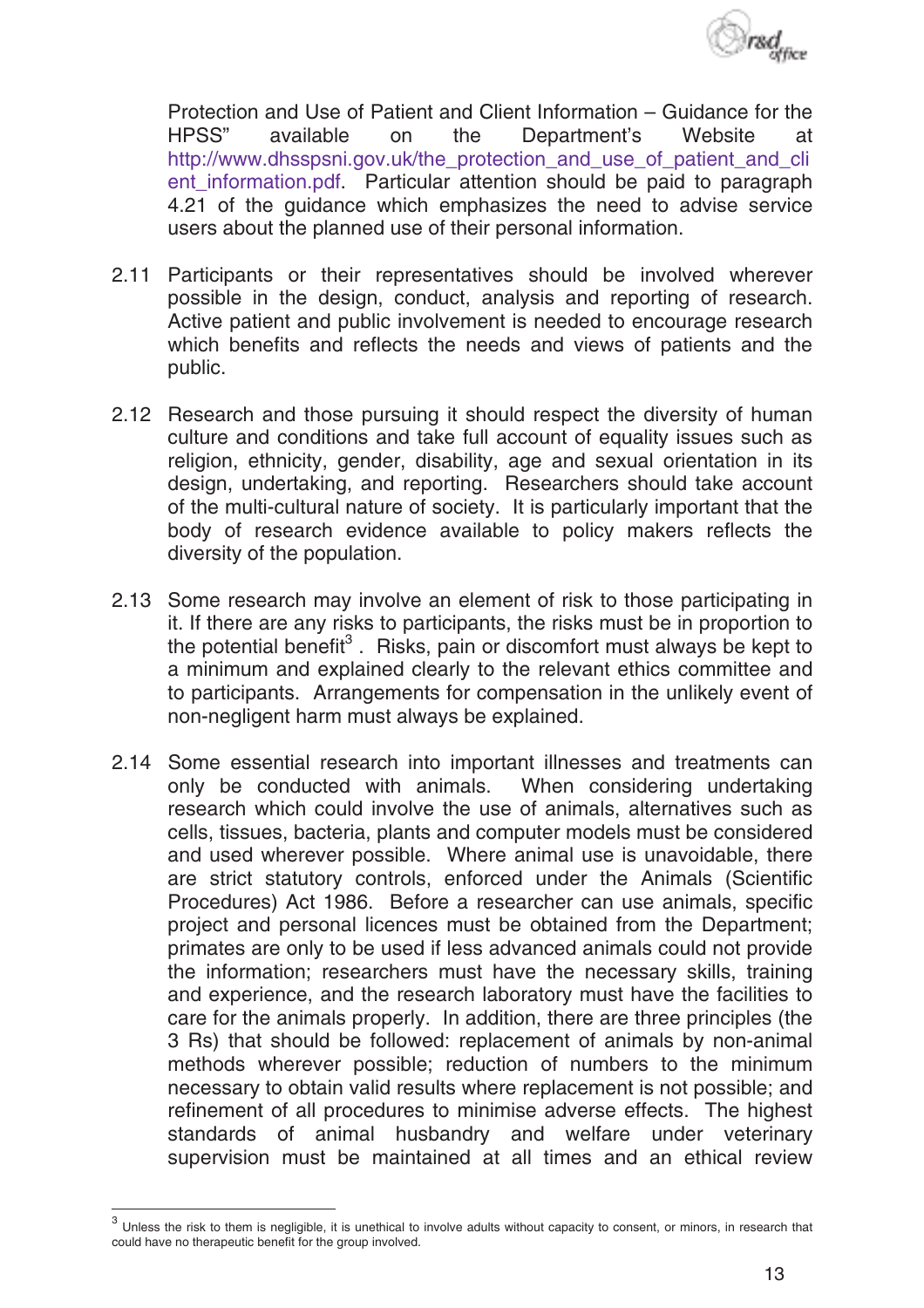

process must operate in accordance with the Departmental requirements.

## **SCIENCE**

- 2.15 It is essential that existing sources of evidence, especially systematic reviews, are considered carefully prior to undertaking health and social care research. Research which duplicates other work unnecessarily or which is not of sufficient quality to contribute something useful to existing knowledge is in itself unethical.
- 2.16 All proposals for health and social care research must be subjected to review by experts in the relevant fields able to offer independent advice on its quality which is independent of the researcher. Arrangements for peer review must be commensurate with the scale of the research. For example, in the case of student research projects the university may provide an adequate level of review.
- 2.17 The Medicines for Human Use (Clinical Trials) Regulations  $2004<sup>4</sup>$ regulate trials of medicines on people. Authorisation by the Medicines and Healthcare products Regulatory Agency (MHRA) is required. The Agency offers advice and undertakes inspections for such trials – and the manufacture and assembly of products used in them – against international standards. The same Agency regulates research involving new medical devices. The principles of Good Clinical Practice apply to all research involving patients, not just clinical trials $5$ .
- 2.18 Special regulations govern the use of human embryos, the release of genetically modified organisms and food or food processes.
- 2.19 Data collected in the course of research must be retained for an appropriate period to allow further analysis by the original or other research teams subject to consent and to support monitoring of good research practice by regulatory and other authorities.

<sup>&</sup>lt;sup>4</sup> The Medicines for Human Use (Clinical Trials) Regulations 2004 transposed Directive 2001/20/EC into UK law.

<sup>&</sup>lt;sup>5</sup> The Medical Research Council issued guidelines in 1998 for Good Clinical Practice in clinical trials in the public and charity sectors. The MRC guidelines apply the principles of Good Clinical Practice in the 1996 statement of the International Conference on Harmonisation (ICH GCP).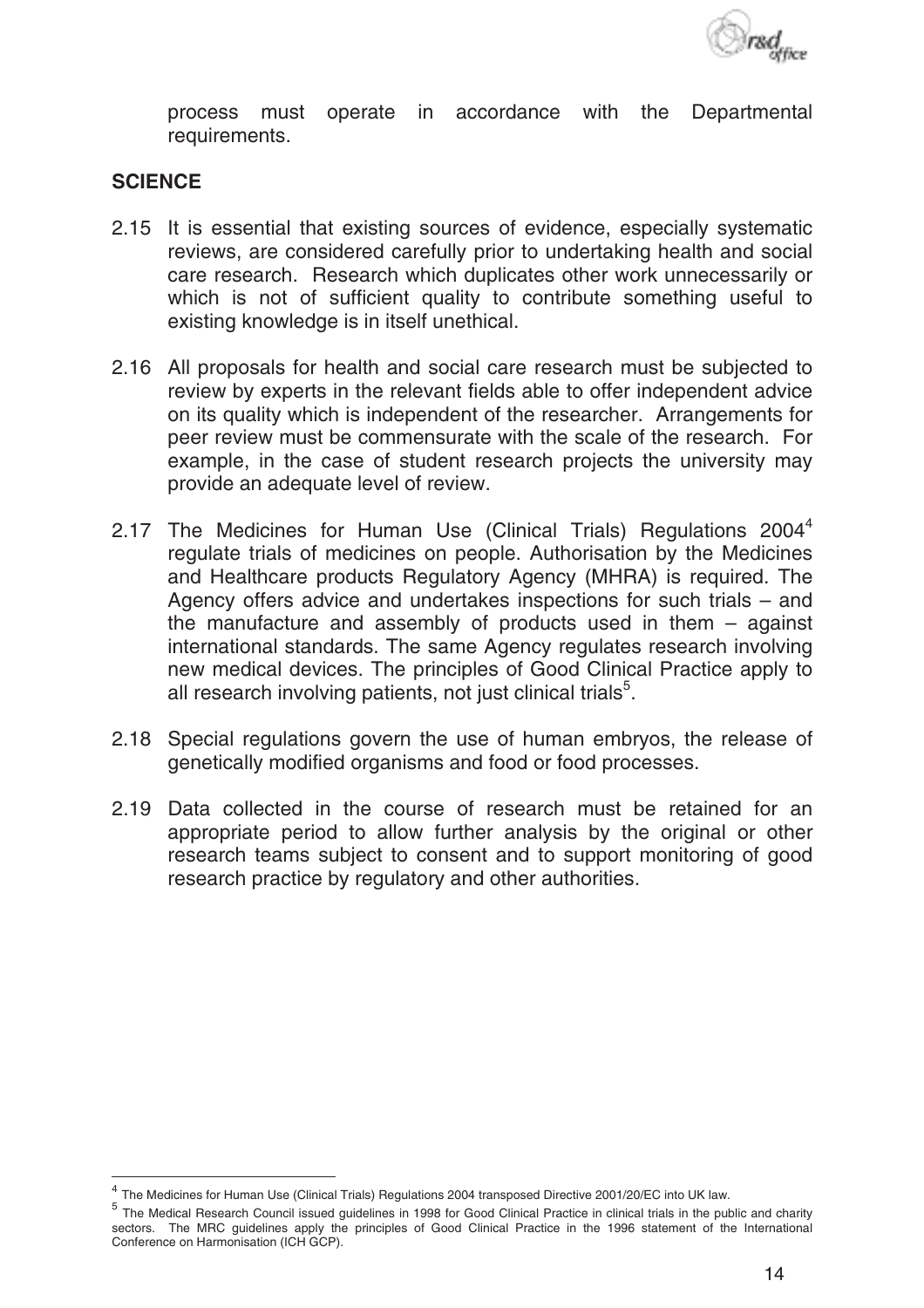

## **BOX C: PROTECTING RESEARCH PARTICIPANTS' RIGHTS**

#### **What does it really feel like to be asked to participate?**

The scenario: A Professor of Social Work was awarded a grant by the R&D Office to study support services for adoptive families. The research involved the study of adopted children and their parents. The study included children aged between 8 and 14.

The study involved a survey of, and interviews with, a sample of adoptive parents. The research team sent the adoptive parents a letter and standard information sheet about the children's study. The information provided aimed to help them come to a decision about whether to support their child's participation in the research. It covered the project aims, interview arrangements, interview topics, and consent and confidentiality. It invited them to discuss over the phone any aspect of the study with the research team.

Enclosed with the parents' letter and information sheet was an information pack for them to pass on to their child. The letter noted that the child might be puzzled by its arrival, and suggested that it might be helpful for them to explain that they have already taken part in the project. Before handing the pack to their adopted child, the parents had some questions about the study that the mother put to the lead researcher over the phone. The researcher clarified that the mother was speaking for herself and the child's adoptive father.

#### **Parent – I've read the information, I think I understand it, but there are a few points I'm not sure about. I think my daughter may be keen to take part, but I'm worried she might find it upsetting.**

Researcher – I can't really say that there's no possibility of something coming up that she may find upsetting. But if your daughter finds a question upsetting she won't have to answer it and she can stop the interview at any time. At the start of the interview we'll help her to rehearse telling us that she doesn't want to answer particular questions or that she doesn't want to go on. In the Information Sheet we noted down some of the topics we want to cover. Is there anything about your daughter's experience that it might be particularly helpful for the interviewer to be aware of?

#### **Parent – No, I can't think of anything…, but will you tell me what she says?**

Researcher – No, we'll reassure her that whatever she says won't be repeated to you, her teachers, or anyone else she knows. But we'll also let her know that she can tell other people about the interview if she wants to. If she talks about any problems which it seems you or other people aren't aware of, we'll explore whether she wants to talk about them with anybody else and, if appropriate, we'll gently encourage her to do so. In our other research with children, we've found that once they've talked about a problem during an interview they're usually quite keen to talk about it with someone else.

#### **Parent – How do I know it'll be worthwhile?**

Researcher – At present we know very little about children's view of adoption. We particularly need to know if support services need to be improved for adopted children and their families. The study has been commissioned by the Department and the findings will be fed directly into the Department's review of adoption. A panel of experts have checked the scientific design and it has undergone an ethical review.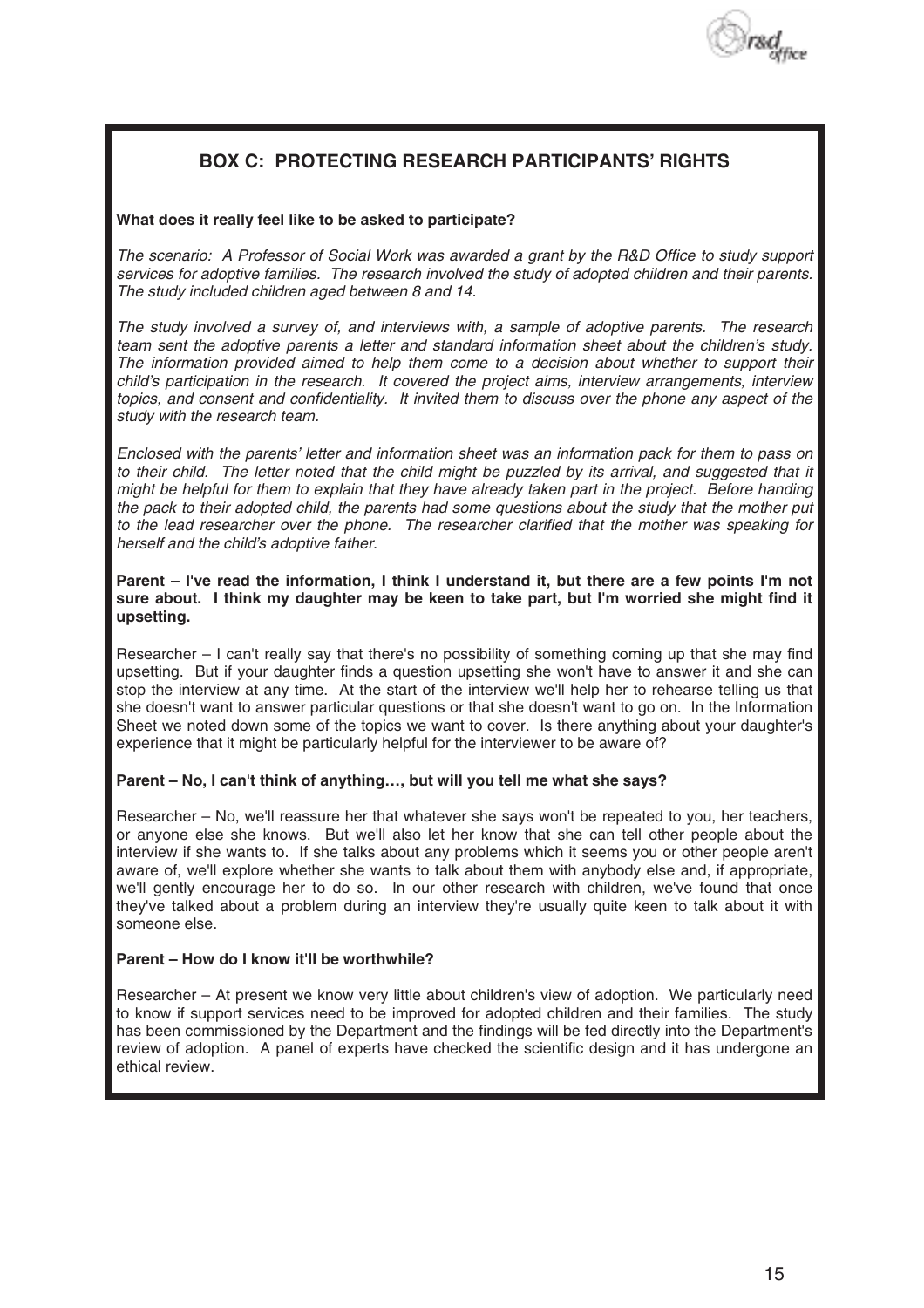

### **BOX C: CONTINUED**

#### **Parent – If she says 'yes' can she pull out later?**

Researcher – Yes. She can change her mind whenever she wants. We have put that in writing for you and your daughter.

#### **Parent – When the study's finished will you tell us what you've found out?**

Researcher – Yes, there will be a summary of our findings especially written for all the families who've taken part.

#### **Parent – Do I have to make my mind up now?**

Researcher – No, we don't need to know today, but it would be helpful if we knew by the  $20<sup>th</sup>$  of next month – that's about four weeks away. Think about it for a while and call me again if you have any more questions.

Scenario: A week or so later the parent decided to pass on the information pack about the study to her eight-year old daughter. This introduced the research team and explained that they were writing a book about adoption. It also explained the purpose and scope of the interview, and arrangements for gaining their consent and protecting their confidentiality. A few days later the child rang with her own questions:

#### **Child – How long do you want to talk to me?**

Researcher – For about an hour, but if you've only a few things to say it could be less than an hour. If you have a lot to say it could take longer.

#### **Child – Will you tell anyone what I say?**

Researcher – No one outside the research team will know your name. People will read about the things you say to us, but they will not know who said those things. You can choose whether YOU tell anyone else. The only thing is, we do have to report it if you say someone has broken the law.

#### **Child – Will you write down what I say?**

Researcher – Maybe, but we'd really like to tape what you say if that's OK with you.

#### **Child – Will anybody reading the book know me?**

Researcher – No one will know your name except us.

#### **Child – Will you all come to speak to me?**

Researcher – No, just one of us.

#### **Child – Can I change my mind?**

Researcher – Yes, of course. You can change it at any time.

#### **Child – What if I'm not sure?**

Researcher – Take your time. We don't need to know straightaway. Talk to someone else about it if that helps, but it would be helpful if you could let me know in about three weeks time. If I have not heard from you by  $20<sup>th</sup>$ , I will take it that you've decided that you don't want to take part. If you do decide to take part, you can change your mind at any time.

This researcher is trying to do the right things in the right way. The principles of the research governance framework are reflected in her practice.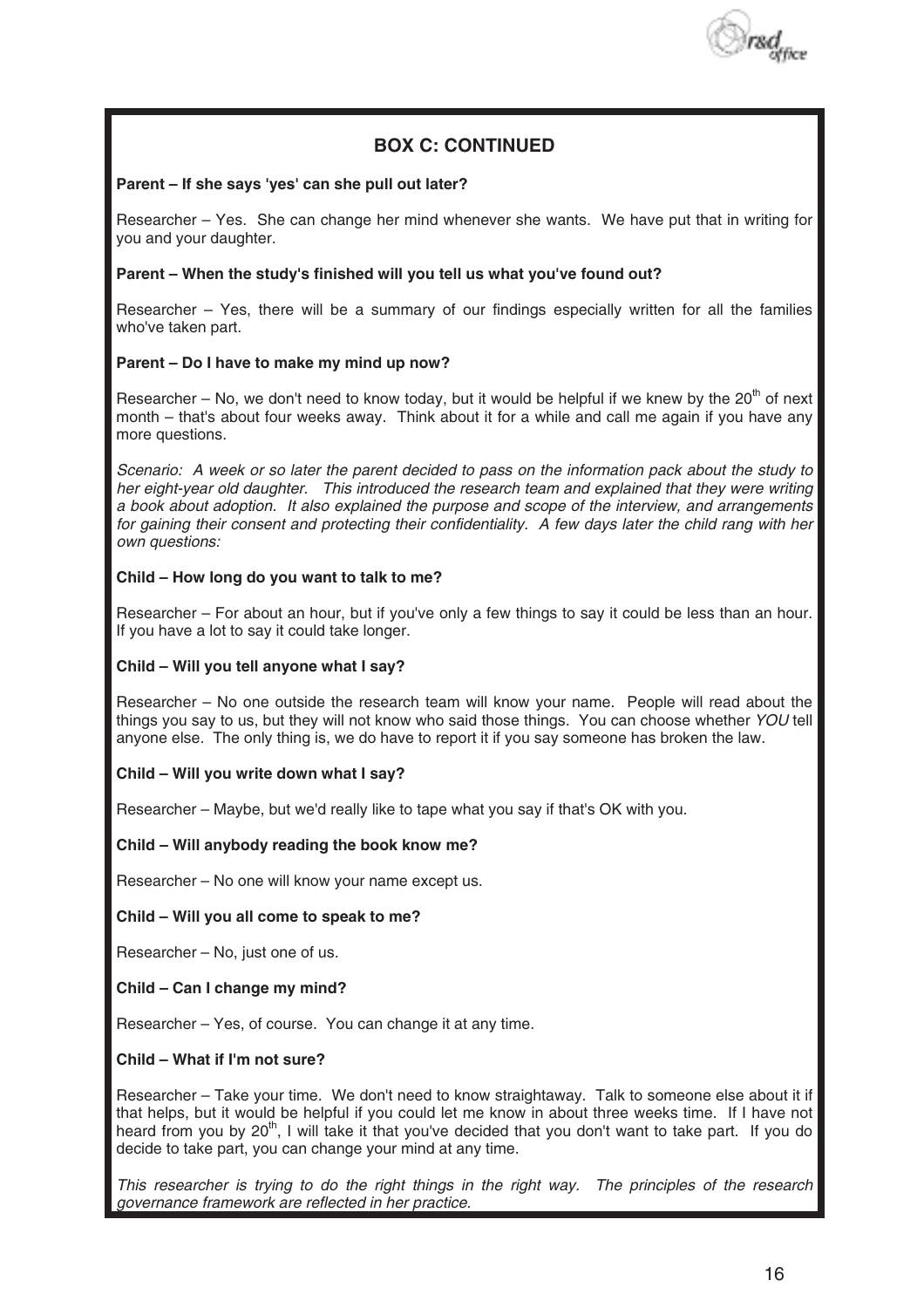

## **2.4 INFORMATION**

- 2.20 Health and social care research is conducted for the benefit of service users, care professionals, and the public in general. There should be free access to information both on the research being conducted and on the findings of the research, once these have been subjected to appropriate scientific review. This information must be presented in a format understandable to the public. Reports need to be comprehensible and take language and other needs into account.
- 2.21 Some advances in health and social care need to be developed commercially if they are to be made widely available. Drugs, medical devices and aids for disabled people are examples. Successful commercial development often depends upon the effective protection of intellectual property or commercial confidentiality at critical points in the innovation process<sup>6</sup>. The timing of the publication of research findings needs to take account of this.
- 2.22 All those conducting health and social care research should aim to ensure that their findings are available to others through appropriate dissemination. This will usually entail publishing their work. Research findings must be subjected to critical review through the accepted scientific and professional channels. Where studies involve direct contact with service users (including the relatives of deceased users who have consented to the use of organs or tissue in the research), or the public, researchers should provide accessible accounts of the research and, when completed, of its findings to those involved, including to the study participants<sup>7</sup>.

## **HEALTH, SAFETY AND EMPLOYMENT**

2.23 Health and social care research may involve the use of potentially dangerous or harmful equipment, substances or organisms. The safety of participants, and of research and other staff must be given priority at all times, and health and safety regulations must be strictly observed.

## **FINANCE AND INTELLECTUAL PROPERTY**

- 2.24 Financial probity and compliance with the law and with the rules laid down by Department of Finance and Personnel and HM Treasury for the use of public funds are as important in research as in any other area.
- 2.25 Organisations employing researchers must be in a position to compensate anyone harmed as a result of their negligence. Any

 $^6$  Researchers are advised to consult the HPSS Innovations Advisor at the Clinical Research Support Centre.

 $^7$  There is an international consensus that, with certain exceptions, information identifying a clinical trial of a treatment should be available on a public register from the time the first participant is recruited.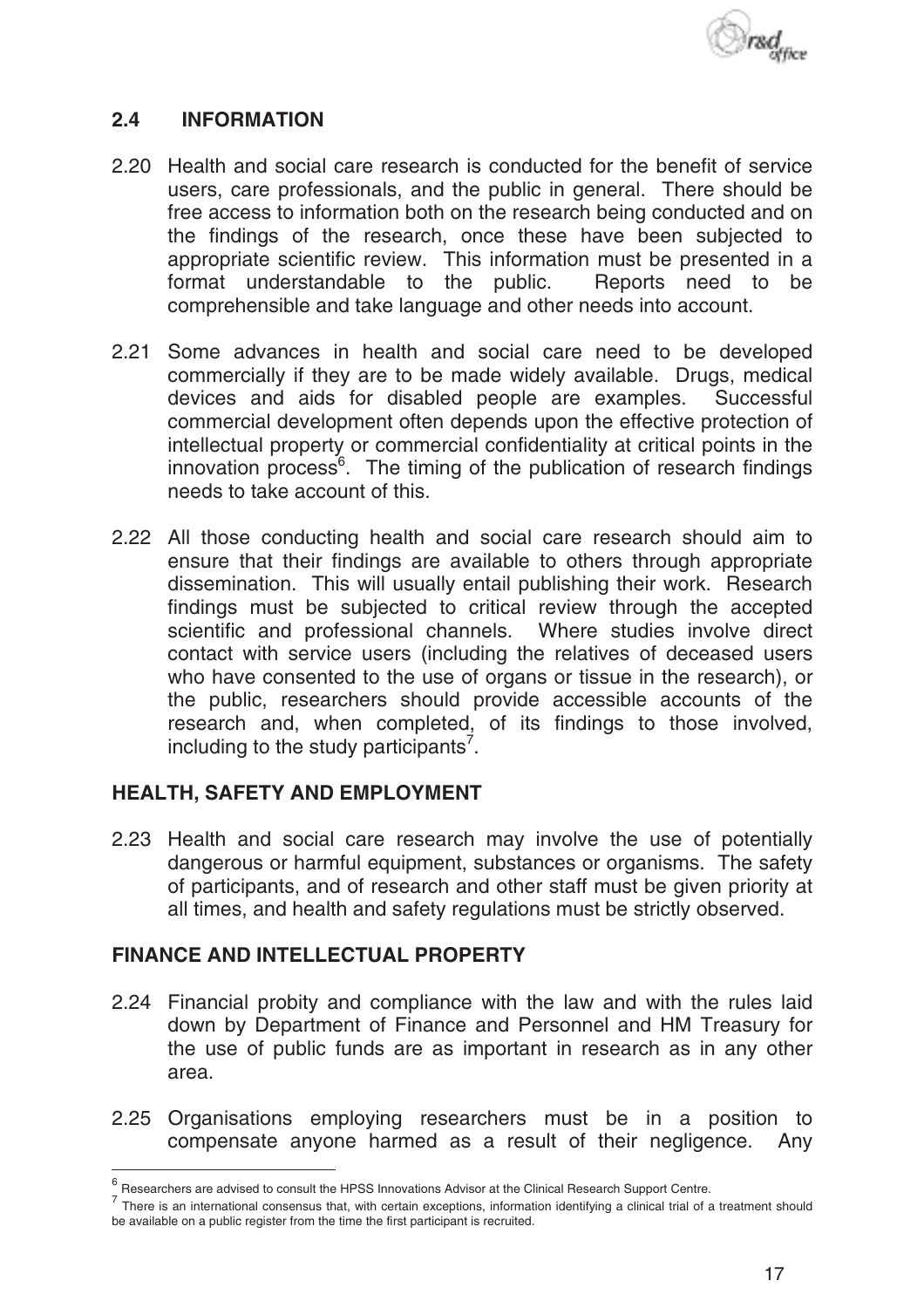

organisation offering participants compensation in the event of nonnegligent harm must be in a position to do so.

2.26 Careful consideration must be given to the appropriate exploitation of intellectual property rights.

## **QUALITY RESEARCH CULTURE**

- 2.27 Some of the principles and requirements applying to health and social care research are clear-cut but many require judgement and interpretation. A quality research culture, where excellence is promoted and where there is visible and strong research leadership and expert management, is essential if researchers and managers are to understand and apply standards correctly. A quality research culture is thus essential for proper governance of health and social care research.
- 2.28 The key elements of a quality research culture are:
	- respect for participants' dignity, rights, safety and well-being
	- valuing the diversity within society
	- personal and scientific integrity
	- leadership
	- honesty
	- accountability
	- openness
	- clear and supportive management
- 2.29 Box D (page 19 and 20) illustrates how research is managed in a HSS body with a quality research culture.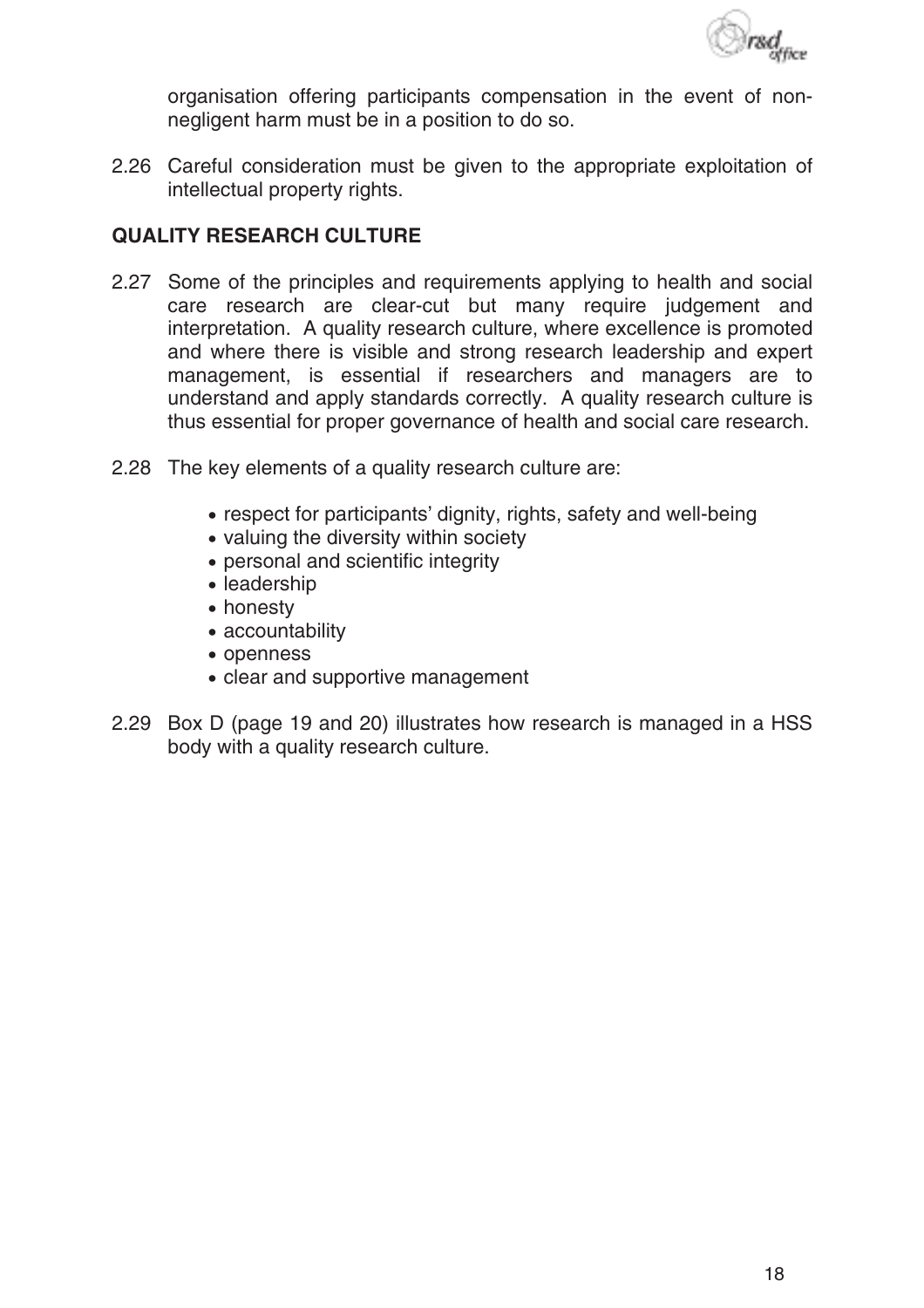

#### **BOX D: STANDARDS IN A QUALITY ORGANISATION UNDERTAKING RESEARCH**

#### **Quality Research Culture**

- The organisation supports and promotes high quality research as part of a service culture receptive to the development and implementation of best practice in the delivery of care. There is strong leadership of research and a clear strategy linking research to Departmental priorities and needs, the organisation's business, to clinical and social care governance (in HPSS organisations) and the delivery of best value.
- The organisation's research strategy values diversity in its service users and its staff and promotes their active participation in the development, undertaking and use of research.
- The organisation promotes a culture that is sensitive to the needs of more vulnerable groups that are involved in research.

#### **Ethics**

- All research which involves patients, service users or care professionals and other staff or their organs, tissue or data is referred to independent ethical review to safeguard their dignity, rights, safety and well-being.
- Consent is sought in the way agreed during ethical review.
- Research is pursued with the active involvement of service users and carers including, where appropriate, those from hard to reach groups such as homeless people.
- If organs or tissue are used following post mortems, informed consent is obtained from relatives, and there is a commitment to respectful disposal of material.
- If animal use is unavoidable the highest standards of animal husbandry are maintained under veterinary supervision.

#### **Science**

- There is commitment to the principles and practice of scientific review by independent experts, with scrutiny of the suitability of protocols and research teams for all work in the organisation.
- There is close collaboration with partner organisations in higher education, research and care to ensure quality and relevance of joint work and avoidance of unnecessary duplication of functions.
- Systems are in place to monitor compliance with standards and to investigate complaints and deal with irregular or inappropriate behaviour in the conduct of research.
- The organisation assesses its research outputs and their impact and value for money.

#### **Health, Safety & Employment**

- The organisation's human resource strategy included commitment to support research careers (full and part-time) by earmarking funds specifically for R&D training across the professions. The organisation plays its role in developing research capacity with appropriate training and updating. This includes taking action to ensure that the diversity of the workforce reflects society and developing the capacity of consumers to participate.
- The organisation promotes a high standard of health and safety in office, laboratory and field work. It follows Good Laboratory Practice, Good Manufacturing Practice in manufacturing products for clinical trials and Good Clinical Practice in conducting clinical trials.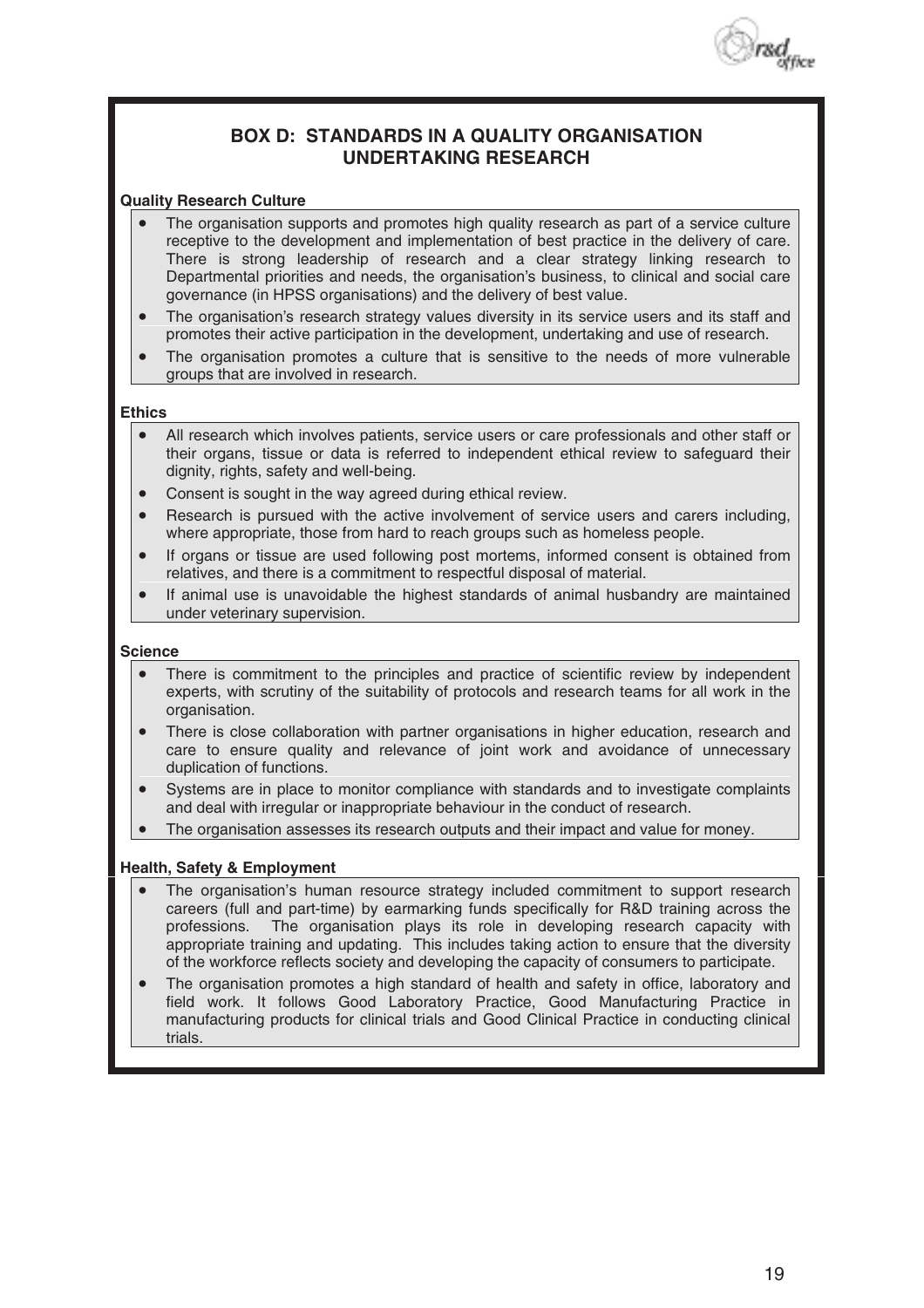

## **BOX D: (Continued)**

#### **Information**

- Information is available on all research being undertaken in the organisation. It is held on a database, containing details of research providers, funding, intellectual property rights, recruitment, research outputs and impact.
- The organisation ensures that patients, service users, carers, health and social care professionals and other staff have easy access to information on research. Where necessary special arrangements are made to ensure access to information for those who do not have English as a first language, cannot read or may need information in different formats because of a disability eg Braille.
- An information service provides access from a single point to all up-to-date regulatory and advisory documentation pertaining to research governance, together with procedural guidance, for example, for applications to research ethics committees.
- When established, findings (including negative findings) are published in ways that allow critical review and dissemination to those who could benefit from them. Other researchers have access to the data on which the findings are based.
- There is a strategy for making research findings accessible. It addresses different media and writing styles for different audiences. Unless the research ethics committee agrees otherwise, those consenting to be involved in a study (including the relatives of deceased patients who have consented to the use of organs or tissue in the research) have ready access to the findings at the end of the study.

#### **Finance**

- The organisation is aware of the activity involved in supporting research and of what it costs. Research expenditure is planned and accounted for.
- The organisation demonstrates financial probity and compliance with the law and rules laid down by the Department of Finance and Personnel. It complies with all audit required by external funders or sponsors and has systems in place to deter, detect and deal with fraud.
- The organisation has in place indemnity arrangements as part of their system of safeguards.
- When research findings have commercial potential the organisation takes action to protect and exploit them, in collaboration with its research partners and  $-$  when appropriate  $\cdot$ commercial organisations.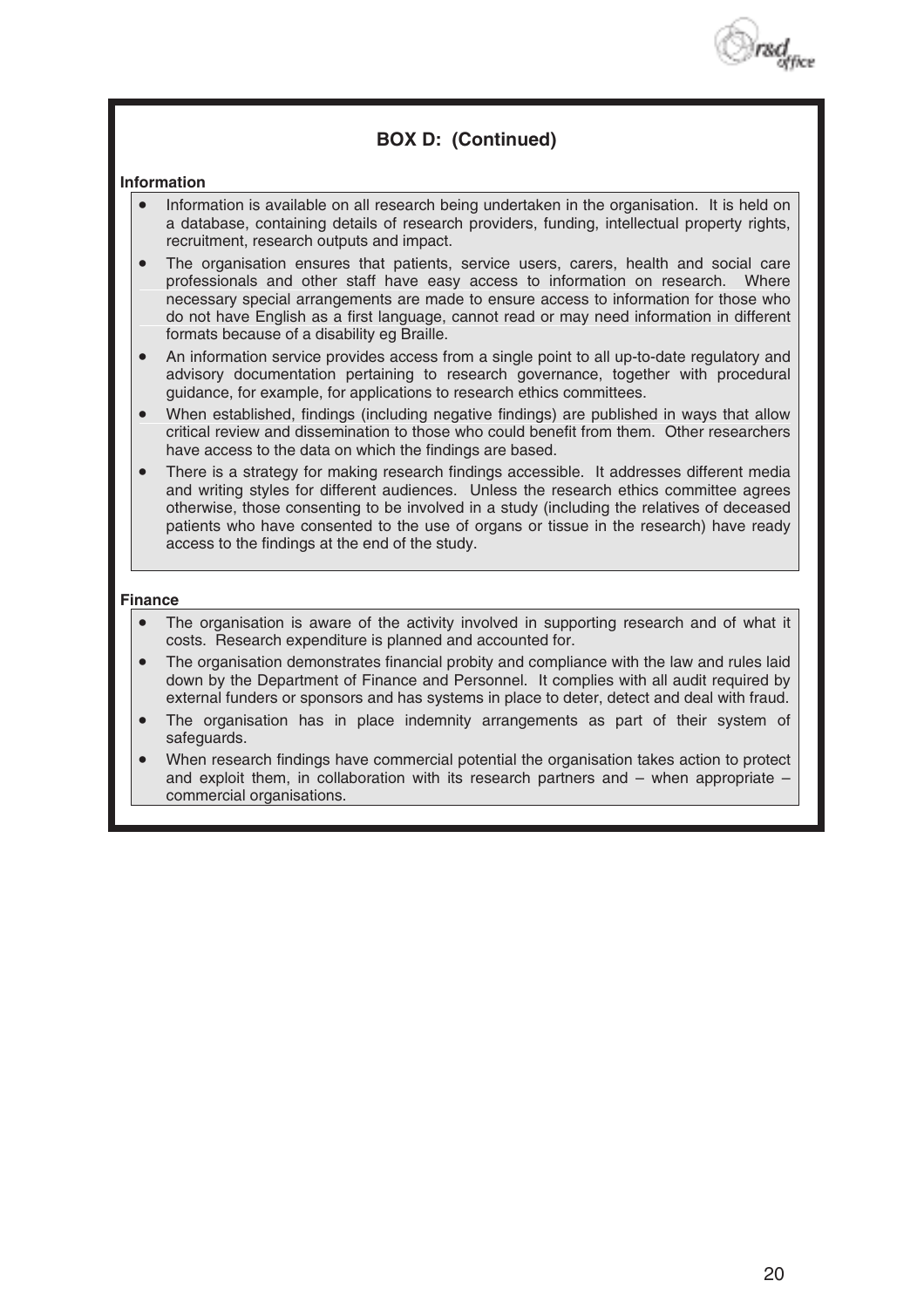

## **Section 3 Responsibilities and Accountability**

## **GENERAL**

- 3.1 All those involved in research with human participants, their organs, tissues or data must be aware of and implement the law and the basic principles relating to ethics, science, information, health and safety, and finance set out in this framework.
- 3.2 All those involved in research also have a duty to ensure that they and those they manage are appropriately qualified, both by education and experience, for the role they play in relation to any research. They must be aware of, and have ready access to, sources of information and support in undertaking that role.

## **AGREEMENTS**

- 3.3 A complex array of organisations and individuals may be involved in a health or social care research study. It is essential that clear agreements describing allocation of responsibilities and rights for a study are developed, documented and enacted.
- 3.4 While many agreements relate to individual studies, organisations that collaborate on a range of research work may find it helpful to develop and document framework agreements to facilitate the agreement of responsibilities for specific studies. Examples of collaborations where framework agreements are necessary include:
	- HSS bodies (eg Trusts, special agencies, HSS Boards and the new HSS Authority) who work together regularly on research, whether or not in a formal network
	- universities and HSS bodies that work together regularly on research
- 3.5 It is particularly important that clear and documented agreements are in place for complex studies where there may be:
	- work on more than one site
	- researchers employed by more than one organisation
	- users and professionals from more than one organisation; and/or more than one funder
- 3.6 The NHS/HPSS R&D Partnership with the Pharmaceutical Industry launched in 2003 sets out principles for industry involvement in commercial contract research and in collaborative studies. A model Clinical Trial Contract (mCTA), revised in 2006, is intended for use in those clinical trials, sponsored by pharmaceutical and biotech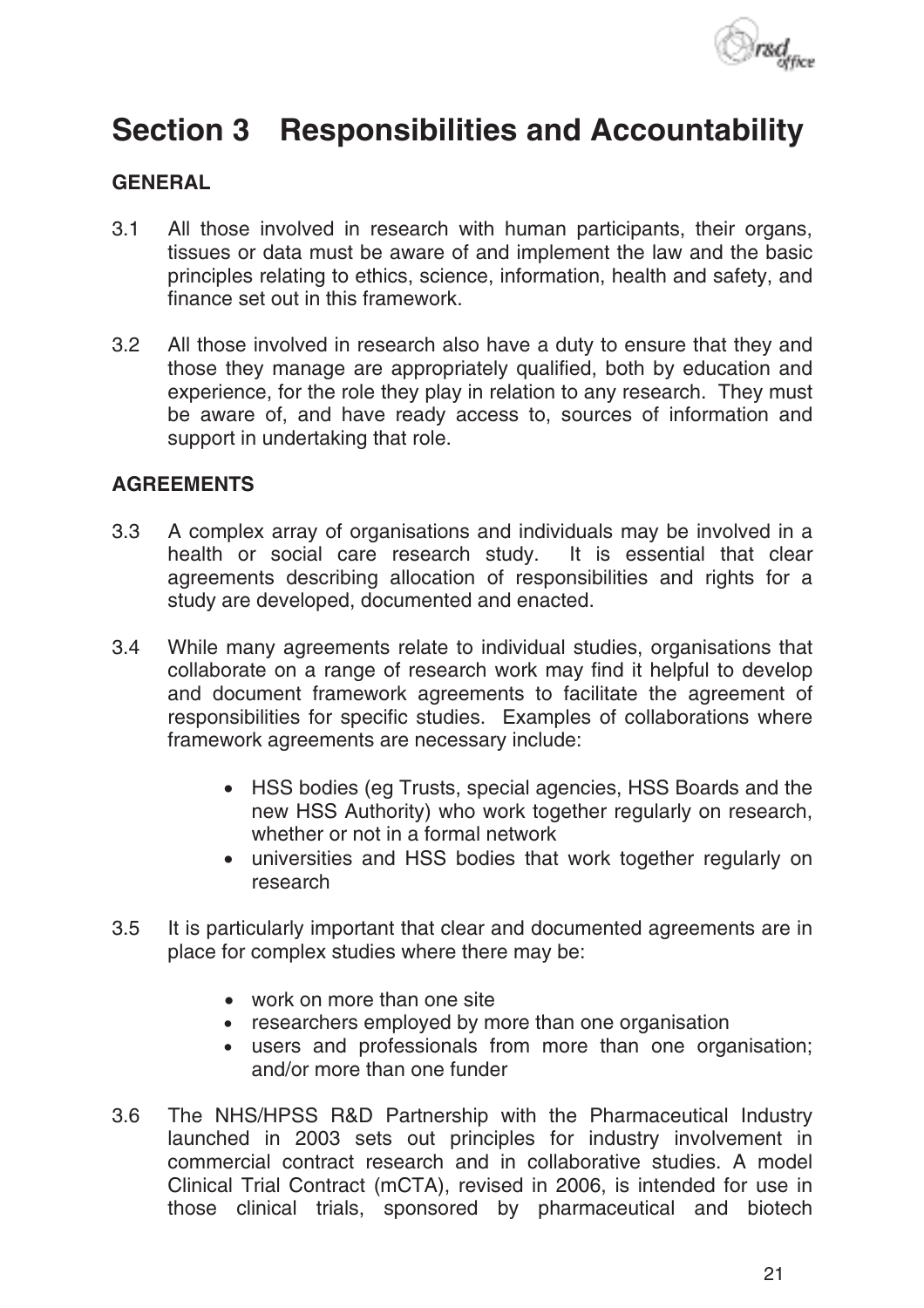

companies, which involve HPSS service users. The mCTA is designed to speed up the initiation of trials whilst providing the assurance that appropriate arrangements are in place to protect service users and the organisations responsible for their care. A Northern Ireland specific version of the mCTA is available and is endorsed for routine use without amendment by the Department, the Association of the British Pharmaceutical Industry, the Bio Industries Association, the Council of Heads of Medical Schools, the UK Clinical Research Collaboration and the NHS R&D Forum. For contract clinical trials in secondary care, clinical trial agreements will be between the commercial sponsor and each HSS body accountable for the care of HPSS patients participating in the trial. In primary care, these contracts will normally be between the commercial sponsor and General Practitioners or Practices. For collaborative studies with a contribution from industry, the commercial partner's contract may be with a university or HSS body depending on the circumstances.

### **SPECIFIC RESPONSIBILITIES**

- 3.7 Box E (page 23-24) describes the people and organisations that may be involved in a health and social care research study. The key responsibilities of the people and organisations accountable for the proper conduct of a study are summarised in Box F (page 28-29).
- 3.8 The remainder of this section sets out these responsibilities in more detail. Box G (page 38 - 40) illustrates these responsibilities by way of a scenario.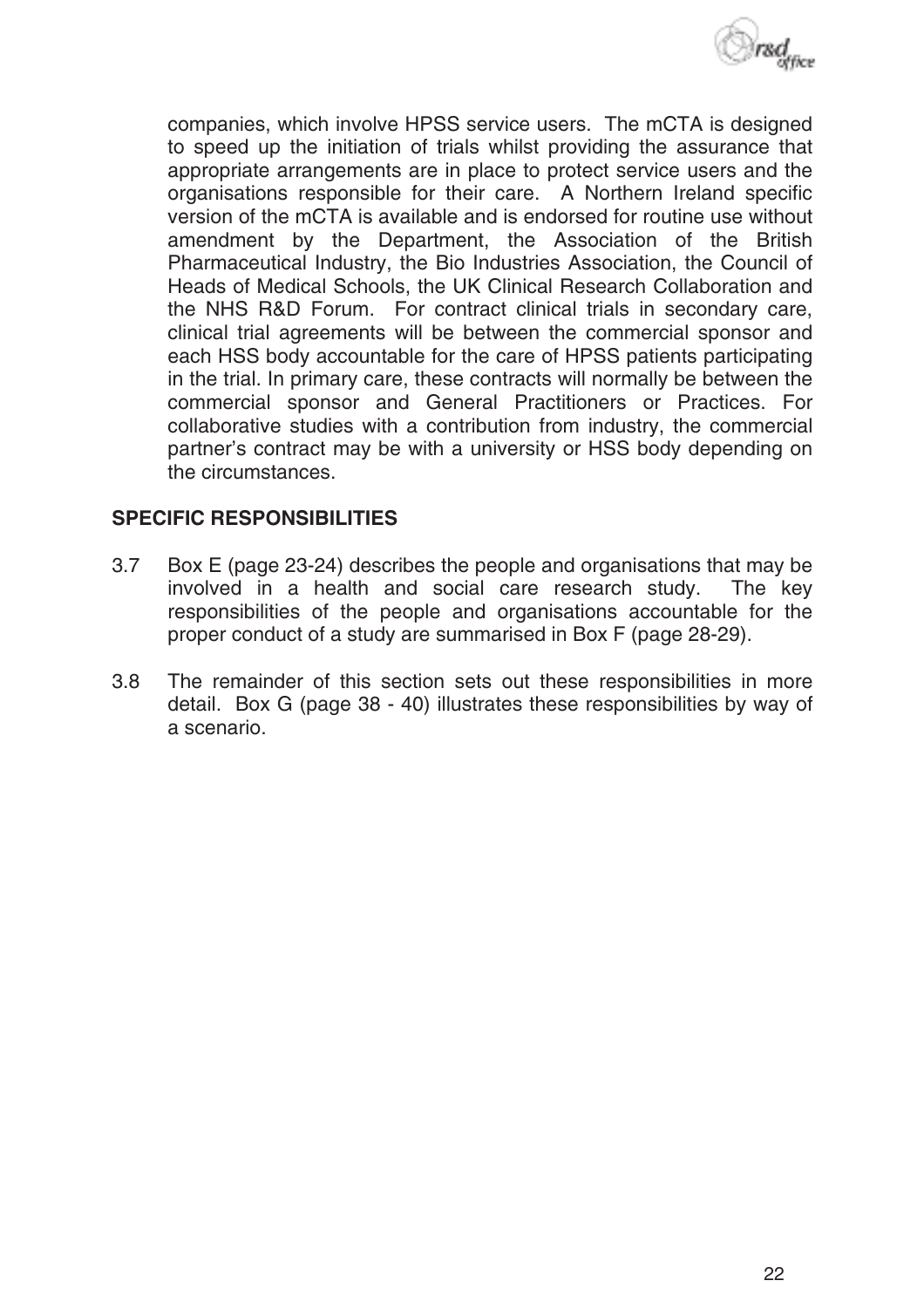

#### **BOX E: MAIN PEOPLE AND ORGANISATIONS INVOLVED IN A HEALTH OR SOCIAL CARE RESEARCH STUDY**

#### **Participant**

Patient, service user, carer, relative of the deceased, professional carer, other employee, or member of the public, who consents to take part in a study. (In law, participants in clinical trials involving medicines are known as subjects.)

#### **Chief Investigator<sup>8</sup>**

The person who takes overall responsibility for the design, conduct and reporting of a study if it is at one site; or if the study involves researchers at more than one site, the person who takes primary responsibility for the design, conduct and reporting of the study, whether or not that person is an investigator at any particular site. For clinical trials involving medicines, the Chief Investigator must be an authorised health professional.

#### **Principal Investigator<sup>8</sup>**

Person responsible for the conduct of the clinical trial at an individual trial site. If a trial is conducted by a team of individuals at a trial site, the investigator leading the team is called the Principal Investigator. For clinical trials involving medicines, the Principal Investigator must be an authorised health professional.

#### **Researchers/Investigators**

Members of the research team other than the Chief Investigator or the Principal Investigator. For clinical trials involving medicines, an investigator must be an authorised health professional.

#### **Funder**

Organisation providing funding for a study (through contracts, grants or donations to an authorised member of the employing and/or care organisation). The main funder typically has a key role in scientific quality assurance. In any case, it remains responsible for securing value for money.

#### **Sponsor**

 $\overline{a}$ 

Individual, organisation or group taking on responsibility for securing the arrangements to initiate, manage and finance a study. (A group of individuals and/or organisations may take on sponsorship responsibilities and distribute them by agreement among the members of the group, provided that, collectively, they make arrangements to allocate all the responsibilities in this research governance framework that are relevant to the study.)

<sup>&</sup>lt;sup>8</sup> The terms Chief Investigator (CI), Principal Investigator and Investigator (PI) are used in different contexts with a variety of regulatory/legislative origins. All research studies must be led by a CI irrespective of the number of sites/centres involved. There can only be one CI for any given study. The role of CI cannot be split between more than one person. The term PI only becomes relevant where a research study involves more than one site/centre. In those sites/centres other than the coordinating site/centre the lead researcher is referred to as the PI. The PI may be the sole investigator at a site/centre or lead a team of investigators.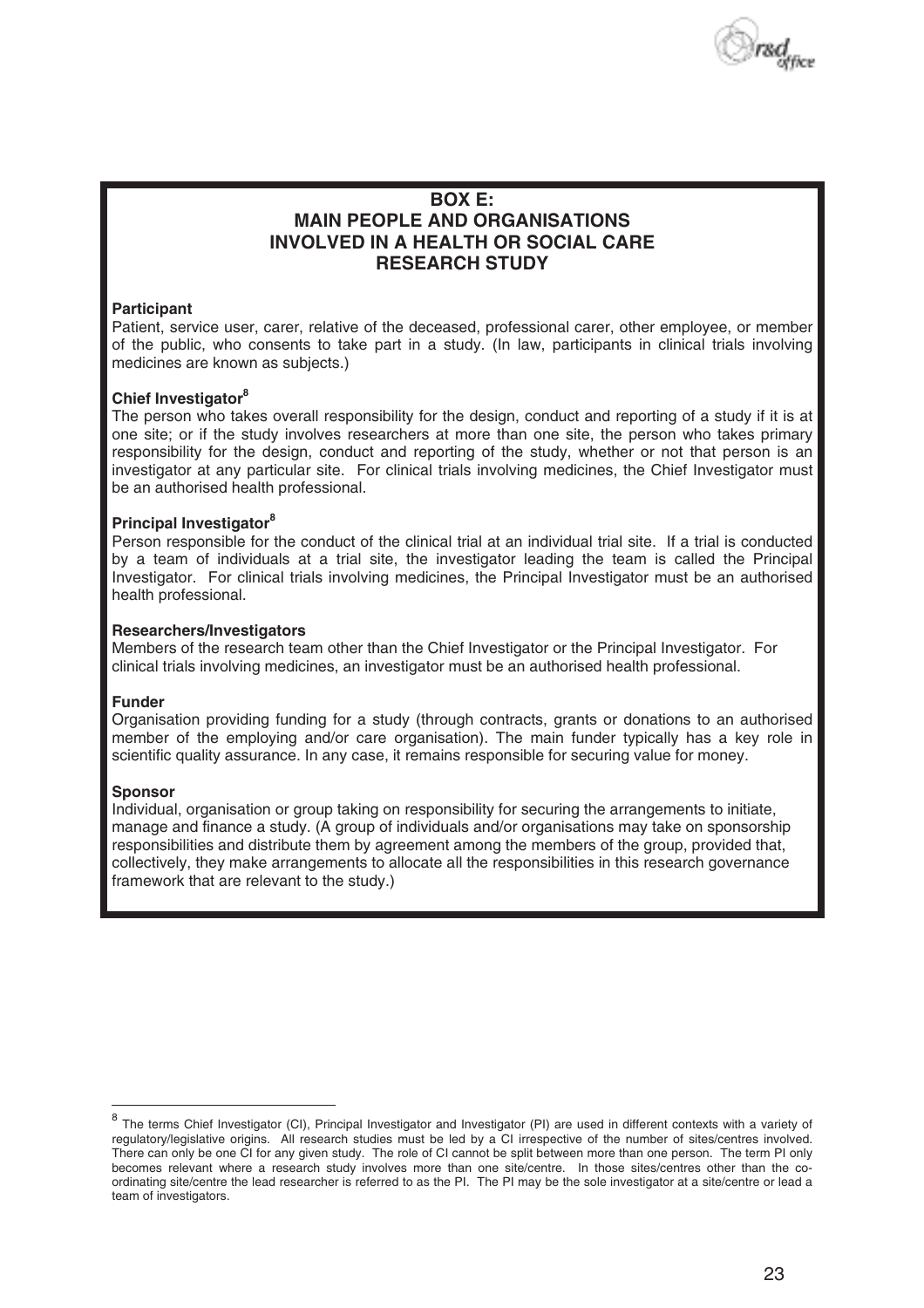

### **BOX E: (continued)**

#### **Employing organisation**

Organisation employing the Chief Investigator, Investigators or other researchers. Employers remain liable for the work of their employees. The organisation employing the Chief Investigator normally holds the contract or grant agreement with the funder of the study. Organisations holding contracts with funders remain responsible for the management of the funds provided.

#### **Organisation providing care**

Organisation responsible for providing health and/or social care to patients and/or service users and carers participating in a study. Health and social care organisations remain liable for the quality of care, and for their duty towards anyone who might be harmed by a study.

#### **Responsible care professional**

Doctor, nurse, social worker or other practitioner formally responsible for the care of participants while they are taking part in the study.

#### **Research ethics committee**

Committee established to provide participants, researchers, funders, sponsors, employers, care organisations and professionals with an independent opinion on the extent to which proposals for a study comply with recognised ethical standards. For clinical trials involving medicines, the ethics committee must be one recognised by the United Kingdom Ethics Committees Authority.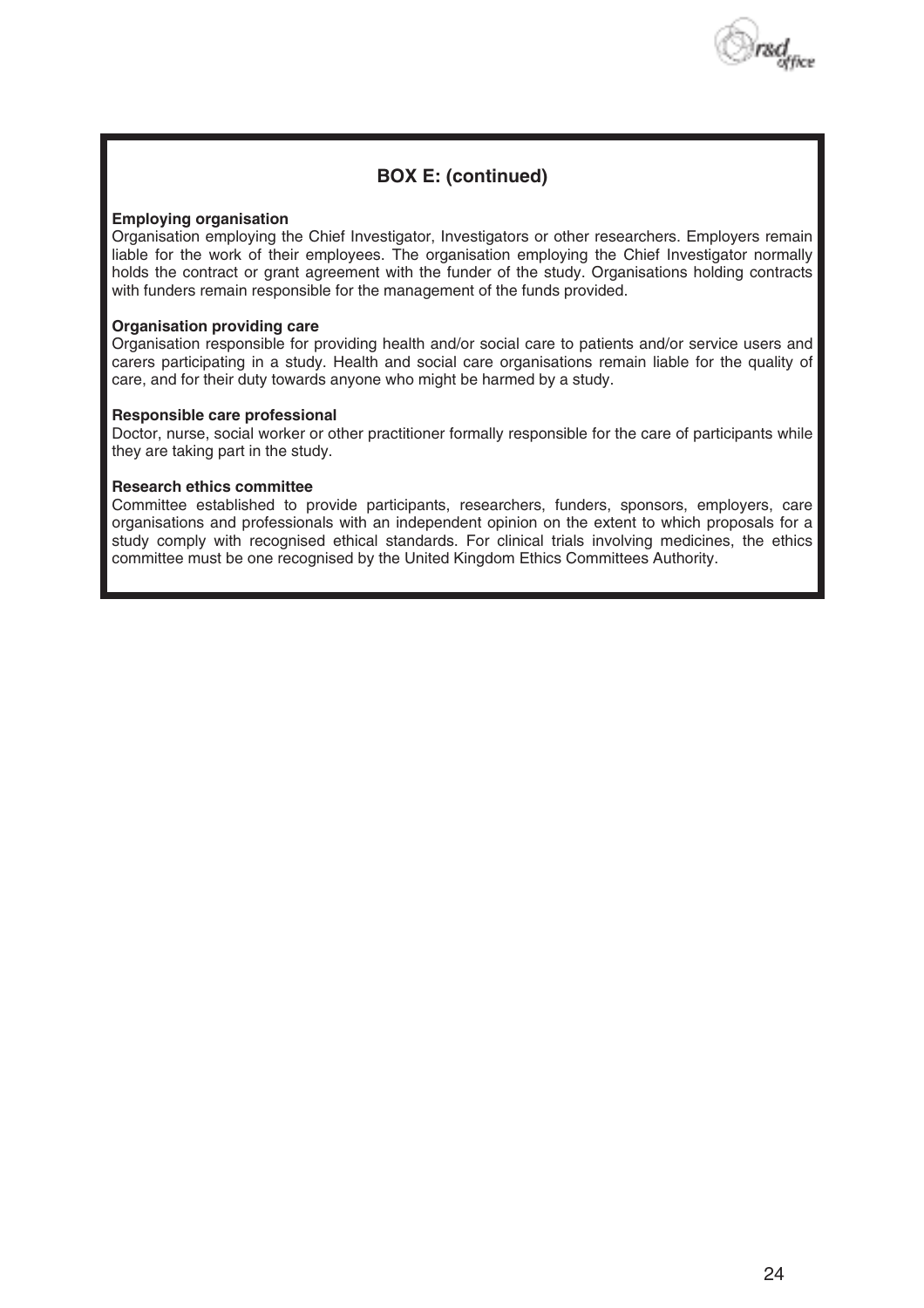

## **RESPONSIBILITIES OF PARTICIPANTS**

- 3.9 Improvements in effective and responsive services depend upon research. Through this framework and related provisions, the Department and its research partners will strive to ensure that research conducted in health and social care offers the likelihood of real benefits either to those who participate, or those who use services subsequently, or both. All those using the HPSS should give serious consideration to invitations to become involved in the development or undertaking of research studies.
- 3.10 Researchers must develop means of communication that ensure potential participants are fully informed before deciding whether or not to join a study. In clinical trials involving medicines, there is a legal requirement to provide an interview with a member of the research team and a contact point offering further information about the trial. Potential participants should not hesitate to ask if they do not understand the information and explanations given.

## **RESPONSIBILITIES OF RESEARCHERS**

- 3.11 Researchers bear the day-to-day responsibility for the conduct of research. They are responsible for:
	- ensuring that any research they undertake follows the current version of the agreed study protocol
	- helping care professionals to ensure that participants receive appropriate care while involved in research
	- reporting any adverse drug reactions or other adverse events
	- protecting the integrity and confidentiality of clinical and other records and data generated by the research
	- reporting any failures in these respects, or suspected misconduct, through the appropriate systems

### **RESPONSIBILITIES OF THE CHIEF INVESTIGATOR**

3.12 A senior individual must be designated as the Chief Investigator for any research undertaken in or through the HPSS, which involves participants or their organs, tissue or data. There can be only one Chief Investigator and this role cannot be split between one or more individuals. The Chief Investigator normally takes responsibility for the conduct of the research at a site, and is accountable for it to their employer, and through them to the sponsor of the research. The Chief Investigator is also directly accountable to the care organisation(s) where the research takes place (or through which the research team has access to participants, their organs, tissue or data). If the research is at more than one site, the Chief Investigator takes on personal responsibility for the design, management and reporting of the study, and co-ordinating the investigators who take the lead at each site.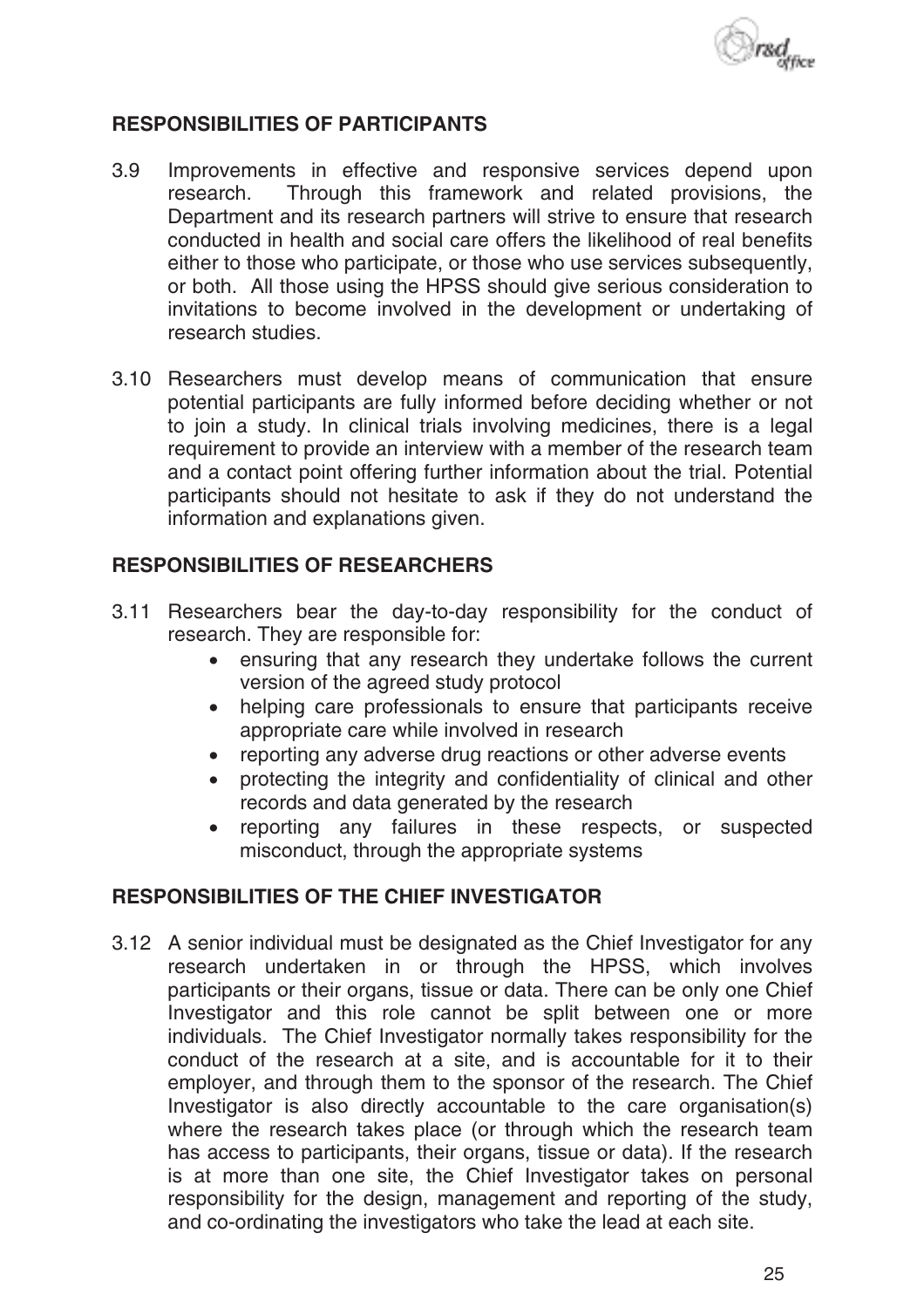

- 3.13 Chief Investigators must have suitable experience and expertise in the design and conduct of research<sup>9</sup> so that they are able either to:
	- study to the standards set out in this framework; or undertake the design, conduct analyses and reporting of the
	- lead and manage others with delegated responsibility for some of these aspects
- 3.14 For health and social care research, the Chief Investigator is responsible for ensuring the following:
	- the research team gives priority at all times to the dignity, rights, safety and wellbeing of participants
	- the research study complies with all legal and ethical requirements
	- the research is carried out to the standards in this research governance framework
	- trials involving human participants must be registered, and for clinical trials involving medicines, the research follows any conditions imposed by the licensing authority
	- the Chief Executive of the care organisation(s) involved and/or any other individual(s) with responsibilities within this framework are informed that the study is proposed, and their permission is obtained before the research starts
	- when a study involves participants under the care of a doctor, nurse or social worker for the condition to which the study relates, those care professionals are informed that their patients or users are being invited to participate, and agree to retain overall responsibility for their care
	- when the research involves a service user or carer or a child, looked after or receiving services under the auspices of an HSS Trust, the appropriate director or deputy agrees to the person (and/or their carer) being invited to participate, and is fully aware of the arrangements for dealing with any disclosures or other relevant information
	- potential participants and other service users and carers are involved in the design and management of the study whenever appropriate
	- the study is submitted for ethics review and it does not start without a favourable opinion, and the research team acts on any conditions attached to the ethics opinion
	- unless participants or the ethics opinion says otherwise, participants' care professionals are given any information directly relevant to their care that arises in the research
	- each member of the research team, including those at collaborating sites, is qualified by education, training and

<sup>&</sup>lt;sup>9</sup> For clinical trials involving medicines, the Chief Investigator and other investigators must be authorised health professionals as defined in the Medicines for Human Use (Clinical Trials) Regulations 2004.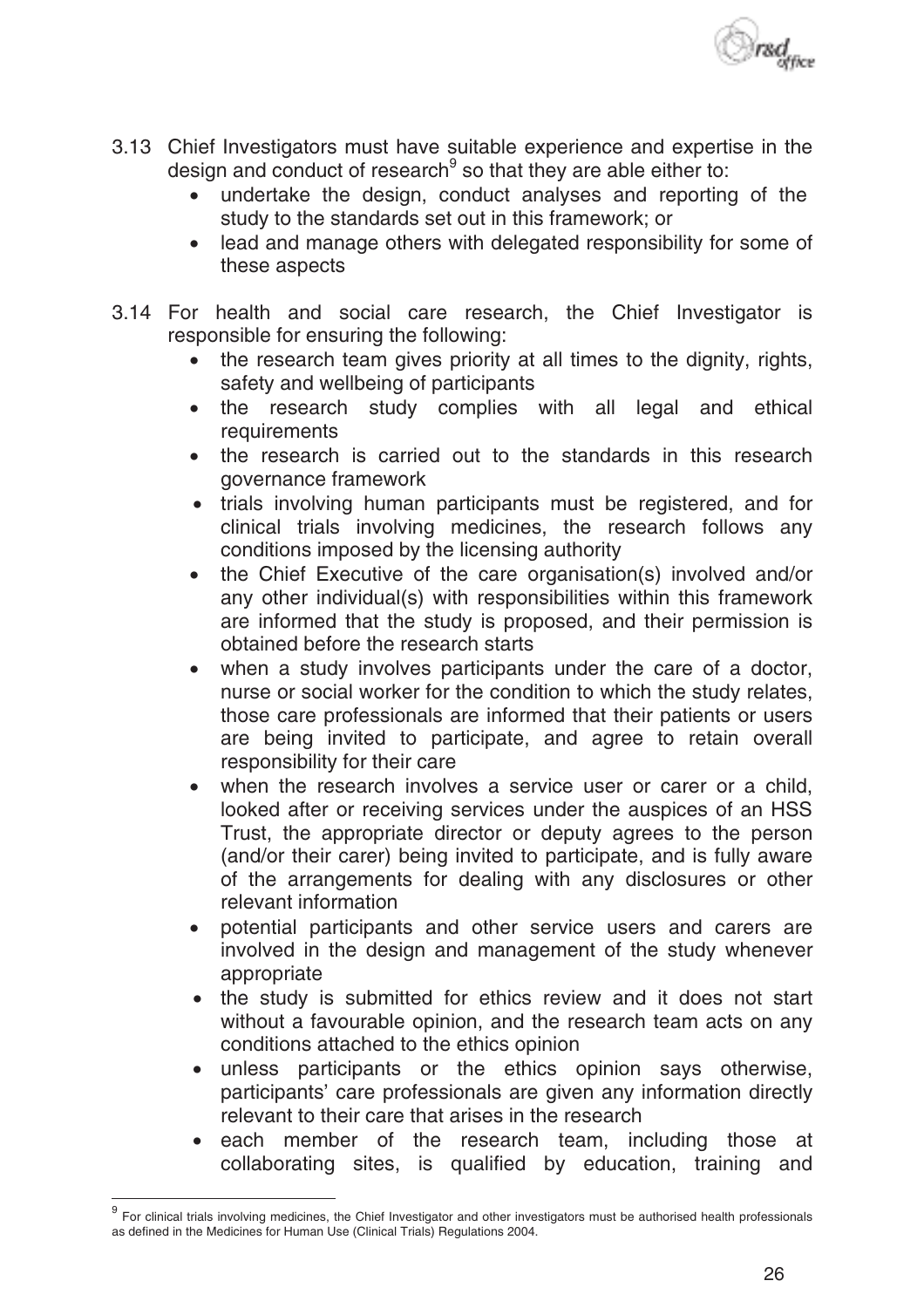

experience to discharge his/her role in the study and their qualifications are documented

- each investigator in a clinical trial involving medicines is aware of his/her legal duties
- students and new researchers have adequate supervision, support and training
- $\bullet$  unless urgent safety measures are necessary<sup>10</sup>, the research follows the protocol agreed by the relevant research ethics committee and by the sponsor $11$
- substantive changes to the protocol or proposal are submitted for ethical review and for the sponsor's agreement<sup>12</sup>. These amendments are implemented only when approved
- procedures are kept in place to ensure collection of high quality, accurate data and the integrity and confidentiality of data during processing and storage<sup>13</sup>
- there are appropriate arrangements to archive the data when the research has finished, and to make it accessible
- reports on the progress and outcomes of the work required by the sponsor, funders, or others with a legitimate interest are produced on time and to an acceptable standard
- the findings from the work are opened to critical review through the accepted scientific and professional channels
- once established, findings from the work are disseminated promptly and fed back as appropriate to participants
- the Chief Investigator accepts a key role in detecting and preventing scientific misconduct by adopting the role of guarantor on published outputs
- arrangements are kept in place for the management of financial and other resources provided for the study, including for the management of any intellectual property arising
- all data and documentation associated with the study are available at the request of the inspection and auditing authorities

<sup>&</sup>lt;sup>10</sup> Investigators in clinical trials involving medicines have to report serious adverse events immediately.

<sup>&</sup>lt;sup>11</sup> For clinical trials involving medicines, it is a legal requirement to follow the protocol approved by the licensing authority (the Medicines and Healthcare products Regulatory Agency).

Also, for clinical trials involving medicines, to the licensing authority.

<sup>13</sup> Also, for clinical trials involving medicines, procedures to comply with legal requirements concerning Good Clinical Practice during the trial, and Good Manufacturing Practice in manufacturing investigational medicinal products.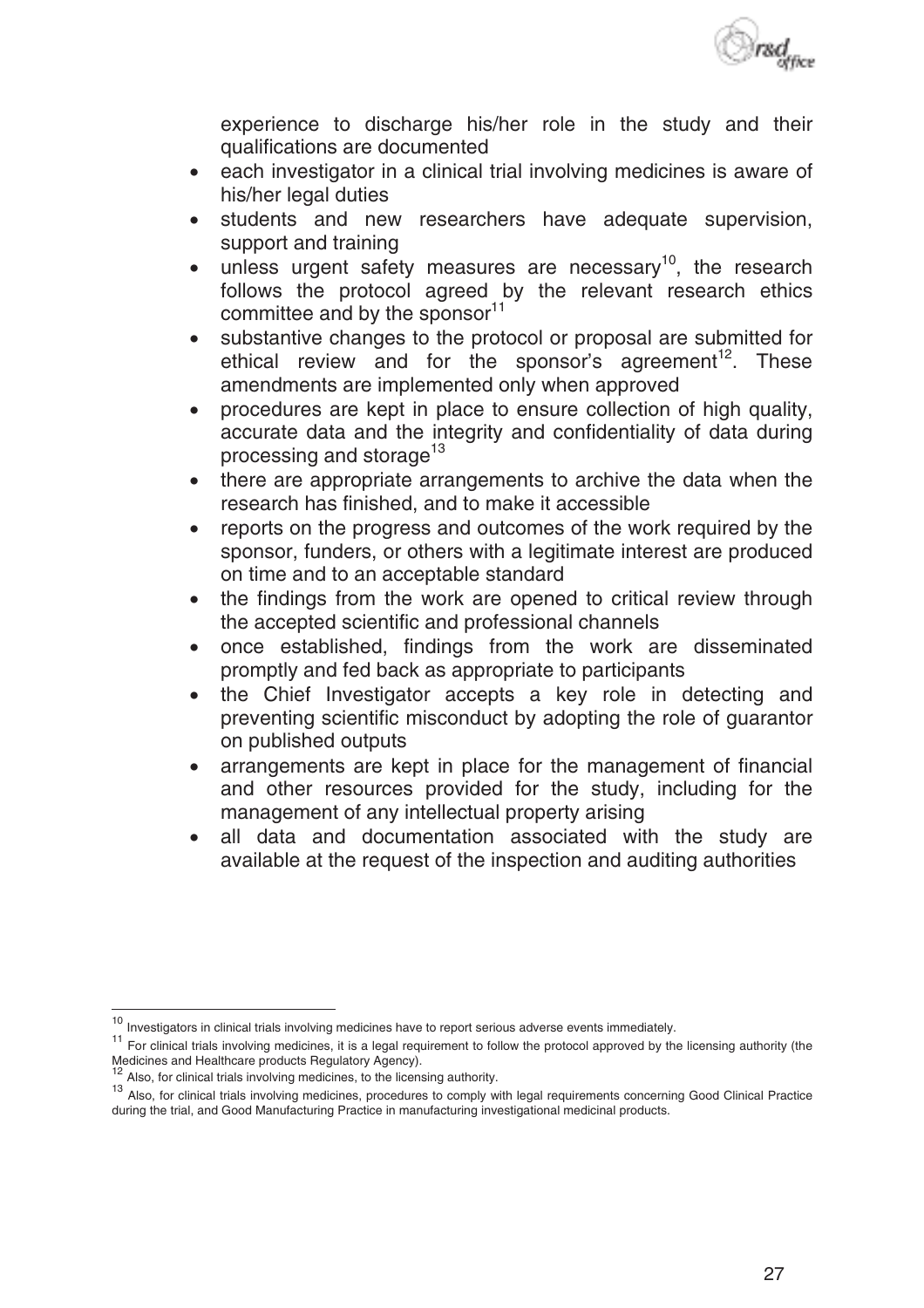### **BOX F:**

### **SUMMARY OF KEY RESPONSIBILITIES OF PEOPLE AND ORGANISATIONS ACCOUNTABLE FOR THE PROPER CONDUCT OF A STUDY**

#### **Chief Investigator, Investigators, other Researchers**

- Developing proposals that are scientifically sound and ethical.
- Submitting the design for independent expert review.
- Submitting the study (or proposal) for independent ethical review.
- Conducting a study to the agreed protocol (or proposal), in accordance with legal requirements, guidance and accepted standards of good practice.
- Preparing and providing information for participants.
- Ensuring participants' welfare while in the study.
- Arranging to make findings and data accessible following expert review.
- Feeding back results of research to participants.

See sections, 3.11 - 3.14

#### **Main Funder**

- Assessing the scientific quality of the research as proposed.
- **Establishing the value for money of the research as proposed.**
- x Considering the suitability of the research environment in which the research will be undertaken, particularly the experience and expertise of the Chief Investigator(s) and other key researchers involved.
- Requiring that a sponsor takes on responsibility before the research begins.

See sections, 3.15 - 3.19

#### **Sponsor**

- Confirming that everything is ready for the research to begin:
	- Taking on responsibility for putting and keeping in place arrangements to initiate, manage and fund the study.
	- Satisfying itself the research protocol, research team and research environment have passed appropriate scientific quality assurance.
	- Satisfying itself the study has ethical approval before it begins;
	- For clinical trials involving medicines, seeking a clinical trial authorisation and making arrangements for investigational medicinal products.
- Satisfying itself that arrangements are kept in place for good practice in conducting the study, and for monitoring and reporting, including prompt reporting of suspected unexpected serious adverse events or reactions.

See section, 3.20 - 3.25

#### **Employing Organisation**

- Promoting a quality research culture.
- x Ensuring researchers understand and discharge their responsibilities.
- Ensuring studies are properly designed and submitted for independent review.
- Ensuring studies are managed, monitored and reported as agreed, according to the protocol.
- Providing written procedures, training and supervision.
- Taking action if misconduct or fraud is suspected.

See section, 3.26 - 3.29

Srød<sub>sfræ</sub>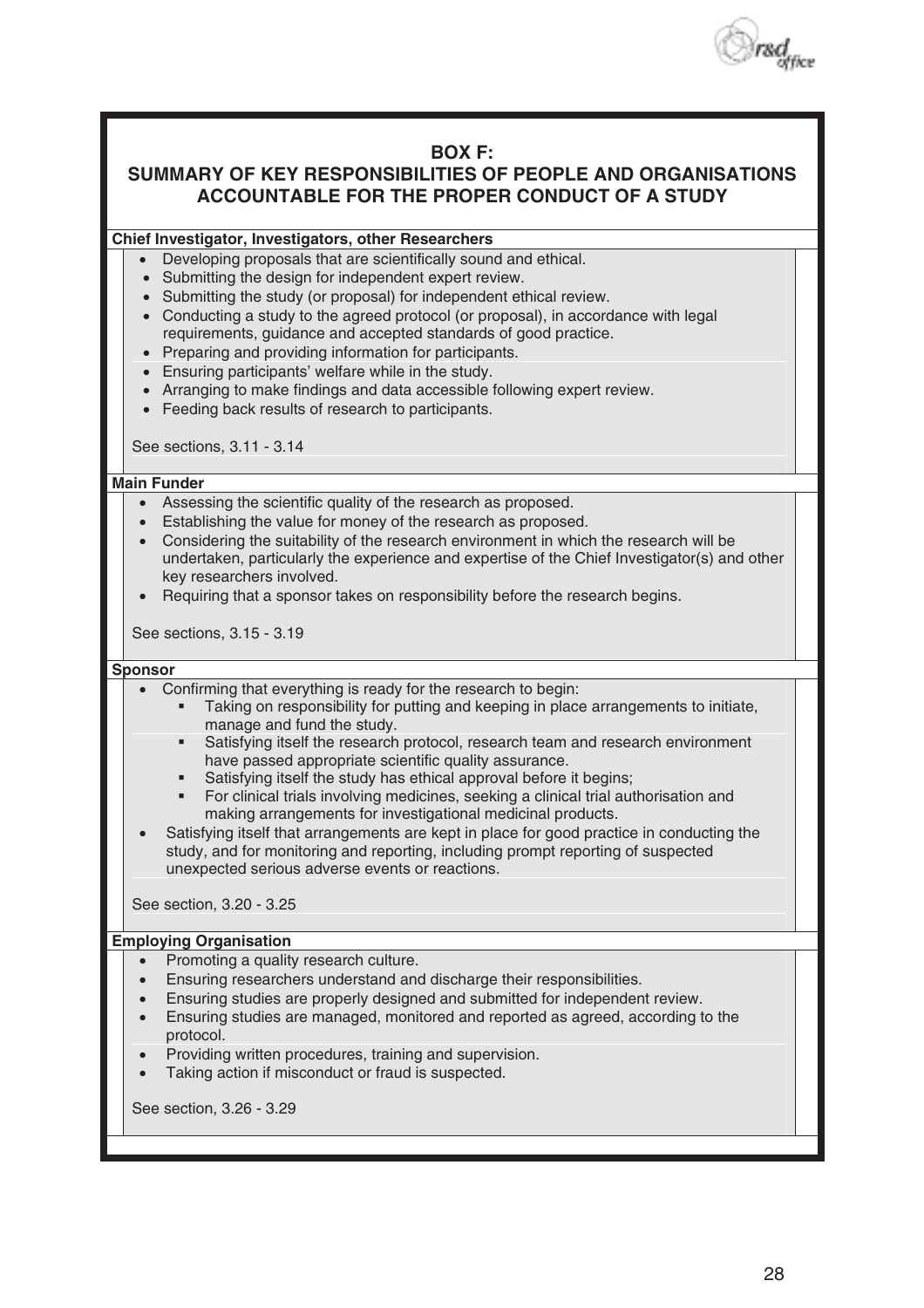

## **BOX F: (continued)**

#### **Organisation providing care/ Responsible care professional**

- Arranging for an appropriate person to give permission for research involving their patients, service users, carers or staff, before the research starts.
- Ensuring any such research is conducted to the standards set out in this research governance framework.
- Requiring evidence of ethical review before recruitment to any research that affects their duty of care.
- Before recruitment to trials with medicines, requiring evidence of a positive ethical opinion and a clinical trials authorisation.
- Retaining responsibility for the care of participants to whom they have a duty.

See section, 3.30 - 3.33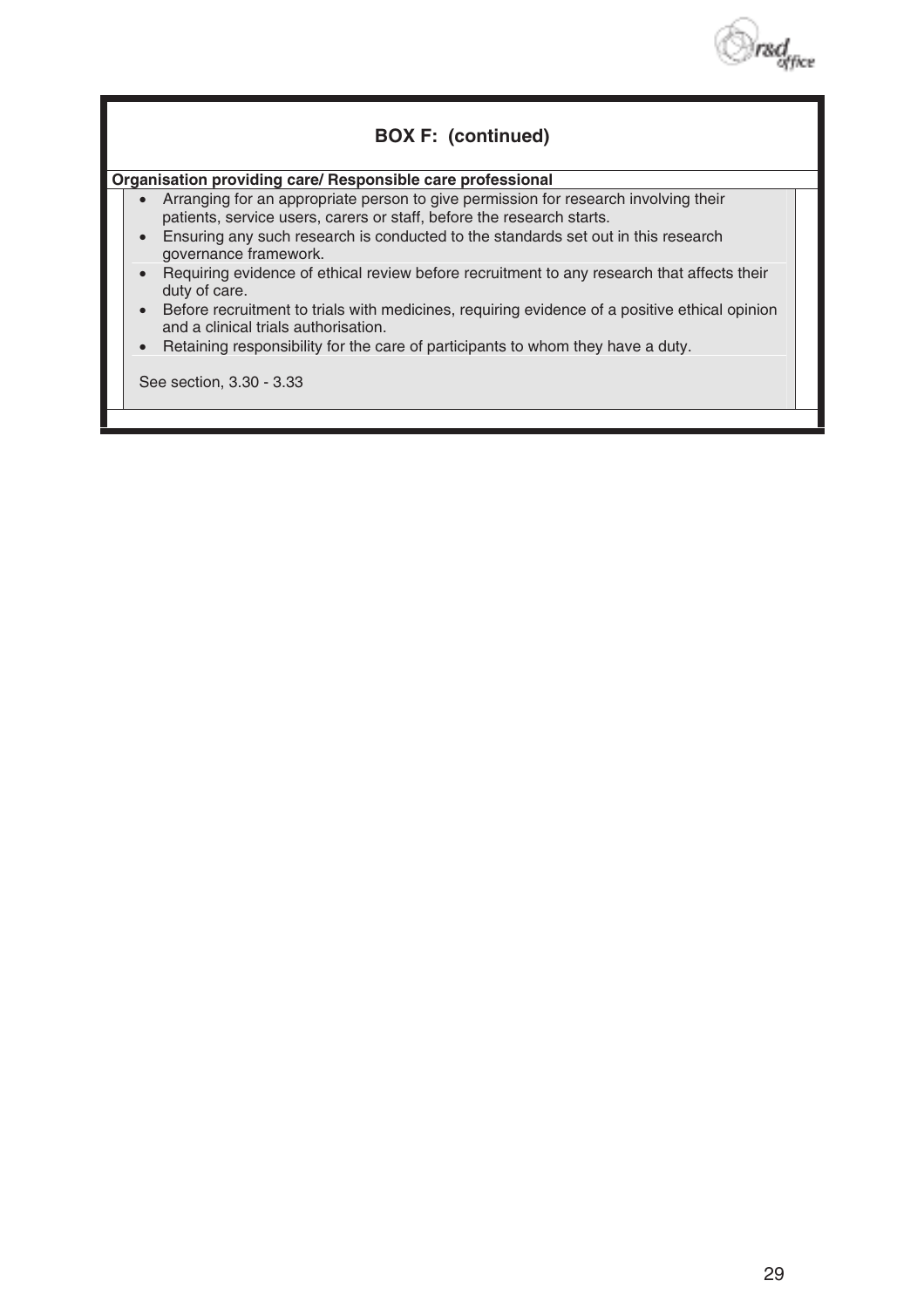

## **RESPONSIBILITIES OF RESEARCH FUNDERS**

- 3.15 Organisations that fund research have a responsibility for ensuring that the work is a proper use of the funds they control and provides value for money.
- 3.16 The main research funder plays a critical role in assuring the quality of a study. It will normally take the lead in establishing that the research proposal is worthwhile, of high scientific quality, and represents good value for money $14$ .
- 3.17 The main research funder is normally the organisation that makes arrangements for independent expert review to assess:
	- the quality of the research as proposed
	- the experience and expertise of the Chief Investigator and other key researchers
	- whether there is appropriate research infrastructure for the study: for example, management and governance arrangements; access to potential participants (or their organs, tissue or data); specialised facilities such as equipment, materials or support staff
	- for trials on medicines, expert clinical trial management and the capacity to comply with the principles of Good Clinical Practice

If the main funder is unable to arrange for independent expert review, the sponsor is expected to arrange for it before taking on responsibility for the study, or to require another organisation to arrange for it. It is good practice for funders to make scientific judgements related to their responsibilities with expert advice independent of the investigators.

- 3.18 Funders are expected to provide assistance to any enquiry, audit or investigation related to the funded work.
- 3.19 Funders are expected to make their funding conditional on identifying a sponsor. Organisations wishing to fund research requiring the collaboration of the HPSS will either take on sponsorship themselves, or collaborate with another organisation that is willing and able to do so. Potential collaborators may be other funders, or employers of researchers, including health or social care providers that are ready in principle to sponsor studies within programmes of research funded by the Department or the HPSS.

<sup>&</sup>lt;sup>14</sup> The value for money assessment compares the potential benefits with the resources that the study requires. These resources include any additional care or treatment costs, as well as the research costs that the funder is to meet.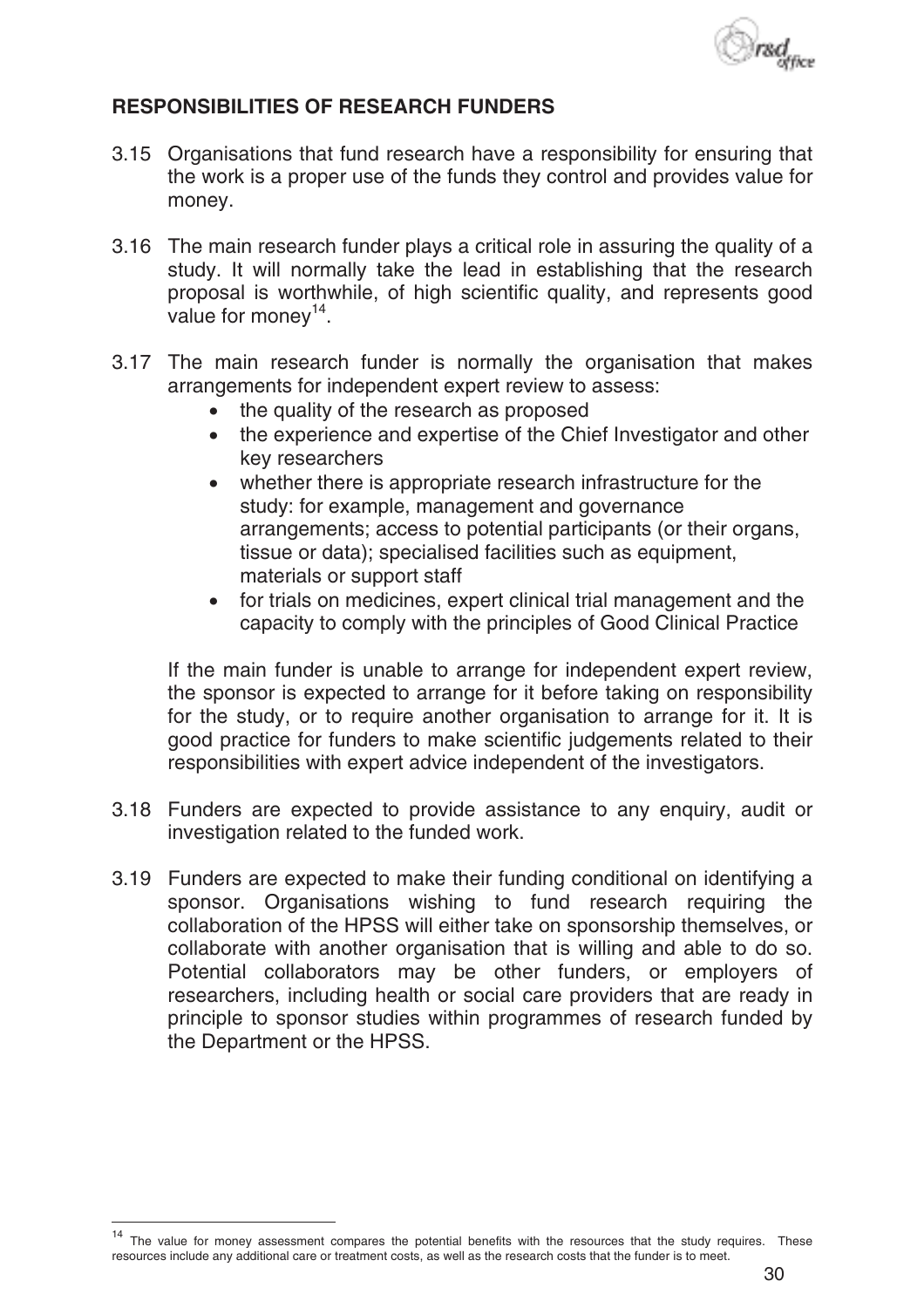

## **RESPONSIBILITIES OF RESEARCH SPONSOR**

- 3.20 The sponsor is the individual, or organisation (or group of individuals or organisations) that takes responsibility for confirming there are proper arrangements to initiate, manage and monitor, and finance a study<sup>15</sup>. For any research that takes place in the context of the HPSS there must be a sponsor. Normally, the sponsor will be one of the organisations taking the lead for particular aspects of the arrangements for the study. It may be the Chief Investigator's employing organisation, or the lead organisation providing health or social care, or the main funder. If the sponsor is outside the United Kingdom<sup>16</sup>, it must have a legal representative in the United Kingdom. For any research study covered by this research governance framework, it is for the sponsor to be satisfied that clear agreements are reached, documented and carried out, providing for proper initiation, management, monitoring and financing. Others will rely on reasonable assurances that the sponsor has taken steps to do this.
- 3.21 The sponsor is responsible for ensuring before a study begins that arrangements are in place:
	- for the research team to access resources and support to deliver the research as proposed
	- to allocate responsibilities for the management, monitoring and reporting of the research

The sponsor also has to be satisfied there is agreement on appropriate arrangements to:

- record, report and review significant developments as the research proceeds particularly those which put the safety of individuals at risk
- approve any modifications to the design, obtain any regulatory authority required, implement them, and make them known
- 3.22 It is the sponsor's responsibility to be satisfied with the arrangements for management and monitoring. Normally, if the Chief Investigator's employer takes on the sponsor's responsibilities (alone or as a member of a group), it will assume responsibility for operating the management and monitoring systems in collaboration with the employers of other members of the research team. Exceptionally, it may be inappropriate for the Chief Investigator's employer to take responsibility for the management and monitoring of a study. In that case, the sponsor should make arrangements with one or more other organisations that

<sup>&</sup>lt;sup>15</sup> For clinical trials involving medicines, the sponsor is defined as the person (e.g. individual, institution, company or organisation) who takes responsibility for the initiation, management and financing (or arranging the financing) of that trial. Such sponsors have specific legal duties under the Medicines for Human Use (Clinical Trials) Regulations 2004. Regulation 3 defines options for sponsorship, including single sponsorship, joint sponsorship and allocation of sponsorship responsibilities within a group.

<sup>&</sup>lt;sup>16</sup> The Regulations require a sponsor to be established, or have a legal representative, in the European Community. Neither of them needs to be established in the United Kingdom.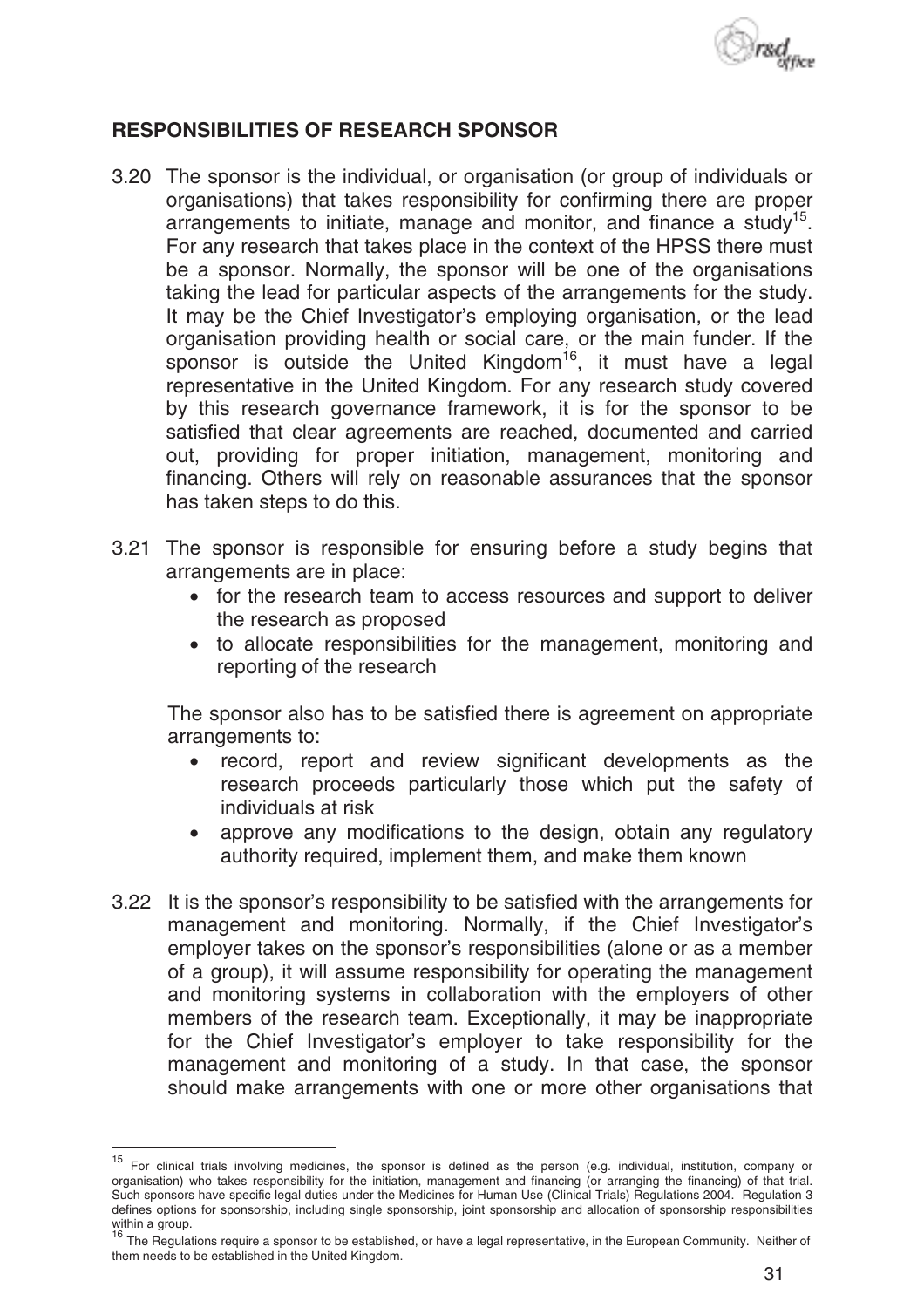

will operate the management and monitoring systems.

- 3.23 Provided the sponsor keeps in place arrangements for performance management and audit, the responsibility for design and management may be delegated to the research team. The extent of delegation should be specified, even for a research team with proven expertise and track record. Commercial sponsors may arrange for their own audit processes.
- 3.24 Where research has no external sponsor, care organisations may, if they wish the unsponsored research to proceed, accept the responsibility of the sponsor. For example, an HSS Trust may be willing, and able, to act as the sponsor for research which does not have an external sponsor (sometimes called "own account" research). Alternatively an HSS Trust may decline the opportunity for that research to proceed within its care organisation.
- 3.25 It is the sponsor's responsibility to be satisfied that:
	- the research study respects the dignity, rights, safety and wellbeing of participants and the relationship with care professionals
	- an appropriate process of independent expert review has demonstrated the research study to be worthwhile, of high scientific quality and good value for money
	- an appropriate research ethics committee or independent ethics reviewer has given a favourable opinion
	- in the case of a clinical trial involving a medicine, someone acting on behalf of the sponsor obtains a clinical trial authorisation, and the arrangements for the trial comply with the law
	- appropriate arrangements are in place for the registration of a trial
	- the Chief Investigator, and other key researchers, including those at collaborating sites, have the necessary expertise and experience and have access to the resources needed to conduct the proposed research successfully
	- the arrangements and resources proposed will allow the collection of high quality, accurate data, and the systems and resources proposed are those required to allow appropriate data analysis and data protection
	- arrangements proposed for the work are consistent with this research governance framework
	- organisations and individuals involved in the research agree the division of responsibilities between them
	- there is written agreement about the arrangements for the management and monitoring of the study
	- arrangements are in place for the sponsor and other stakeholder organisations to be alerted to significant developments<sup>17</sup> during

<sup>&</sup>lt;sup>17</sup> For clinical trials involving medicines, these include serious adverse events, serious adverse reactions, and suspected unexpected serious adverse effects as defined in the Medicines for Human Use (Clinical Trials) Regulations 2004.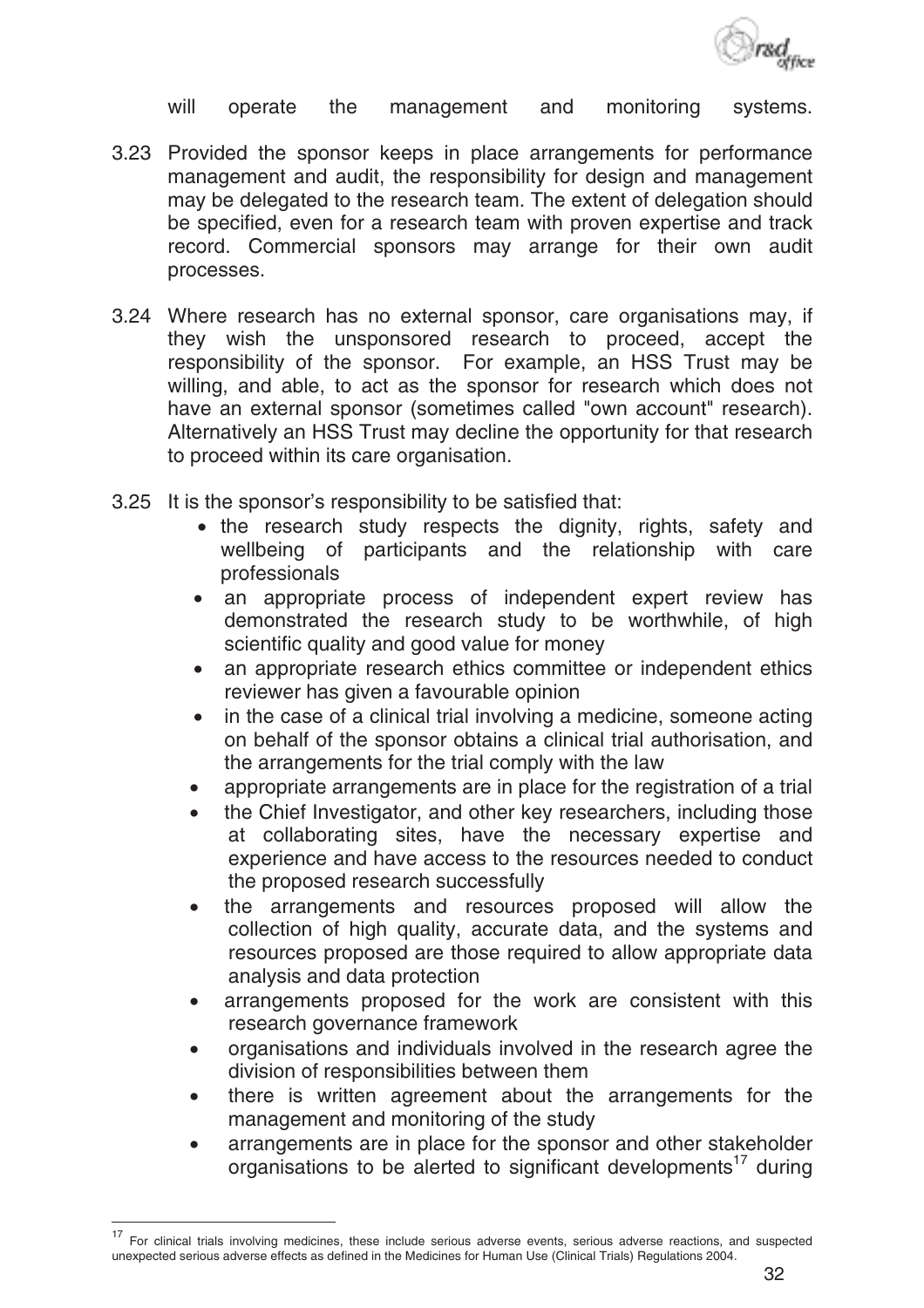

the study, whether in relation to the safety of individuals or to scientific direction<sup>18</sup>

- agreement has been reached about compensation in the event of harm to research participants<sup>19</sup>; and if any organisation, or the sponsor itself, offers compensation without proof of negligence, it has made the necessary financial arrangements
- there are arrangements for the conclusion of the study including appropriate plans for disseminating the findings

The sponsor is expected to assist any enquiry, audit or investigation related to the research.

## **RESPONSIBILITIES OF ORGANISATIONS EMPLOYING RESEARCHERS**

- 3.26 Employers of staff undertaking health and social care research have responsibility for developing and promoting a quality research culture in their organisation and for ensuring that their staff are supported in, and held to account for, the professional conduct of research. This will involve careful attention to training, career planning and development, and the use of clear codes of practice and systems for monitoring compliance, dealing with non-compliance or misconduct and learning from complaints. These responsibilities apply to both private and public sector employers.
- 3.27 Organisations that employ Chief Investigators and other researchers have responsibility for ensuring that those researchers understand and discharge the responsibilities set out for them in this framework, and under the law. They may do this, for example, through terms of employment, staff handbooks, and training. They will normally take on some or all of the responsibility for ensuring that a study is properly managed and for monitoring its progress. When the employing organisation is not the sponsor, it should agree its responsibilities with the sponsor and the organisation(s) providing care. The sponsor has to be satisfied with the arrangements for the management of a study; and that there is agreement on appropriate arrangements for monitoring and reporting<sup>20</sup>.
- 3.28 Employers should ensure that agreements are in place between them and their staff and between them and research funders and care organisations about ownership, exploitation and income from any intellectual property that may arise from research conducted by their employees. They have a responsibility for ensuring that employees identify and protect intellectual property.

<sup>&</sup>lt;sup>18</sup> For clinical trials involving medicines, the sponsor has a legal duty to record and report suspected unexpected serious adverse reactions as soon as possible. The sponsor also has to provide annually a list of all such reactions occurring in the past year, and a report on the safety of the participants in the trial.

<sup>19</sup> For clinical trials involving medicines it is a legal requirement that there should be insurance or indemnity to cover the liabilities of sponsors and investigators.

<sup>&</sup>lt;sup>20</sup> For clinical trials involving medicines, the sponsor has to put and keep in place arrangements for the purpose of ensuring that the conditions and principles of Good Clinical Practice are satisfied or adhered to.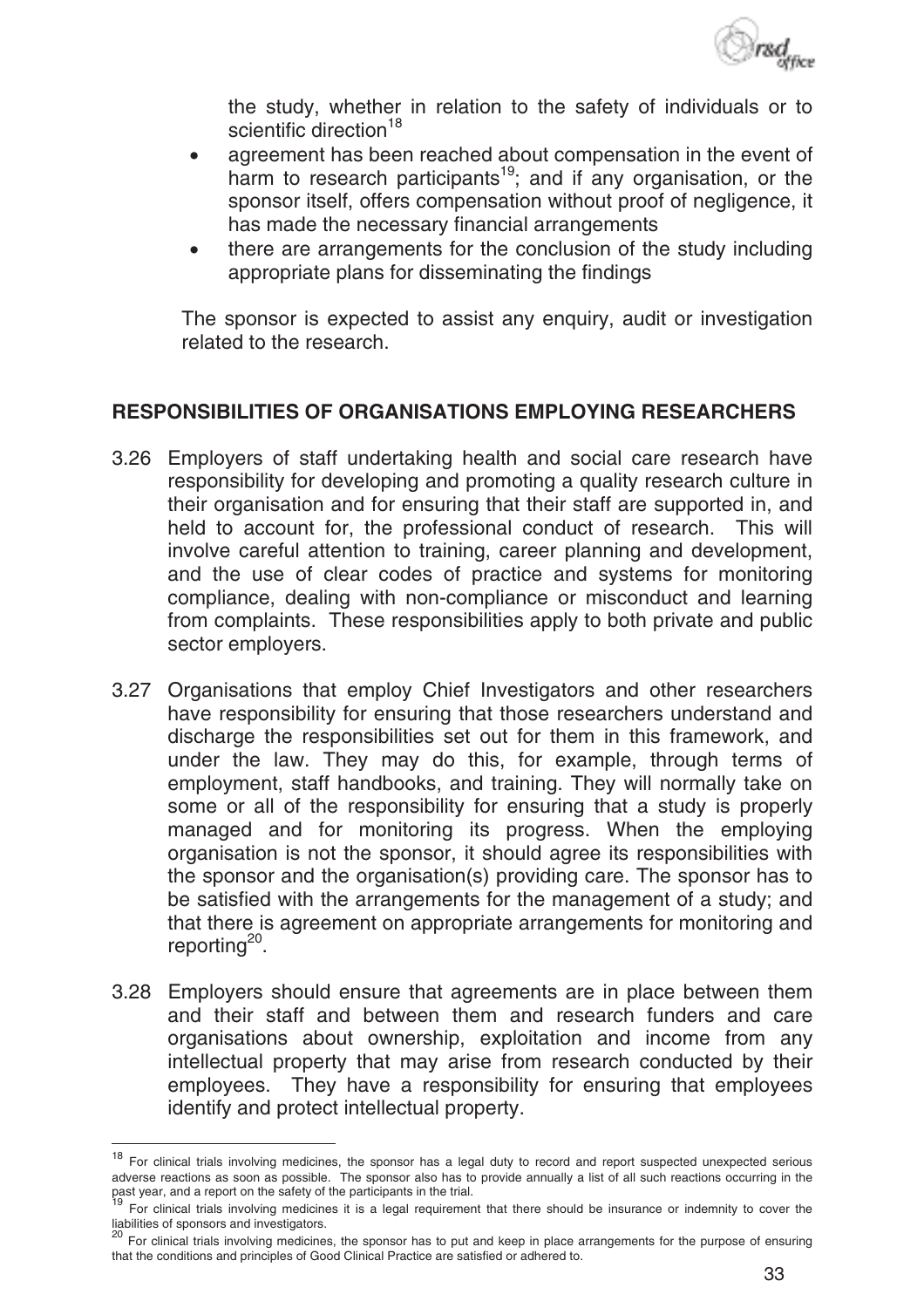

- 3.29 Universities and other employers of staff engaged in research are responsible for:
	- compliance with all current employment and health and safety **legislation**
	- demonstrating the existence of clear codes of practice in other areas for their staff and mechanisms to monitor and assess compliance
	- ensuring that the Chief Investigator and/or other research staff are aware of, understand and comply with this framework
	- discharging their agreed role in the management and monitoring of work undertaken by their organisation
	- demonstrating systems for continuous professional development of staff at all levels
	- having agreements and systems in place to identify, protect and exploit intellectual property
	- ensuring that they are able to compensate anyone harmed as a result of negligence on the part of their staff and, if they have agreed to do so, for non-negligent harm arising from the research
	- having in place systems to detect and address fraud, and other scientific or professional misconduct by their staff
	- having in place systems to process, address and learn lessons from any complaints brought against their employees
	- permitting and assisting in any investigation arising from complaints received in respect of actions taken by their employees

## **RESPONSIBILITIES OF ORGANISATIONS PROVIDING CARE**

- 3.30 All organisations providing health and social care must be aware of all research being undertaken in their organisation, and any research involving participants, organs, tissue or data obtained through the organisation. They should ensure that their service users and care professionals are provided with information about any research which may have a direct impact on their care, their experience of care, or their work in the organisation.
- 3.31 Organisations providing care are also responsible for ensuring that any research involving their service users and carers or staff meet the standards set out in this framework, in particular that it has an identified research sponsor willing and able to discharge its responsibilities, and that clear and documented agreements are in place about the allocation of responsibilities between all parties involved. Accountability for this lies with the Chief Executive but he or she may delegate responsibility for ensuring compliance to an appropriately qualified and senior member of staff, eg, the organisation's director of research and development. The care provider remains responsible for the quality of all aspects of the care of their users, whether or not they are involved in research and by whoever that research may be conducted or funded.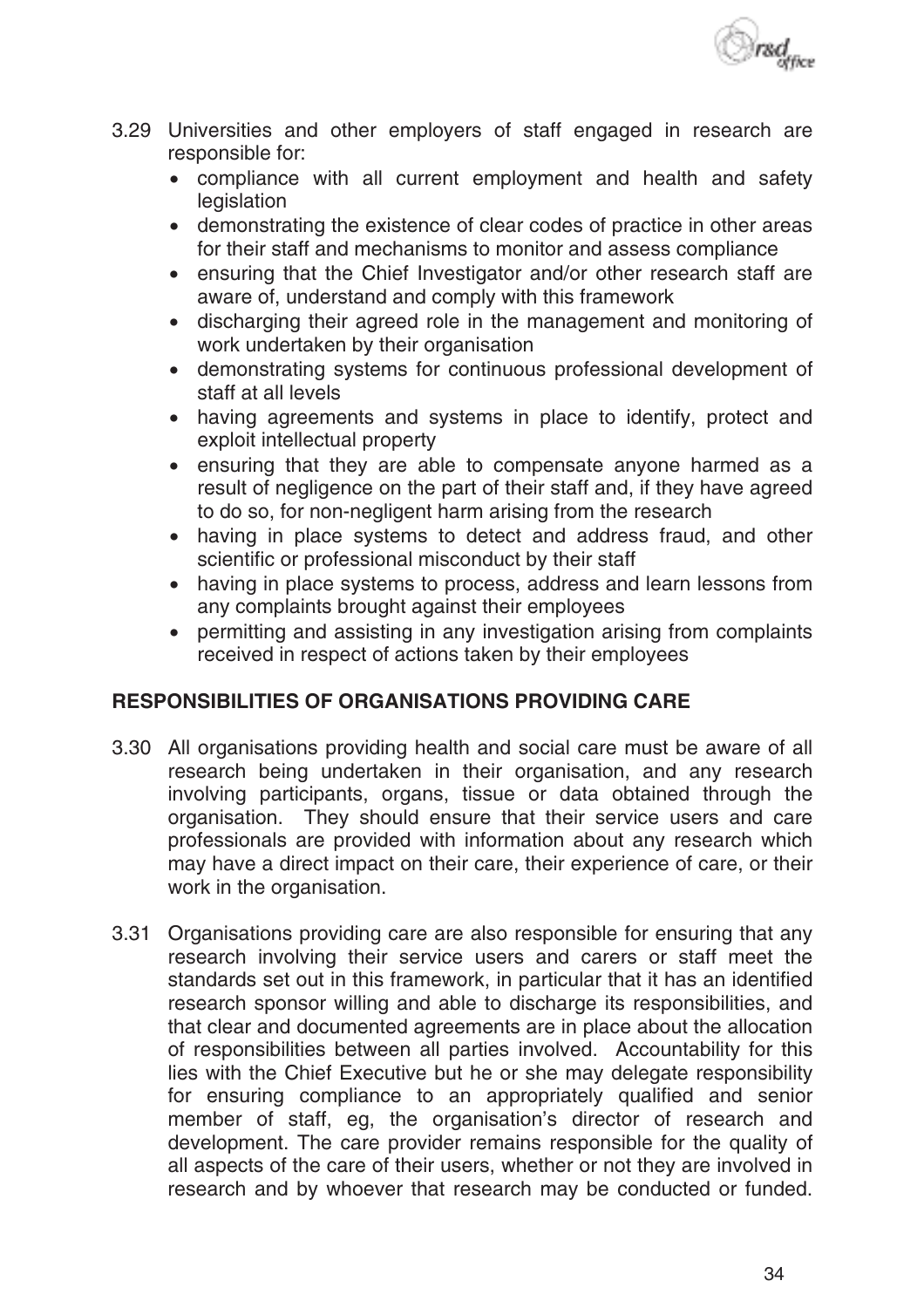

- 3.32 Chief Executives of HSS bodies are accountable for quality under the statutory duty of quality as described in the clinical and social care governance guidance. Researchers not employed by the HSS body who interact with individuals in a way which has direct bearing on the quality of their care should hold an honorary contract prior to commencing their research.
- 3.33 A summary of the main responsibilities of organisations providing care are to:
	- retain responsibility for the quality of all aspects of participants' care whether or not some aspects of care are part of a research study
	- be aware and maintain a record of all research work being undertaken through or within the organisation, including research undertaken by students as part of their training
	- ensure service users and carers are provided with information on research that may affect their care
	- be aware of any current legislation relating to research work and ensure that this is implemented effectively within the organisation
	- ensure that all research has been approved by an appropriate research ethics committee
	- ensure that all research has an identified sponsor who understands, accepts and is able to discharge their duties as set out in this framework
	- ensure a person authorised to do so has given written permission on behalf of the organisation providing care
	- ensure that written agreements are in place regarding responsibilities for all research involving an external partner, funder and/or sponsor, including agreement with a university or other employer in relation to student supervision
	- ensure that the necessary links with clinical and social care governance are made
	- ensure that non-HPSS employed researchers hold honorary contracts where appropriate and that there is clear accountability and understanding of who is responsible for what
	- put in place and maintain the necessary systems to identify and learn from errors and failures
	- put in place and maintain the necessary systems to process, address and learn lessons from complaints arising from any research work being undertaken through or within the organisation
	- ensure that significant lessons learnt from complaints and from internal enquiries are communicated to funders, sponsors and other partners
	- ensure that adverse incidents in the context of research are reported to the National Patient Safety Agency in line with the standard procedures of the organisation; or to the systems for adverse events reporting in social care
	- permit and assist with any monitoring, auditing or inspection required by relevant authorities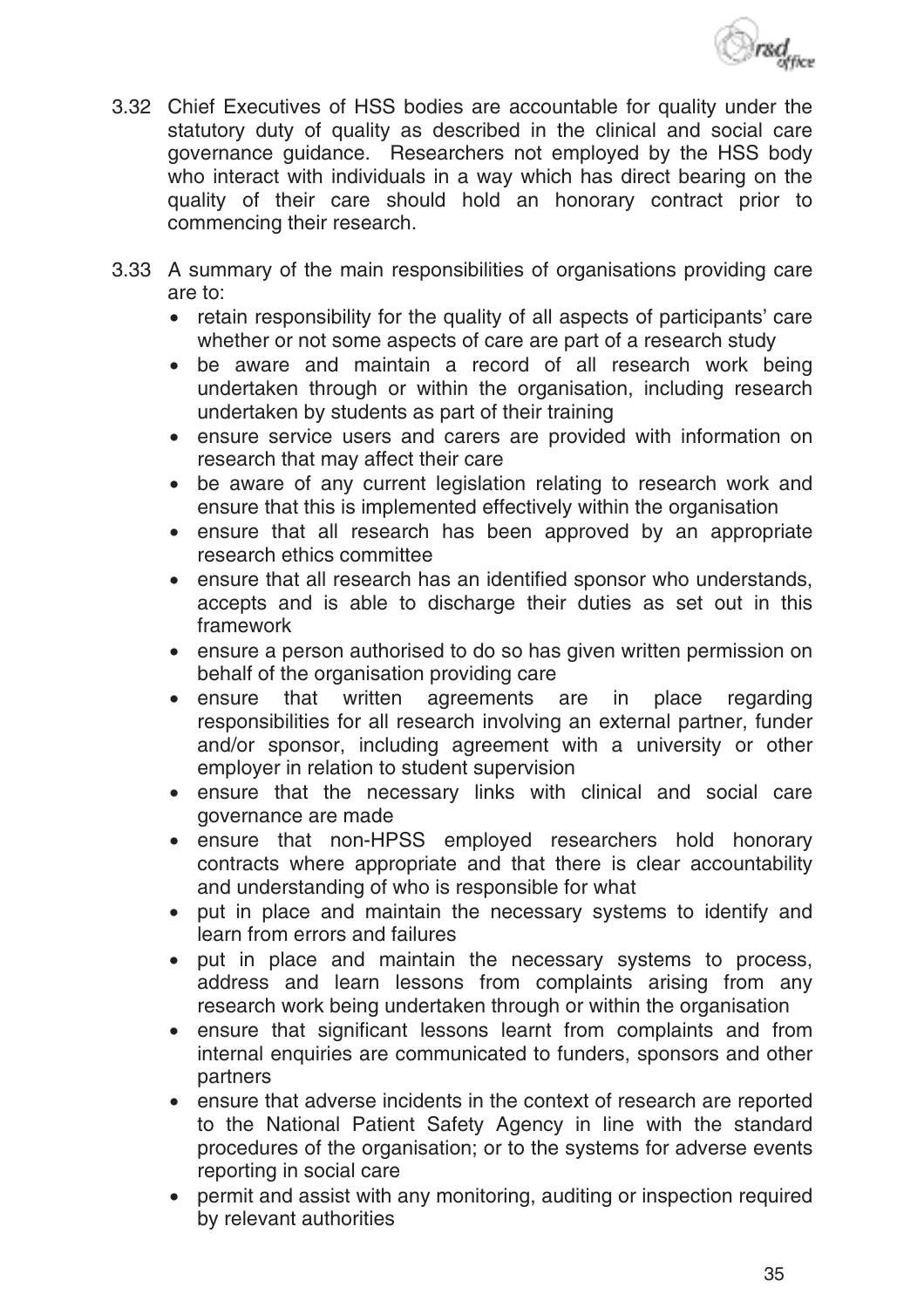

## **RESPONSIBILITIES OF CARE PROFESSIONALS**

- 3.34 Health and social care staff retain responsibility for the care of their service users, when they are participating in research.
- 3.35 Before agreeing to their service users being approached, they must satisfy themselves that the research has been the subject of approval by appropriate scrutinising authorities within their organisation or agency, and that any research that relates directly to the care they provide complies with this framework.

### **RESPONSIBILITIES RELATING TO RESEARCH ETHICS COMMITTEES**

- 3.36 No research study within the HPSS involving individuals, their organs, tissue or data may begin until it has a favourable opinion from an HPSS Research Ethics Committee (HPSS REC). These committees are supported by the Office for Research Ethics Committees for Northern Ireland (ORECNI). The HPSS RECs together with ORECNI constitute the Research Ethics Service for Northern Ireland and form part of the UK NHS Research Ethics Service.
- 3.37 The United Kingdom Ethics Committees Authority (UKECA) is responsible for recognising ethics committees to review clinical trials under the Medicines for Human Use (Clinical Trials) Regulations 2004. The Human Tissue Act 2004 also requires ethical review by an appropriate body; normally, a research ethics committee.
- 3.38 The Central Services Agency (CSA) is responsible for establishing and supporting HPSS RECs. These committees are established to review both health and social care research within the HPSS. Those outside the HPSS may also seek the advice of these committees.
- 3.39 Ethics committees are required to be independent when formulating advice on the ethics of the proposed research. Ethics review must be seen to be impartial. While they operate within a framework of standards and HPSS management, neither the DHSSPS nor any HSS body is entitled to interfere with the HPSS RECs' decisions. The CSA as the HPSS RECs' appointing authority must maintain systems to appoint members, to convene them, to seek recognition by UKECA, and to support them and monitor their performance. HPSS RECs are established to review both health and social care research in the HPSS.
- 3.40 Ethics committees provide an independent opinion. The decision whether or not to give permission for research to proceed in a care organisation rests with that organisation. Subject to a favourable ethical opinion, health and social care organisations will not normally withhold permission unless there are local factors that would lead to an unacceptable impact on the quality of health or social care.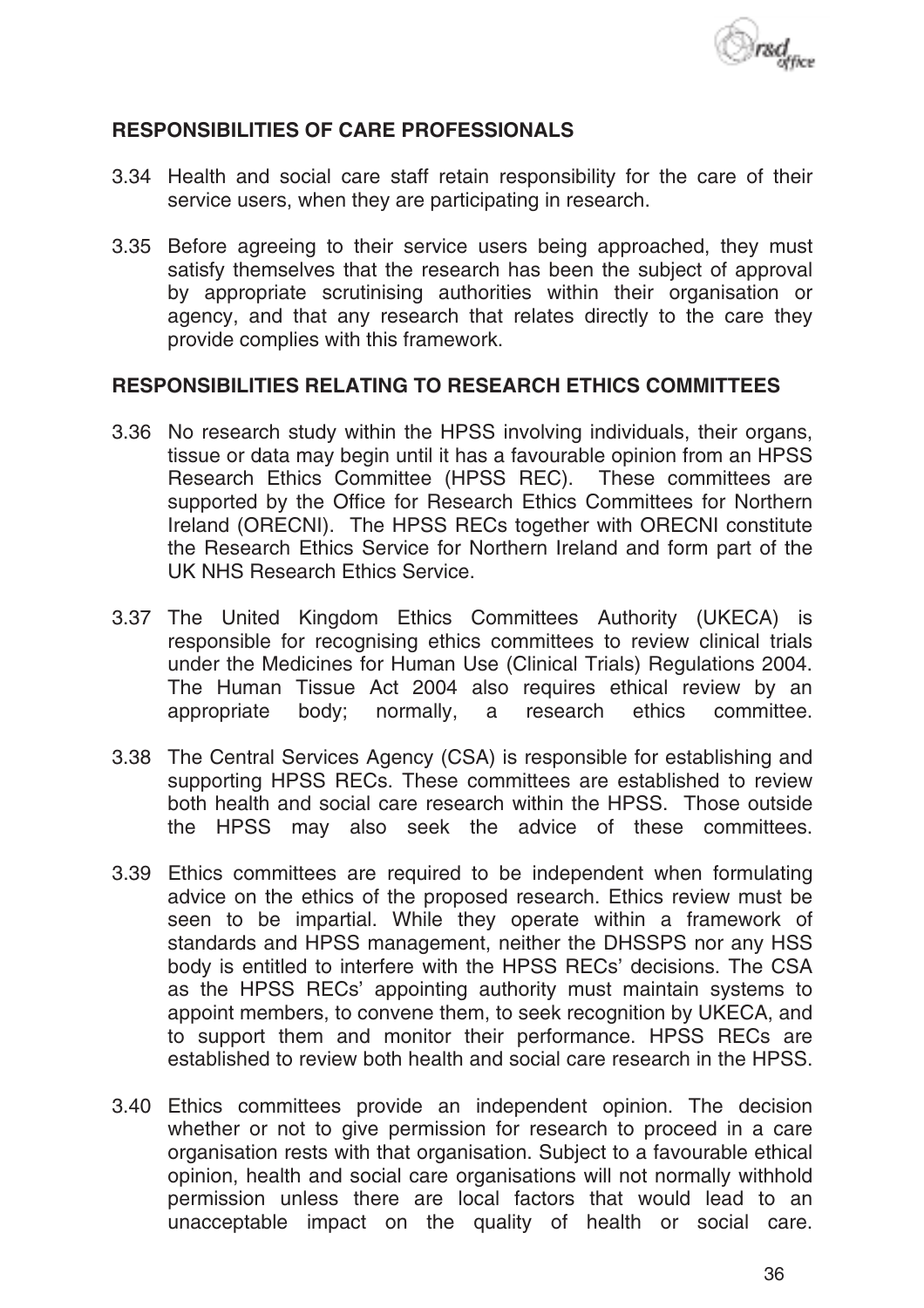

- 3.41 It is not for research ethics committees or reviewers to give legal advice, nor are they liable for any of their decisions in this respect. It is the researchers and the health or social care organisations<sup>21</sup> who have the responsibility not to break the law. If a research ethics committee suspects that a research proposal might contravene the law, it is expected to advise both the Chief Investigator and the appropriate authority. Then the Chief Investigator and the organisation will need to seek legal advice.
- 3.42 HPSS RECs should adhere to the provisions of the Governance Arrangements for Research Ethics Committees (GaFREC). Responsibility for assuring the scientific quality of a research study normally rests with the funder. It is not the task of RECs to undertake additional scientific review, but to satisfy themselves that the review undertaken is adequate given the nature of the proposal.
- 3.43 HPSS RECs require researchers working in the HPSS to keep them informed of the progress of a study. The committees are responsible for reviewing their advice on the ethical acceptability of a study in the light of such information. The Chief Investigator and his or her employer, the sponsor and the care organisation are responsible for ensuring that a study follows the agreed protocol, and for monitoring and reporting on its progress<sup>22</sup>.

<sup>21</sup> And the sponsor, for clinical trials involving medicines.

<sup>22</sup> For clinical trials of medicines, sponsors have a legal duty to notify the ethics committee and the licensing authority of adverse events, a change to the design of the trial, and the conclusion of the trial.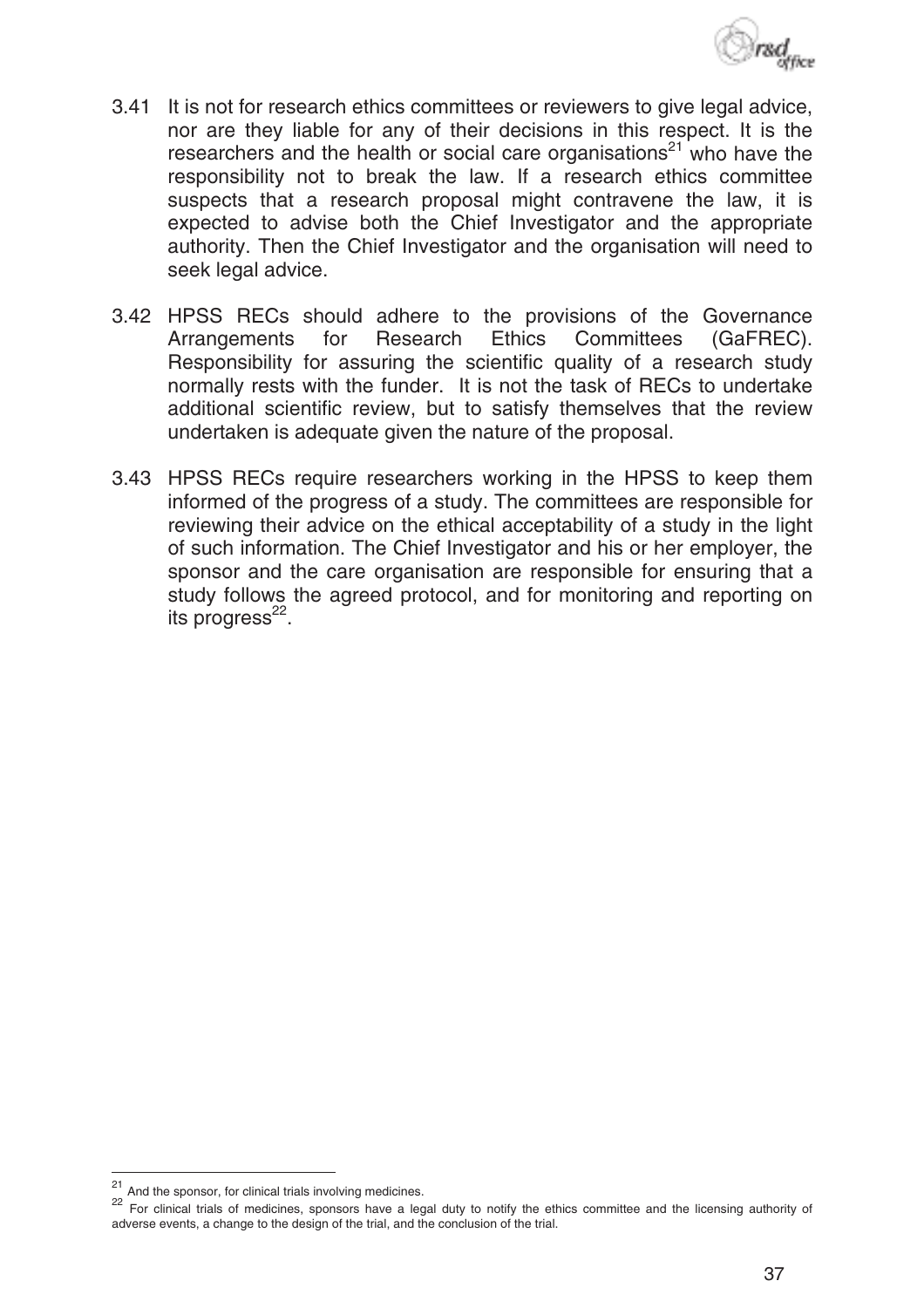

## **BOX G:**

## **SPECIFIC RESPONSIBILITIES OF KEY PEOPLE INVOLVED IN RESEARCH**

#### **WHO IS RESPONSIBLE FOR WHAT? – SOME QUESTIONS AND ANSWERS**

**The Scenario:** A university Senior Lecturer in General Practice is awarded a grant by the Medical Research Council (MRC) to conduct a trial on an existing drug but outside of its existing licence. The grant is paid to the university. The MRC was closely involved in the development of the trial design, and the study is based in the MRC's General Practice Research Framework. The manufacturer of the drug has agreed to provide it free. The research is taking place in general practice. It is agreed that the university should take on the responsibilities of sponsor.

#### **PATIENT**

- Q: I did tell my GP that I might be interested in joining the study. Does that commit me?
- **A: Your GP has agreed to join this study and invite her patients to participate. Whether or not you agree is entirely up to you. Unless you consent, you won't be in the study.**
- Q: How can I know the study is worthwhile?
- **A: Through independent expert review ("peer review"), the MRC, as funder, assessed the clinical importance of the questions addressed by the study. It also assessed the design and oversight arrangements. One of the HPSS Research Ethics Committees checked it is ethical. The MHRA authorised the use of the drug in this clinical trial.**
- Q: How can I find out more about it?
- **A: You can take away this patient information leaflet to study, and you can ask your GP or anyone on the research team for further details.**
- Q: What if the drug involved does not agree with me?
- **A: Your GP is responsible for your care. She knows how we plan to monitor people who are in the trial. We will tell her at once if we detect any problems, and you can approach her at any time. It is important for you to say if you have a bad reaction to the drug.**

**GP** 

- Q: How do I know that this study is well designed?
- **A: The university is sponsoring the study. The protocol names the sponsor's contact point. The scientific design went through the MRC's independent review system. It has ethical approval, and regulatory approval from the licensing authority. But you must decide whether you feel able to collaborate with it.**
- Q: Who is responsible for the care of my patients if they agree to take part?
- **A: You are. The protocol explains the procedures the research team will follow and the circumstances in which they will alert you to anything they observe in your patients. You need to be satisfied with these arrangements. Discuss them with the Chief Investigator if you are not.**
- Q: I have agreed to join the study, but a number of my patients are having trouble understanding what they are being asked to take part in and why. It's taking up an enormous amount of time. What should I do?
- **A: You should talk to the Chief Investigator. A better understanding of the consent process could resolve these issues. Perhaps communication with your patients could be improved, for example by revising the patient information leaflet. If the problem really can't be solved, you can withdraw.**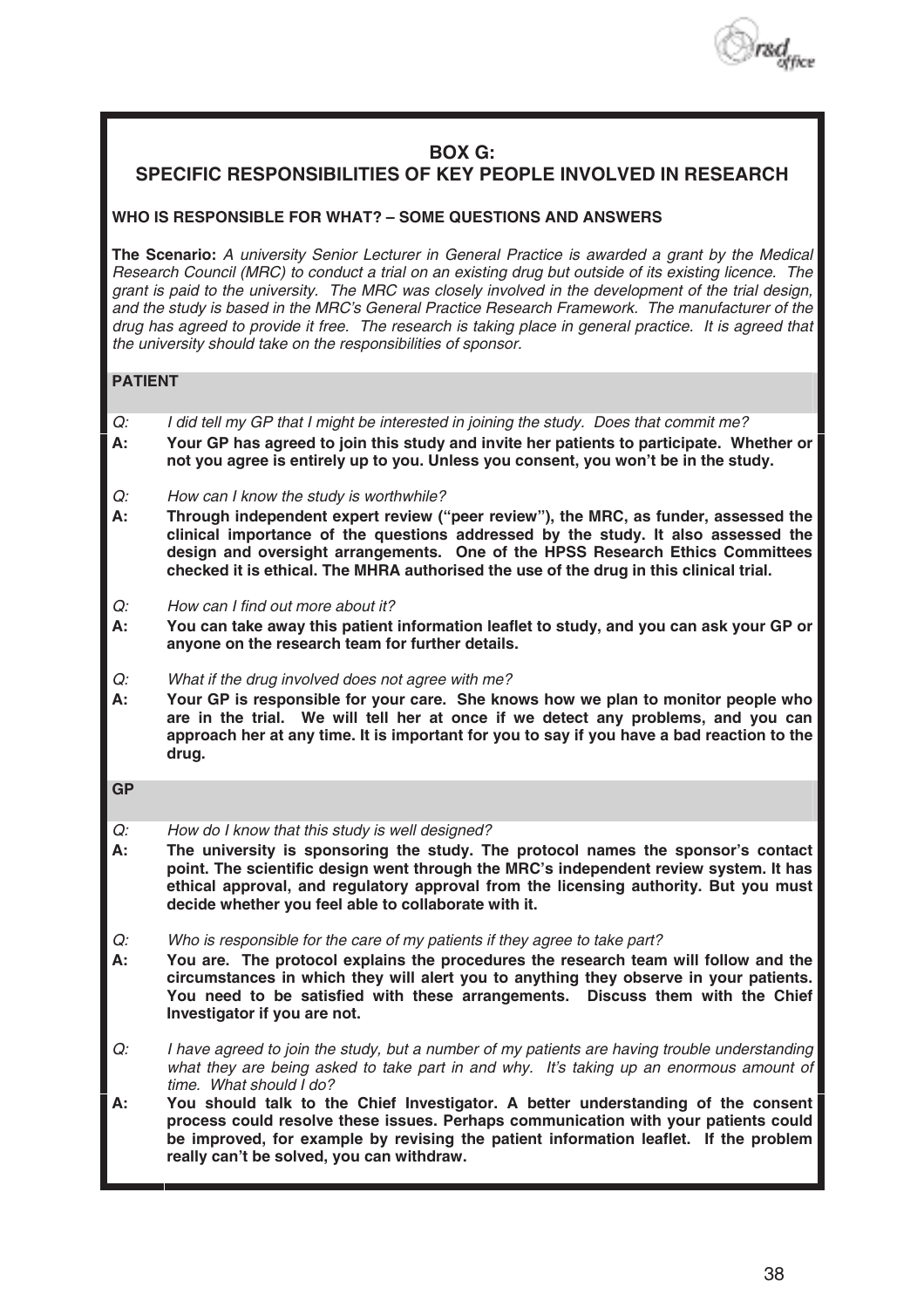## **BOX G: (Continued)**

#### **GP continued**

- Q: Who is responsible for ensuring that the study is conducted according to the protocol and that the data are monitored to detect any possible problems?
- **A: The Chief Investigator is responsible for ensuring that you and every other person involved in the study is well informed, and able to carry out their roles properly. This is a trial of a medicine, so there is a legal responsibility to follow the protocol. If you have any concerns about this, you should contact the Chief Investigator. If you are not satisfied, you should inform the sponsor's representative.**
- Q: Who is responsible for the quality of the drugs?
- **A: The pharmaceutical company supplying the drugs is responsible for their quality. Medicines have to be made in licensed facilities, and must be correctly labelled for trials.**
- Q: One of my patients seems much worse since I entered him into the trial. He is keen to continue, but I am concerned. What should I do?
- **A: You have a primary responsibility for the patient's care. You have a duty to put his safety before anything required by the research. You should advise him to withdraw if you think that the trial drug caused his problems. Explain to him that you will talk to the research team on his behalf. It is very important that you notify the Chief Investigator of any concerns you have about treatment under the trial. In trials of medicines, it is a legal requirement to report harmful reactions to the MHRA so that everyone can learn from them.**

#### **CHIEF INVESTIGATOR**

- Q: How do I know when the trial is authorised?
- **A: As it falls under the Medicines for Human Use (Clinical Trials) Regulations 2004, the trial has to be authorised by the MHRA. The MHRA notifies sponsors when trials are authorised. It is against the law for you to start recruiting until you know the MHRA has issued a Clinical Trial Authorisation. The sponsors' representative will tell you when the drugs can be released for use in the trial.**
- Q: What about ethical review?
- **A: You have submitted the study to an ethics committee, recognised for this kind of study, using the electronic form available on Central Office for Research Ethics Committees (CORECs) website. You need a positive ethics committee opinion as well as a Clinical Trial Authorisation before you can start the trial. (To come within HPSS indemnity, you also need permission from each HSS Trust before you seek to recruit anyone covered by that organisation's duty of care).**
- Q: To whom must I report an adverse event?
- **A: For this trial, the sponsor has delegated to you the responsibility for recording and basis, so you have to follow the agreed process for recording adverse events, assessing seriousness, relatedness and expectedness, and reporting. You must arrange to report any worrying reaction immediately to the patient's GP. Adverse drug reactions must also be reported to the Trial Steering Committee, the drug manufacturer, the MHRA, the ethics committee and the Data Monitoring Committee. Under the Clinical Trials Regulations, there is a legal obligation to report suspected unexpected serious adverse reactions (SUSARs) to the MHRA within a set period. reporting adverse events. The MHRA will issue the Clinical Trial Authorisation on that**

rød<sub>sfice</sub>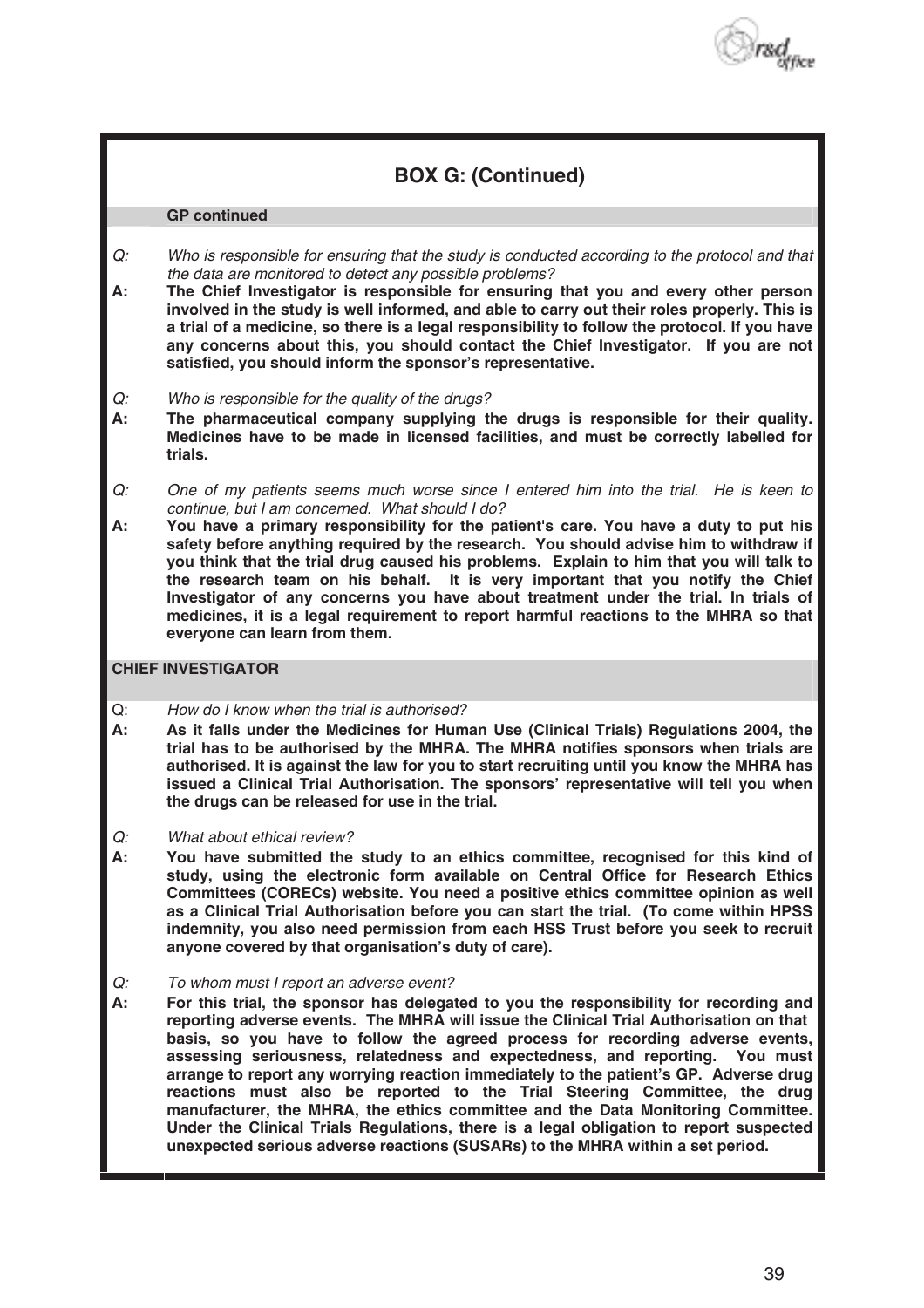

## **BOX G: (Continued)**

- Q: I am concerned that the staff in the university labs are not following appropriate health and safety rules. What do I do?
- **A: You should raise this concern through the university's local health and safety systems.**
- Q: I am concerned not all the investigators will follow the protocol closely what should I do?
- **A: Inform the sponsor's representative immediately and agree a course of action.**
- Q: If my team need training, to whom should I talk?
- **A: Their employer is normally responsible for their training.**
- Q: To whom do I talk if I suspect that a university colleague is fabricating data?

**A: Your university, as your colleague's employer, is responsible for investigating the suspected misconduct. Others such as the General Medical Council may also be responsible for looking into your suspicions if they appear to involve professional misconduct. If you suspect someone employed by another organisation, raise your concerns with your employer, who as sponsor will contact your colleague's employer. In any case, record the evidence carefully so that there can be a proper investigation.** 

Q: I have new information that makes me think we could improve the design of this study. What do I do?

**A: Discuss it with the Trial Steering Committee. If they agree, you need to draw up a revised protocol, and submit this to the sponsor. As funder, the MRC should also be informed. They may decide that the revised protocol should go through a further process of scientific review. The amended protocol must also be submitted to both the MHRA and the relevant ethics committee. You must not implement substantial changes to the protocol without formal agreement from those who gave permission for the study (particularly the MHRA and the ethics committee). When an amendment is authorised, you need to tell all investigators to follow the new protocol from a specified time.** 

- Q: I think I have generated some important intellectual property. What should I do?
- **A: Your employer as sponsor will have a policy on IP that complies with the terms of funding. You should refer to and comply with this policy, which is likely to be part of your conditions of employment. Your employer may have an IP unit that can help you follow the right procedures.**
- Q: What if the MHRA does a Good Clinical Practice inspection?
- **A: You must cooperate. The inspectors have legal powers to ask for documents and take enforcement action. Generally, they look for evidence of good systems that are proportionate to the risks involved. The MHRA will point out any improvements needed for trial sites to comply with the law. They seek a prosecution only if it would be in the public interest because of very serious or persistent failure.**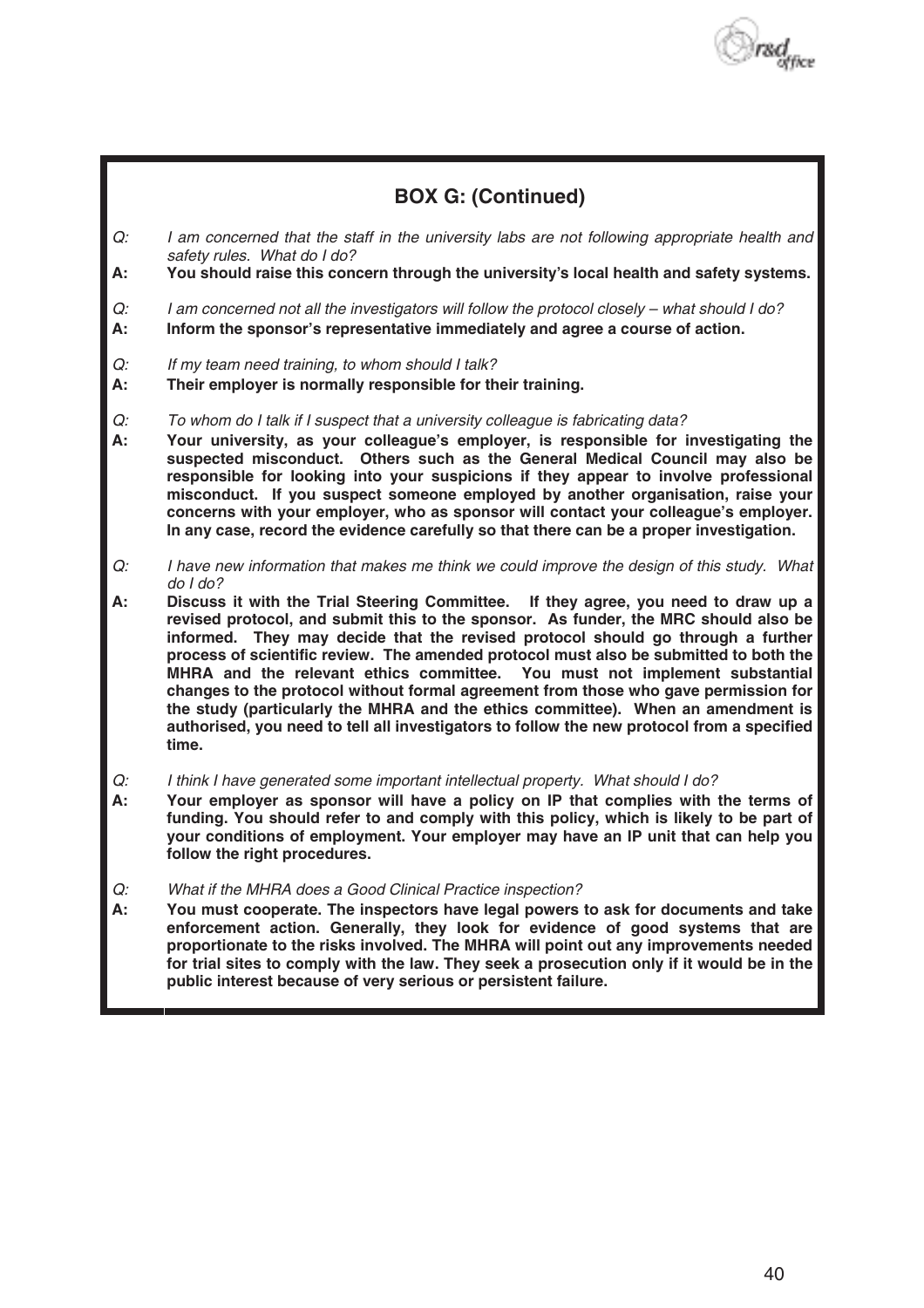

## **Section 4 Achieving Governance**

## **DELIVERY SYSTEMS**

- 4.1 Organisations undertaking, sponsoring, funding or hosting health and social care research must have systems in place to ensure that they and their staff understand and follow the standards and good practice set out in this framework. In Northern Ireland the R&D Office will, on behalf of the Department, lead in taking forward the research governance agenda. The R&D Office working with partner organisations will:
	- provide a regional perspective on the development and maintenance of proper research governance
	- lead on the development of appropriate research governance policies for the HPSS, providing a comprehensive underpinning framework and offering a comprehensive set of research governance policies for adoption by individual HSS bodies
	- unify, co-ordinate and streamline research governance procedures in the areas of regulation, approvals, management and reporting in a manner that minimises bureaucracy and maximises effectiveness
	- develop and maintain common systems which support a combination of centralised and decentralised functions designed to address the needs of all those involved in HPSS R&D
	- seek to ensure that research governance is delivered in a manner that: facilitates R&D integration with patient care; removes unnecessary barriers to research in the HPSS; helps service users participate in and benefit from HPSS R&D; and protects the rights and safety of all those involved in HPSS R&D
- 4.2 Research funders should have systems in place, or have access to systems to undertake expert independent review – appropriate to the scale and complexity of research proposals – to ensure the scientific and ethical standing of any proposed research study, its strategic relevance and value for money.
- 4.3 Research sponsors must ensure that systems are in place managed either by themselves or by one of the organisations involved in the research, such as the host university, a funding body, or care provider – to ensure that all research they sponsor is conducted according to the agreed protocol, to monitor its general progress and to discuss and agree modifications to the protocol if the need arises.
- 4.4 All health and social care providers must have systems in place to ensure that they are aware of, and have given permission for, all research being conducted in or through their organisation, whether or not it is externally funded. Care providers should only give permission for research which has a sponsor. Care providers may only themselves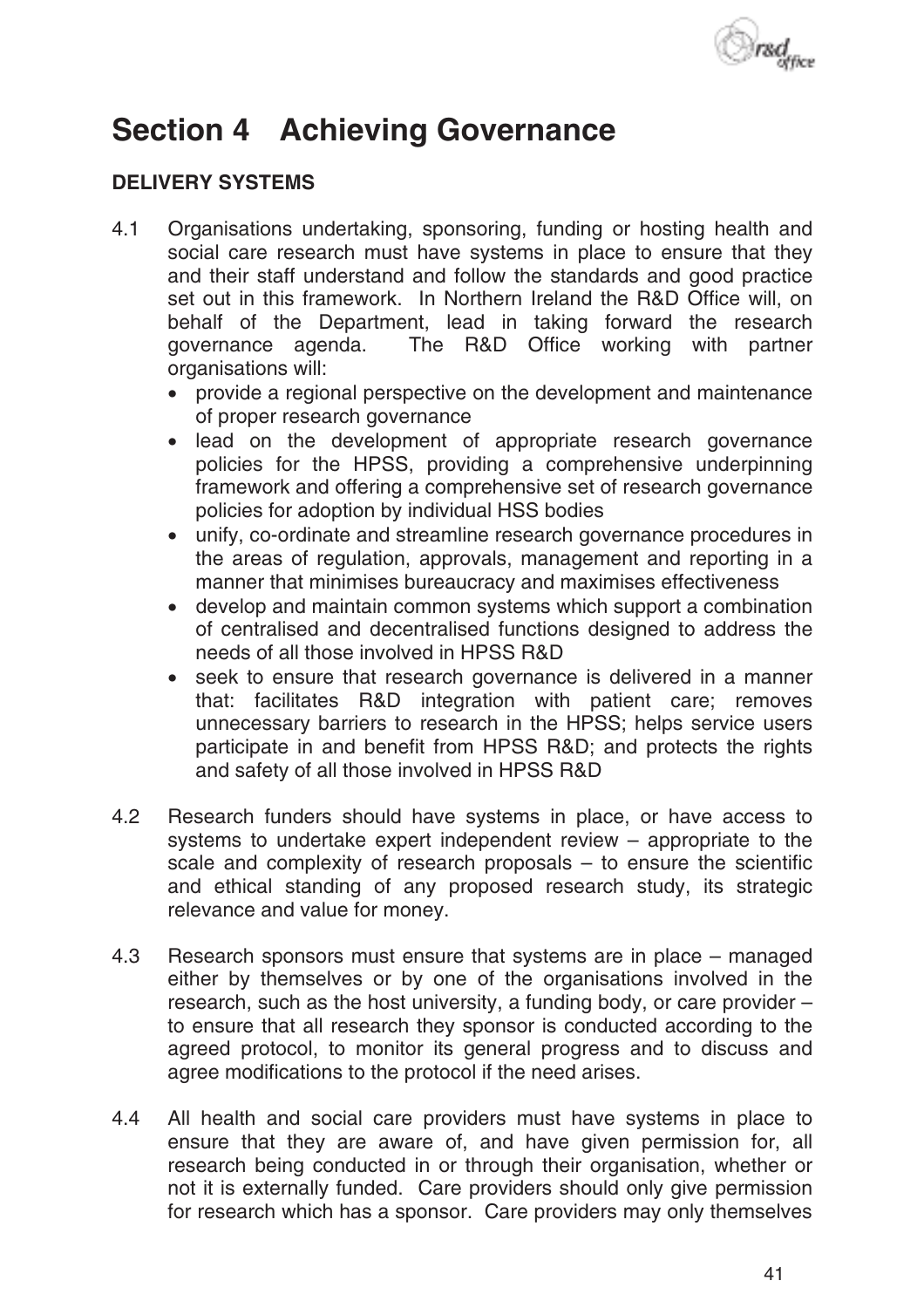

take on the role of sponsor if they have systems in place to discharge those responsibilities. It is acceptable for an individual employee to be a sponsor, but only with the written permission of that person's employer<sup>23</sup>. Whoever acts as sponsor, care providers must satisfy themselves that systems are in place, either in their own organisation or elsewhere, to ensure that all research conducted in or through their organisation conforms to appropriate scientific and ethical standards, and offers value for public money.

- 4.5 Nothing in this research governance framework is intended to transfer the legal duties of health and social care organisations to sponsors or to others. Irrespective of whoever takes on sponsorship, if a study affects an HSS body's duty of care, it remains that organisation's responsibility to satisfy itself that there are systems in place to ensure a research study is conducted to appropriate scientific and ethical standards.
- 4.6 HPSS RECs and expert reviewers should have systems to identify, record and address conflicts of interest that may compromise, or appear to compromise, the independence of their advice. They must also have systems to record their decisions and the reasons for them, and to record operational details of their meetings and handling of applications. In 2005, the National Patient Safety Agency became responsible for the Central Office for Research Ethics Committees (COREC), providing advice, assistance and national systems to support the work of research ethics committees. In Northern Ireland, HPSS RECs are supported by ORECNI which is closely linked to COREC.
- 4.7 Delivery systems should be designed to detect failures to adhere to requirements, regardless of whether such failures arise by intent or oversight. Such systems should involve routine and random monitoring and audit as appropriate. Additionally, delivery systems should require, facilitate and support reporting of critical incidents, near misses, systems failures and misconduct either by self-reporting or whistleblowing.
- 4.8 Research governance depends critically on research workers and research managers understanding their responsibilities and having the skills needed to discharge them. The Department through the R&D Office will work with other research funders; the universities and HSS bodies involved in research to promote the awareness of research governance.

<sup>&</sup>lt;sup>23</sup> For clinical trials of medicines, it is within the law for an individual to be the sponsor. Employers should ensure that, if their employees take on sponsorship, there is a system to record whether the employee has permission to do so as a private individual or is authorised to do so on behalf of the employer. Health and social care organisations should authorise their employees to take on sponsorship, only if there are arrangements to perform the functions in the Medicines for Human Use (Clinical Trials) Regulations 2004.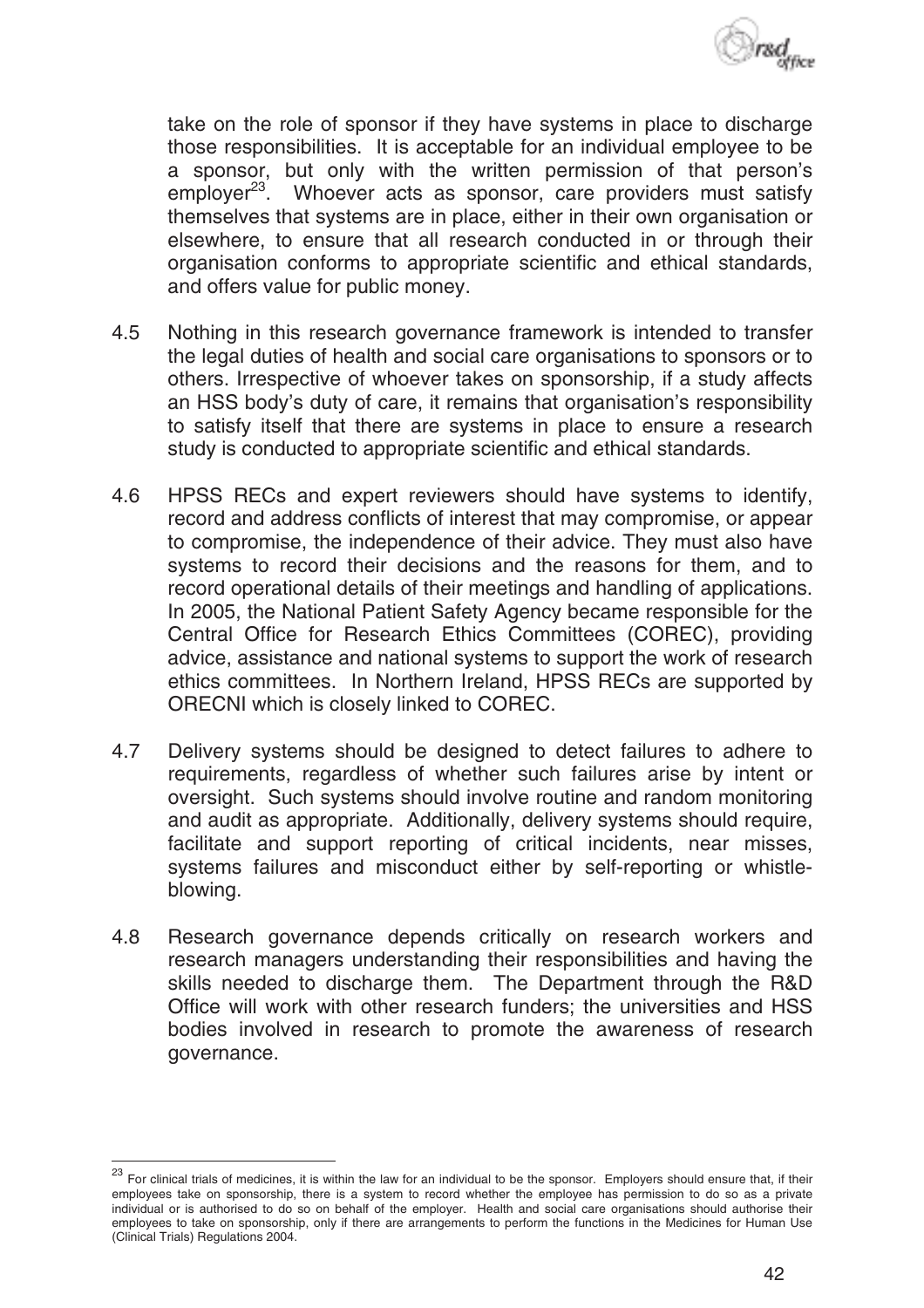

## **MONITORING, INSPECTION AND FAILURES**

- 4.9 Organisations and individuals must be able to demonstrate adherence to this framework to reassure service users and care professionals of the quality of their services and to assure their reputation in high quality research and care.
- 4.10 There are already incentives to adhere to many of the principles and standards set out in the framework. These include the law, the duties of care and the duty of quality in the HPSS and the high professional and ethical standards upheld by the majority of care professionals and researchers. Mechanisms, which monitor the quality of clinical and social care such as audit, risk management and staff appraisal can assist in the monitoring of research governance at a local level. Nevertheless, a coherent system is needed to monitor performance against this research governance framework, to identify best practice and shortfalls, to enhance public confidence and help to prevent adverse events. Where minimum acceptable standards are not met, sanctions are needed.
- 4.11 Arrangements will be established to work with and through structures that already exist or are being developed in HSS bodies, government departments, research councils, universities and charities to promote and monitor quality. These arrangements will monitor the extent to which the standards set out in this framework are being followed by:
	- organisations undertaking sponsorship responsibilities
	- HSS bodies participating in research
	- universities and other organisations employing researchers
	- other organisations on which this framework depends
- 4.12 Research governance is one of a set of quality systems for health and social care. Reporting, inspection and review supports organisations' systems for meeting standards and managing risk. The National Patient Safety Agency maintains a national system for reporting adverse events in the NHS/HPSS. There are systems for reporting adverse events in social care. Clinical trials of medicines require authorisation by the Medicines and Healthcare products Regulatory Agency. The Agency operates a system of Good Clinical Practice and Good Manufacturing Practice inspections. They can involve trial sites, units manufacturing investigational medicinal products, and sponsors. Similar arrangements apply to medical devices.
- 4.13 The Department will introduce research governance as one of the core standards all organisations should achieve in delivering HPSS care. HSS organisations which either lead or participate in research should have systems to ensure that the principles and requirements of this research governance framework are consistently applied.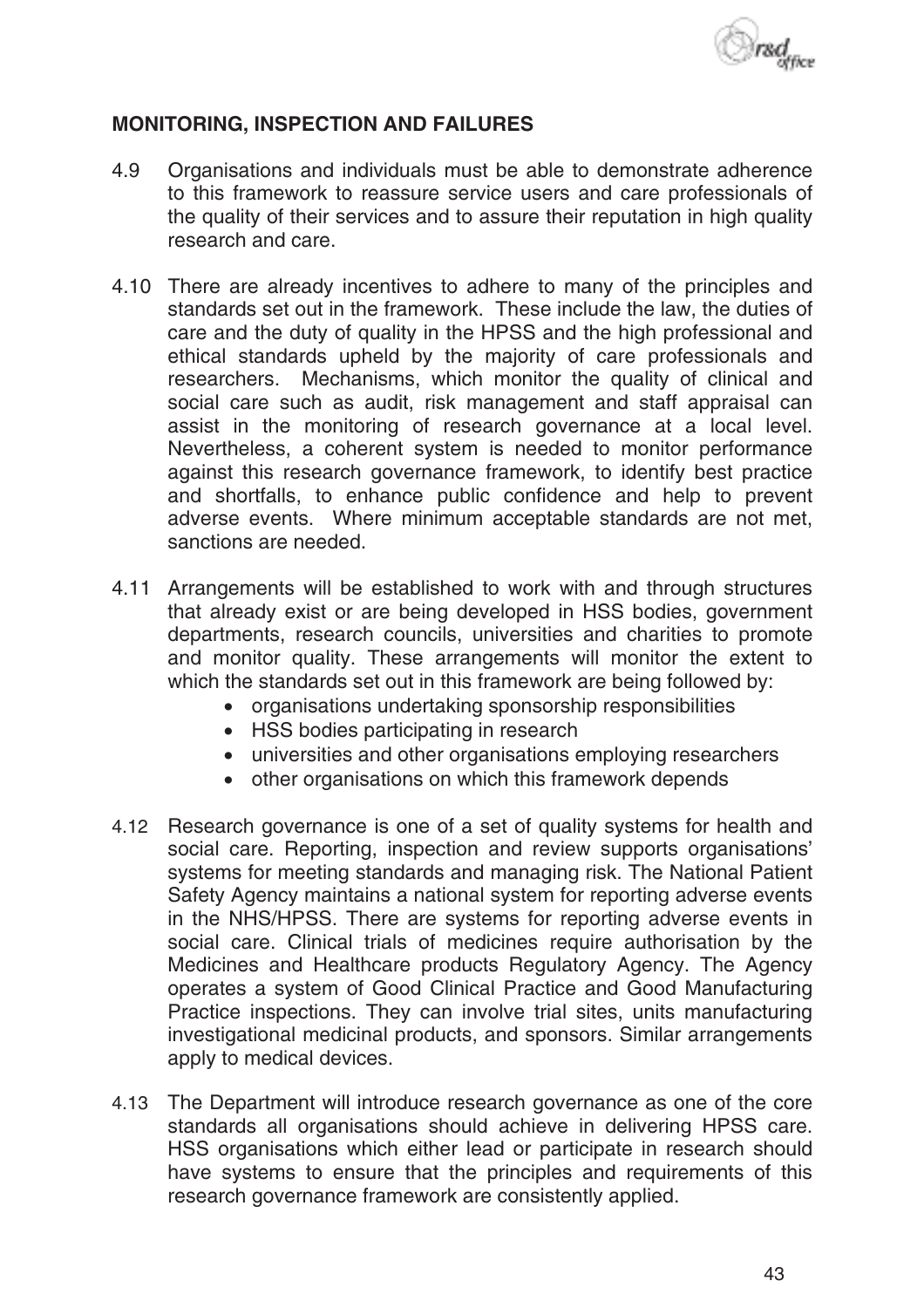

- 4.14 There is public and professional concern about research misconduct and fraud, though its extent is unknown. Monitoring of research governance will check that appropriate systems are in place to detect and investigate possible fraud and to take appropriate action if fraud is found. In addition, HSS bodies should themselves ensure that universities and any other organisations with whom they develop partnerships have appropriate systems for detecting, investigating and addressing fraud by their employees.
- 4.15 Failures on the part of staff in the Department or the HPSS to comply with the requirements of this framework, or to meet their responsibilities relating to this framework, will be addressed through normal management channels and disciplinary procedures. The Department will look to those with responsibilities within HSS bodies or in other organisations to address any shortcomings which exist. Departmental and HPSS R&D funds will only be allocated to those competent to manage the work they support. It is the responsibility of other organisations to have appropriate systems in place to address failures by their staff. Monitoring arrangements will verify that these are in place. Where such a failure occurs, University employees with HPSS honorary contracts may have these withdrawn, subject to a joint HPSS/university investigation.
- 4.16 In the case of misconduct, some professional groups will be subject to disciplinary action by their professional bodies. Doctors are responsible to the General Medical Council for their professional conduct as researchers as well as clinicians. Similarly, dentists are responsible to the General Dental Council, nurses, health visitors and midwives are responsible to the Nursing and Midwifery Council and Allied Health Professionals are responsible to the Health Professions Council. Misconduct by social care professionals will be the responsibility of the Northern Ireland Social Care Council.
- 4.17 Professional judgement is involved in the interpretation of this guidance. Quality in research depends on those responsible being appropriately qualified, with the skills and experience to use their professional judgement effectively in the delivery of dependable research.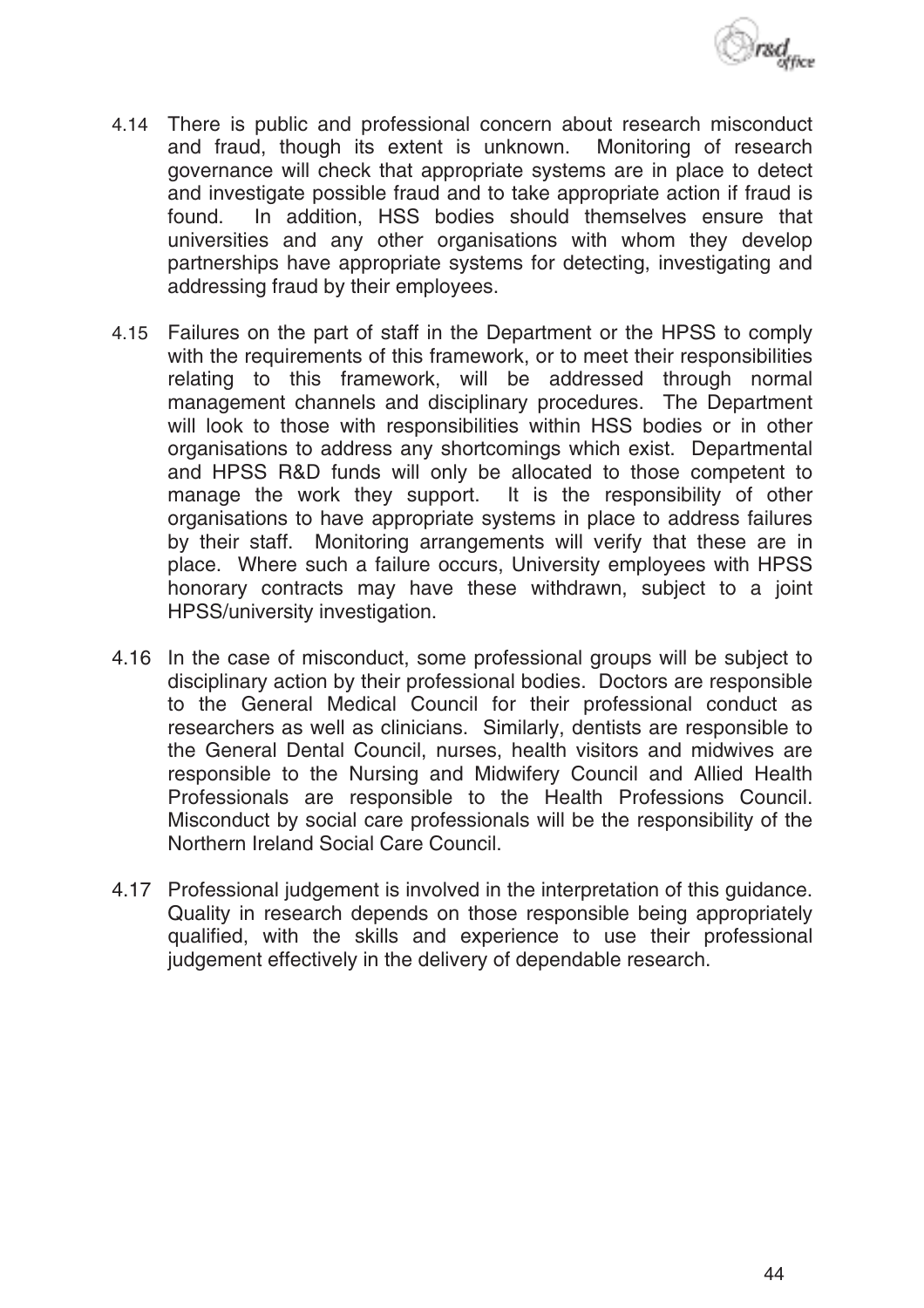

## **Linked Documents**

This document builds on a range of earlier published work and draws extensively on the following documents as outlined in Box H:

| <b>BOX H: PUBLICATIONS</b>                                                                                                       |                                     |  |  |  |  |
|----------------------------------------------------------------------------------------------------------------------------------|-------------------------------------|--|--|--|--|
| Best Practice - Best Care                                                                                                        | April 2001                          |  |  |  |  |
| Confidence in the Future                                                                                                         | October 2000                        |  |  |  |  |
| Research Governance Framework for Health and Social Care<br>$(2^{nd}$ edition)                                                   | DH 2005                             |  |  |  |  |
| Research Governance Framework for Health and Community<br>Care                                                                   | Scottish Executive 2006             |  |  |  |  |
| Research Governance Framework for Health and Social Care in<br>Wales                                                             | National Assembly for Wales<br>2001 |  |  |  |  |
| MRC Guidelines for Good Clinical Practice in Clinical Trials<br>http://www.mrc.ac.uk                                             | <b>MRC 1998</b>                     |  |  |  |  |
| OST Guidelines on Use of Scientific Advice in Policy Making<br>http://www.dti.gov.uk/ost/ostbusiness/index policy making old.htm | 2000                                |  |  |  |  |
|                                                                                                                                  |                                     |  |  |  |  |